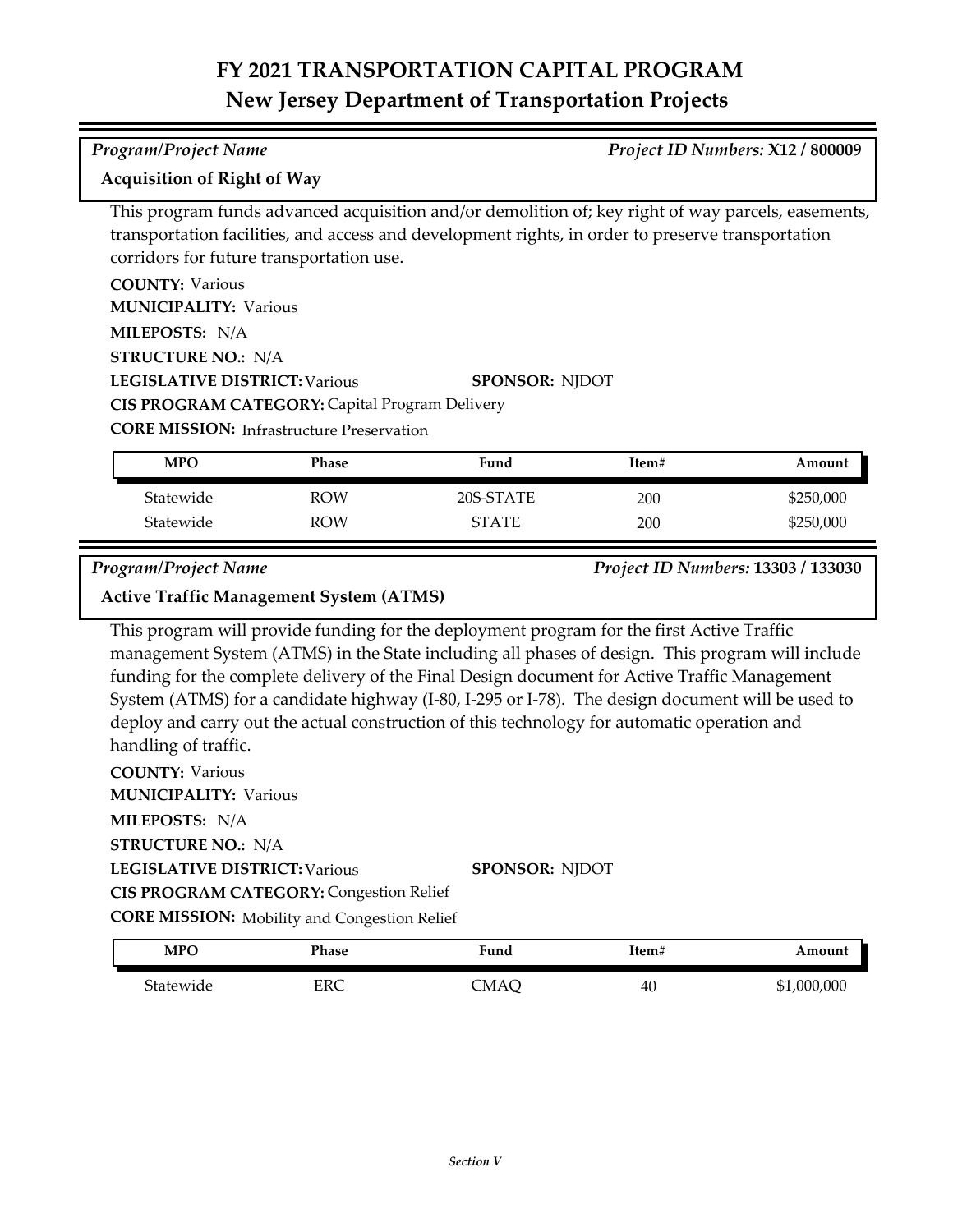### *Program/Project Name Project ID Numbers:* **11344 / 113440**

### **ADA Curb Ramp Implementation**

This program was initiated from a Federal Highway Administration (FHWA) request of the NJDOT to complete an Americans with Disabilities Act (ADA) Curb Ramp Inventory, and to develop a Curb Ramp Implementation Program. A priority list of locations that are missing ADA curb ramps was developed, and funding provided by this program will be applied to projects that are missing ADA curb ramps statewide.

**COUNTY:** Various

**MUNICIPALITY: Various** 

**MILEPOSTS:** N/A

**STRUCTURE NO.:** N/A

**LEGISLATIVE DISTRICT:** Various **CIS PROGRAM CATEGORY:** Multimodal Programs

**SPONSOR:** NJDOT

**CORE MISSION: Infrastructure Preservation** 

| <b>MPO</b> | Phase | Fund         | Item# | Amount      |
|------------|-------|--------------|-------|-------------|
| Statewide  | ERC.  | 20S-STATE    | 201   | \$1,000,000 |
| Statewide  | ERC.  | <b>STATE</b> | 201   | \$1,000,000 |
| Statewide  | ERC.  | STBGP-FLEX   | 41    | \$1,000,000 |

### *Program/Project Name Project ID Numbers:* **19315 / 193150**

### **Aeronautics UAS Program**

This program provides funding for NJDOT's Unmanned Aircraft System (UAS) program for equipment purchases, UAS research, and consultant services.

**COUNTY:** Various

**MUNICIPALITY: Various** 

**MILEPOSTS:** N/A

**STRUCTURE NO.:** N/A

**LEGISLATIVE DISTRICT:** Various

**CIS PROGRAM CATEGORY:** Airport Assets

**CORE MISSION:** Infrastructure Preservation

| <b>MPO</b> | Phase | Fund         | Item# | Amount    |
|------------|-------|--------------|-------|-----------|
| Statewide  | ERC   | 20S-STATE    | 202   | \$125,000 |
| Statewide  | ERC   | <b>STATE</b> | 202   | \$375,000 |

**SPONSOR:** NJDOT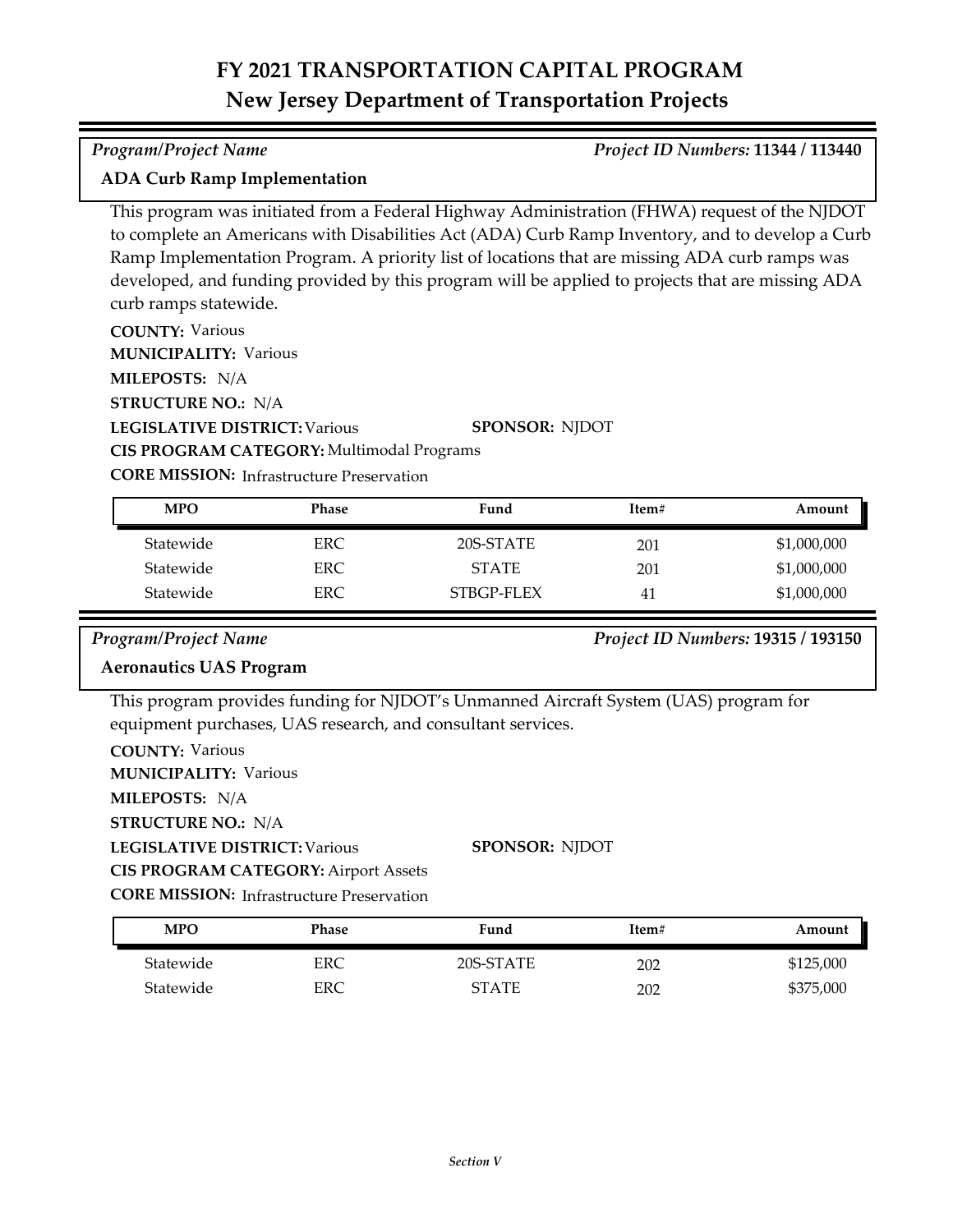### *Program/Project Name Project ID Numbers:* **08415 / 084150**

### **Airport Improvement Program**

This program provides funding for grants awarded by the Commissioner of the NJDOT pursuant to a competitive application process for project types, including but not limited to, safety, preservation, rehabilitation, and capital improvements (such as runway, taxiway and apron improvements, airport lighting and navigational aids, aviation fuel farms, automated weather observation systems, airport security, and airport access roads). Such grants may be used at public‐use general aviation airports for; aviation planning purposes, aviation studies, airport feasibility studies, and/or to provide funds which will help match and capture federal funds. This program may also fund capital improvements to airports owned by the state.

**COUNTY:** Various **LEGISLATIVE DISTRICT:** Various **MILEPOSTS:** N/A **STRUCTURE NO.:** N/A **MUNICIPALITY: Various CORE MISSION:** Infrastructure Preservation **SPONSOR:** NJDOT **CIS PROGRAM CATEGORY:** Airport Assets

| <b>MPO</b> | Phase | Fund         | Item# | Amount      |
|------------|-------|--------------|-------|-------------|
| Statewide  | ERC   | 20S-STATE    | 203   | \$1,000,000 |
| Statewide  | ERC   | <b>STATE</b> | 203   | \$3,000,000 |

*Program/Project Name Project ID Numbers:* **01335 / 013350**

### **Betterments, Dams**

This program provides funding for NJ Department of Environmental Protection mandated cyclic (2 year) inspections and the preparation and maintenance of Emergency Action Plans (EAP), Operations and Maintenance Manuals (O&M) and Hydrology and Hydraulics (H&H) engineering studies for NJDOT owned dams. If needed, minor improvements will be provided for hydraulically inadequate dams located on the state highway system.

### **COUNTY:** Various

**MUNICIPALITY: Various** 

**MILEPOSTS:** N/A

**STRUCTURE NO.:** N/A

**LEGISLATIVE DISTRICT:** Various

**SPONSOR:** NJDOT

**CIS PROGRAM CATEGORY:** Bridge Assets

| <b>MPO</b> | Phase         | Fund    | Item# | Amount  |
|------------|---------------|---------|-------|---------|
| Statewide  | г $\cap$<br>∼ | CT A TE | 298   | 100,000 |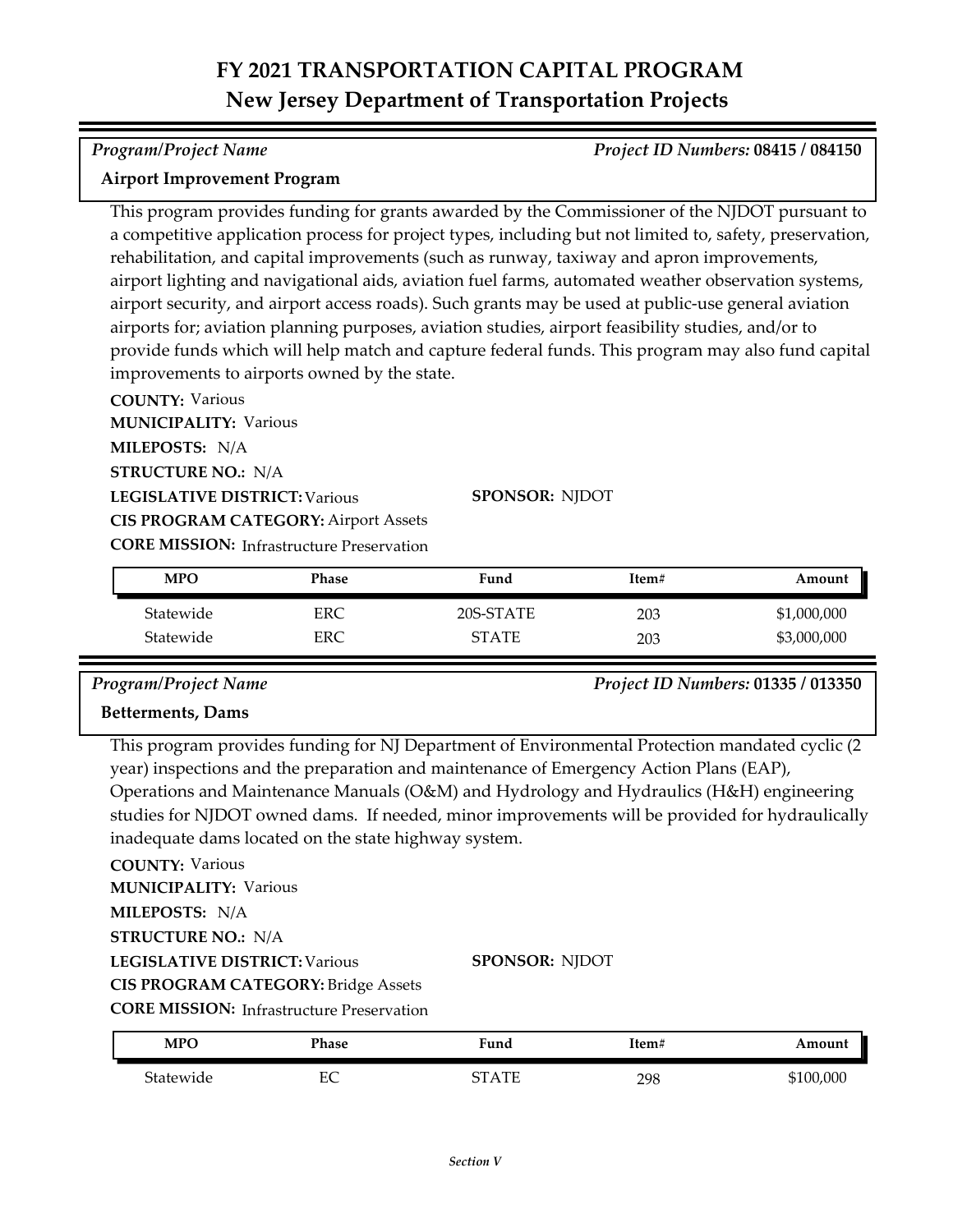*Program/Project Name Project ID Numbers:* **X72B**

**Betterments, Roadway Preservation**

| ramps, and drainage rehabilitation/maintenance.<br><b>COUNTY: Various</b><br><b>MUNICIPALITY: Various</b><br>MILEPOSTS: N/A<br><b>STRUCTURE NO.: N/A</b><br><b>LEGISLATIVE DISTRICT: Various</b> | <b>CIS PROGRAM CATEGORY: Road Assets</b>                  | This is an ongoing program of minor improvements to the state highway system for miscellaneous<br>maintenance repair contracts, repair parts, miscellaneous needs for emergent projects, handicap<br><b>SPONSOR: NJDOT</b> |       |                          |
|--------------------------------------------------------------------------------------------------------------------------------------------------------------------------------------------------|-----------------------------------------------------------|----------------------------------------------------------------------------------------------------------------------------------------------------------------------------------------------------------------------------|-------|--------------------------|
| <b>MPO</b>                                                                                                                                                                                       | <b>CORE MISSION: Infrastructure Preservation</b><br>Phase | Fund                                                                                                                                                                                                                       | Item# | Amount                   |
| Statewide                                                                                                                                                                                        | EC                                                        | 20S-STATE                                                                                                                                                                                                                  | 204   | \$9,000,000              |
| Statewide                                                                                                                                                                                        | EC                                                        | <b>STATE</b>                                                                                                                                                                                                               | 204   | \$9,000,000              |
| Program/Project Name<br><b>Betterments, Safety</b>                                                                                                                                               |                                                           | This is an ongoing program of minor improvements to the state highway system such as beam guide                                                                                                                            |       | Project ID Numbers: X72C |
| rail and impact attenuators, as well as safety fencing.<br><b>COUNTY: Various</b><br><b>MUNICIPALITY: Various</b><br>MILEPOSTS: N/A                                                              |                                                           |                                                                                                                                                                                                                            |       |                          |
| <b>STRUCTURE NO.: N/A</b><br><b>LEGISLATIVE DISTRICT: Various</b><br><b>CORE MISSION: Safety</b>                                                                                                 | <b>CIS PROGRAM CATEGORY: Safety Management</b>            | <b>SPONSOR: NJDOT</b>                                                                                                                                                                                                      |       |                          |

| <b>MPO</b> | Phase | Fund         | Item# | Amount       |
|------------|-------|--------------|-------|--------------|
| Statewide  |       | 20S-STATE    | 205   | \$8,000,000  |
| Statewide  | EС    | <b>STATE</b> | 205   | \$11,000,000 |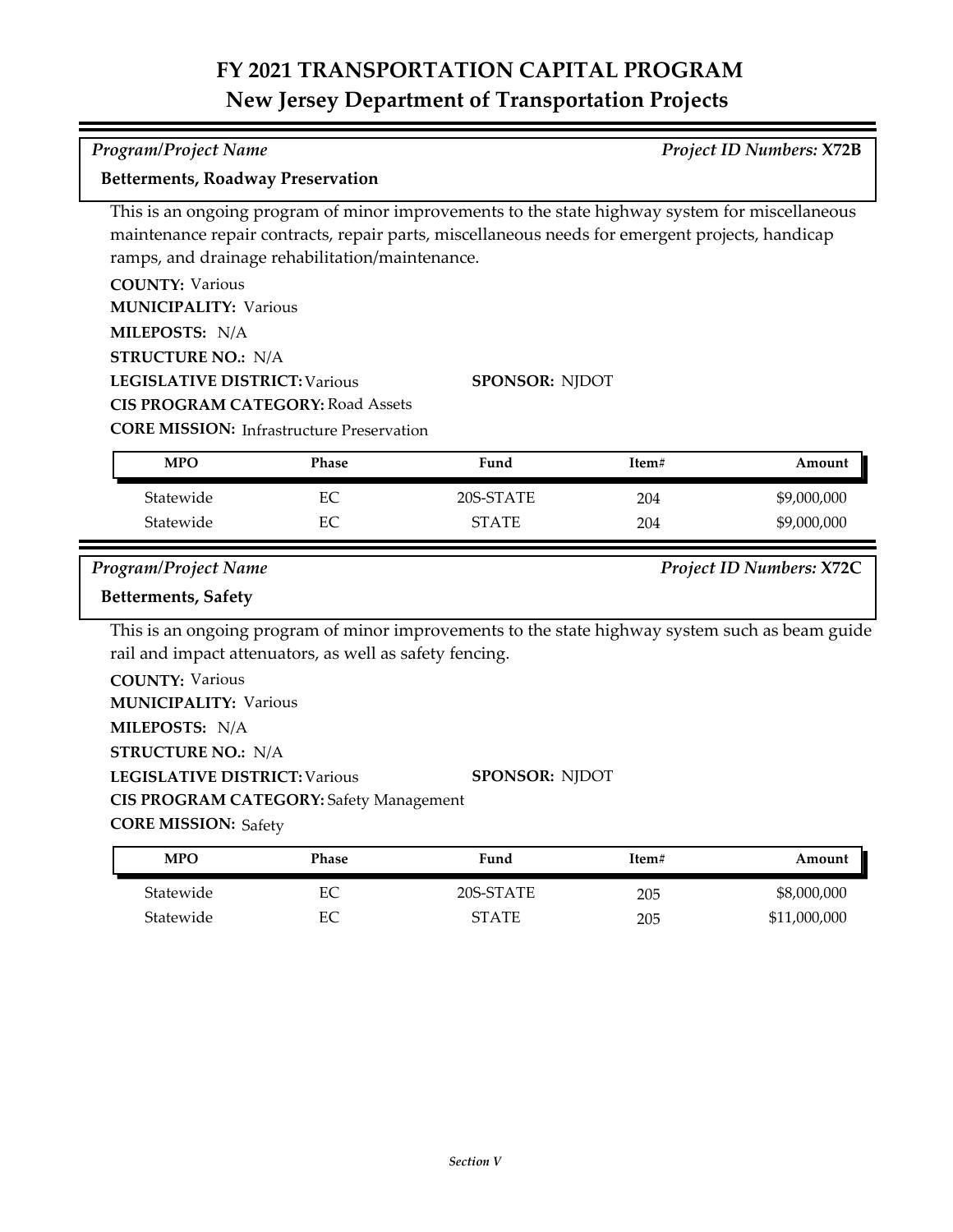### *Program/Project Name Project ID Numbers:* **X185**

### **Bicycle & Pedestrian Facilities/Accommodations**

This is a comprehensive program to insure the broad implementation of the Statewide Bicycle and Pedestrian Master Plan, Complete Streets Policy and the implementation of federal and state policies and procedures pertaining to bicycle, pedestrian, transit and ADA access and safety. This program includes addressing bicycle, pedestrian, transit and ADA travel needs through the development of improvements on state, county and local system either by independent capital projects or through grants to counties and municipalities. Projects must make full consideration for the needs of all users.

**COUNTY:** Various **MUNICIPALITY: Various** 

**MILEPOSTS:** N/A

**STRUCTURE NO.:** N/A

**LEGISLATIVE DISTRICT:** Various

**SPONSOR:** NJDOT

**CORE MISSION:** Mobility and Congestion Relief

**CIS PROGRAM CATEGORY:** Multimodal Programs

| <b>MPO</b> | Phase | Fund           | Item# | Amount      |
|------------|-------|----------------|-------|-------------|
| Statewide  | ERC.  | CMAO           | 46    | \$1,500,000 |
| Statewide  | ERC.  | <b>STATE</b>   | 299   | \$1,000,000 |
| Statewide  | ERC.  | <b>TA-FLEX</b> | 46A   | \$1,500,000 |

*Program/Project Name Project ID Numbers:* **X07F / 193280**

### **Bridge and Structure Inspection, Miscellaneous**

This program will provide funding for the inspection of miscellaneous types of structures such as highway-carrying tunnels, pedestrian bridges, and limited safety inspections of railroad bridges over state roadways to ensure the safety of the motoring public. Inspection of miscellaneous types of structures such as highway-carrying tunnels, pedestrian bridges, and limited safety inspections of railroad bridges over state roadways to ensure the safety of the motoring public.

### **COUNTY:** Various

**MUNICIPALITY: Various** 

**MILEPOSTS:** N/A

**STRUCTURE NO.:** N/A

**LEGISLATIVE DISTRICT:** Various

### **SPONSOR:** NJDOT

**CIS PROGRAM CATEGORY:** Bridge Assets

| <b>MPO</b> | Phase  | Fund                                                        | !tem# | Amount    |
|------------|--------|-------------------------------------------------------------|-------|-----------|
| Statewide  | ┍<br>◡ | າດs-<br>$C^{\mathbf{T}}$<br>١TE<br>$\overline{\phantom{a}}$ | 207   | \$200,000 |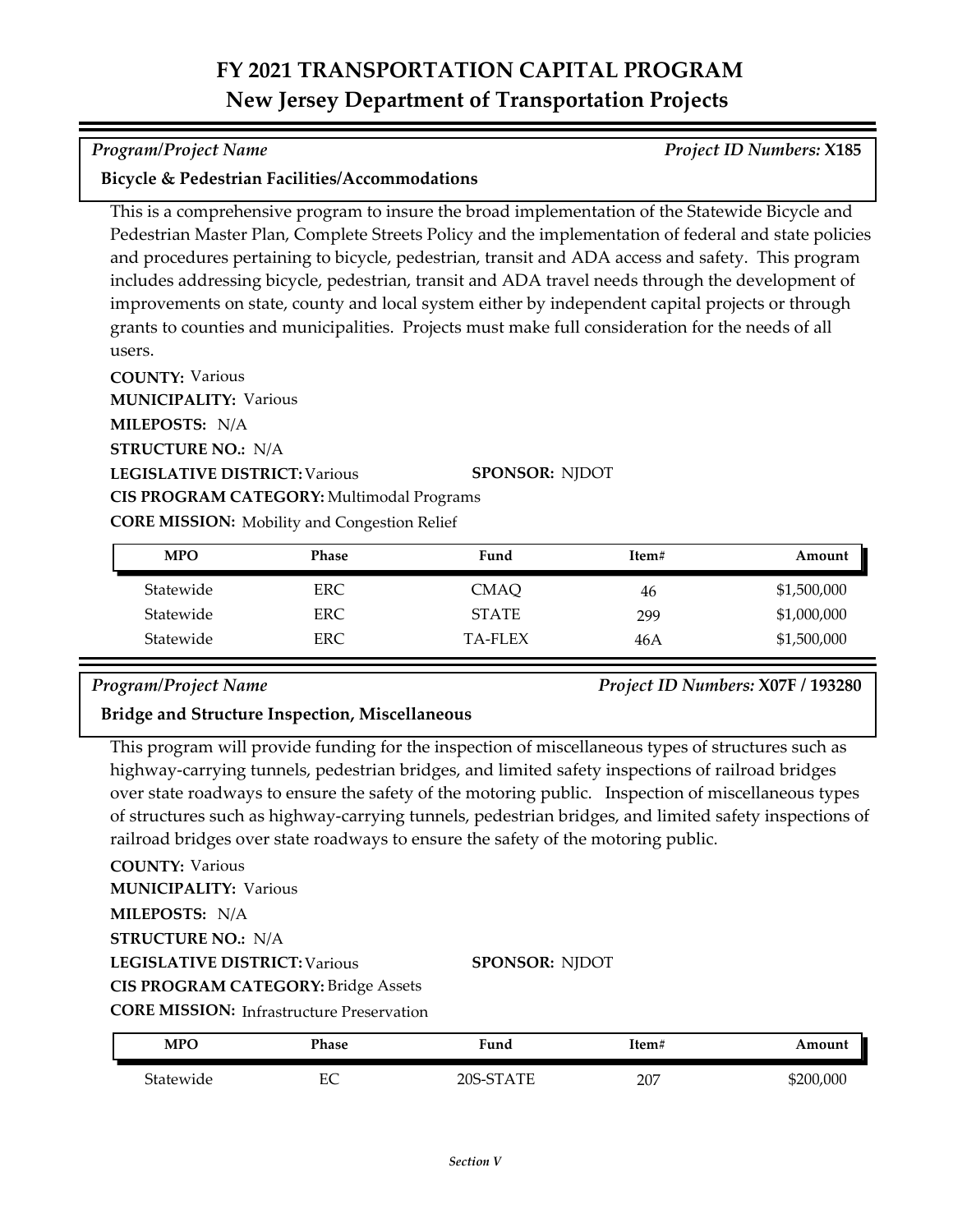### *Program/Project Name Project ID Numbers:* **03304 / 033040**

### **Bridge Deck/Superstructure Replacement Program**

This program will provide funding for design and construction of deck preservation, deck replacement and superstructure replacement projects in various locations throughout the state. This is a statewide program which will address an approved priority listing of deficient bridge decks. This program will also provide funding for recommendations, survey, aerial photography, photogrammetry, base mapping and engineering.

**COUNTY:** Various **LEGISLATIVE DISTRICT:** Various **MILEPOSTS:** N/A **STRUCTURE NO.:** N/A **MUNICIPALITY: Various CIS PROGRAM CATEGORY:** Bridge Assets

**SPONSOR:** NJDOT

| <b>MPO</b>   | <b>Phase</b> | Fund          | Item# | Amount       |
|--------------|--------------|---------------|-------|--------------|
| <b>DVRPC</b> | ERC.         | <b>NHPP</b>   | 47B   | \$4,000,000  |
| <b>NJTPA</b> | ERC.         | <b>NHPP</b>   | 47C   | \$30,000,000 |
| <b>SITPO</b> | ERC.         | <b>NHPP</b>   | 47D   | \$1,000,000  |
| Statewide    | ERC.         | <b>NHPP</b>   | 47    | \$4,000,000  |
| Statewide    | ERC.         | <b>STATE</b>  | 300   | \$8,450,000  |
| Statewide    | ERC.         | STBGP-OS-BRDG | 47A   | \$1,000,000  |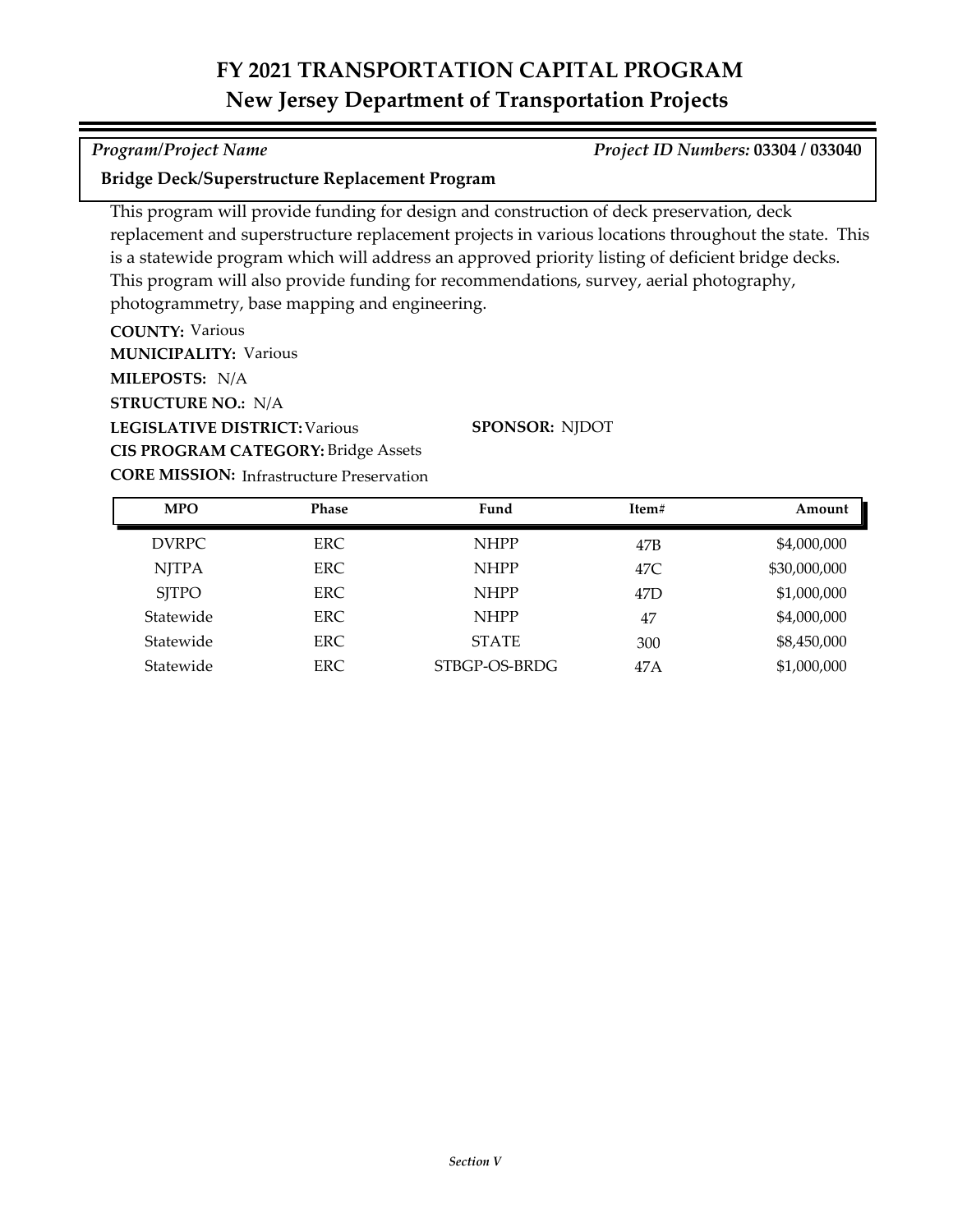| Program/Project Name | <b>Project ID Numbers: 98315</b> |
|----------------------|----------------------------------|

### **Bridge Emergency Repair**

This program allows the NJDOT to provide emergency bridge repairs through various Bridge Maintenance Contracts (i.e., Concrete Structural Repair, Structural Steel Repair, and Timber Structure Repair contracts). The program also allows the NJDOT to obtain emergency technical consultant assistance, for inspection and repair design, when the safety of a bridge(s) is compromised due to unavoidable circumstances (a collision, flood damage, etc.) These consultants will be available to assist NJDOT personnel on an as-needed basis.

**COUNTY:** Various

**MUNICIPALITY: Various** 

**MILEPOSTS:** N/A

**STRUCTURE NO.:** N/A

**LEGISLATIVE DISTRICT:** Various

**SPONSOR:** NJDOT

**CIS PROGRAM CATEGORY:** Bridge Assets

**CORE MISSION:** Infrastructure Preservation

| <b>MPO</b> | Phase | Fund         | Item# | Amount       |
|------------|-------|--------------|-------|--------------|
| Statewide  | EС    | 20S-STATE    | 208   | \$29,050,000 |
| Statewide  | EС    | <b>STATE</b> | 208   | \$64,350,000 |

*Program/Project Name Project ID Numbers:* **X07A / 800002**

### **Bridge Inspection**

This program provides regular structural inspection of state highway, NJ Transit highway-carrying bridges and local bridges as required by federal law. This program also enables the in-depth scour evaluation of potentially scour susceptible bridges. This program also provides regular inspection of State-owned tunnels.

**COUNTY:** Various **LEGISLATIVE DISTRICT:** Various **MILEPOSTS:** N/A **STRUCTURE NO.:** N/A **MUNICIPALITY: Various CIS PROGRAM CATEGORY:** Bridge Assets

**SPONSOR:** NJDOT

| <b>MPO</b> | Phase | Fund          | Item# | Amount       |
|------------|-------|---------------|-------|--------------|
| Statewide  | EС    | <b>NHPP</b>   | 48    | \$11,900,000 |
| Statewide  | EС    | STBGP-FLEX    | 48 A  | \$7,680,000  |
| Statewide  | EС    | STBGP-OS-BRDG | 48B   | \$2,000,000  |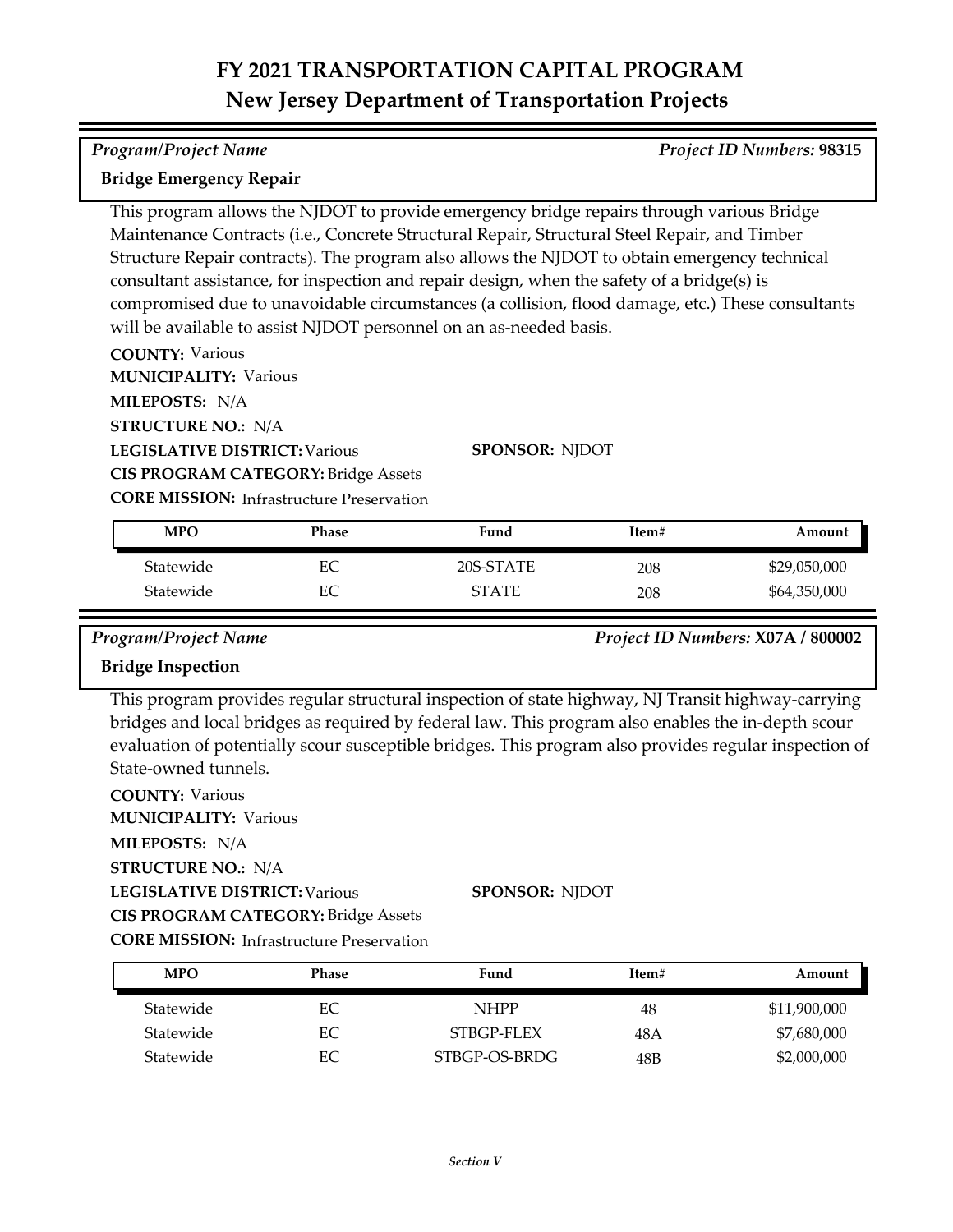### **Bridge Inspection Program, Minor Bridges**

This program provides funding for regular inspections of state-owned, county-owned and locallyowned highway minor bridges (culverts) of less than 20 feet in length. New federally funded bridge inspection program. Replaces 99322 & 99322A.

**COUNTY:** Various **LEGISLATIVE DISTRICT:** Various **MILEPOSTS:** N/A **STRUCTURE NO.:** N/A **MUNICIPALITY: Statewide** 

**CIS PROGRAM CATEGORY:** Bridge Assets

**CORE MISSION:** Infrastructure Preservation

| MPO       | Phase | Fund         | Item# | Amount      |
|-----------|-------|--------------|-------|-------------|
| Statewide |       | 20S-STATE    | 209   | \$1,725,000 |
| Statewide |       | <b>STATE</b> | 209   | \$5,175,000 |

**SPONSOR:** NJDOT

*Program/Project Name Project ID Numbers:* **14404 / 144040**

**Bridge Maintenance and Repair, Movable Bridges**

This Operations program allows the NJDOT to provide emergency movable bridge and tunnel repairs on a 24/7 basis. The funding will be utilized to address priority structural repair deficiencies, and Public Employees' Occupational Safety and Health Act (PEOSHA) violations, that are identified during in‐depth inspections. Movable bridges are required to operate on-demand and adhere to drawbridge operation regulations pursuant to title 33, Code of Federal Regulations.

**COUNTY:** Various

**MUNICIPALITY: Various** 

**MILEPOSTS:** N/A

**STRUCTURE NO.:** N/A

### **LEGISLATIVE DISTRICT:** Various

**CIS PROGRAM CATEGORY:** Bridge Assets

**CORE MISSION:** Infrastructure Preservation

| <b>MPO</b> | Phase | Fund         | Item# | Amount       |
|------------|-------|--------------|-------|--------------|
| Statewide  | EС    | 20S-STATE    | 210   | \$7,125,000  |
| Statewide  | EС    | <b>STATE</b> | 210   | \$21,375,000 |

**SPONSOR:** NJDOT

### *Program/Project Name Project ID Numbers:* **17341 / 173410**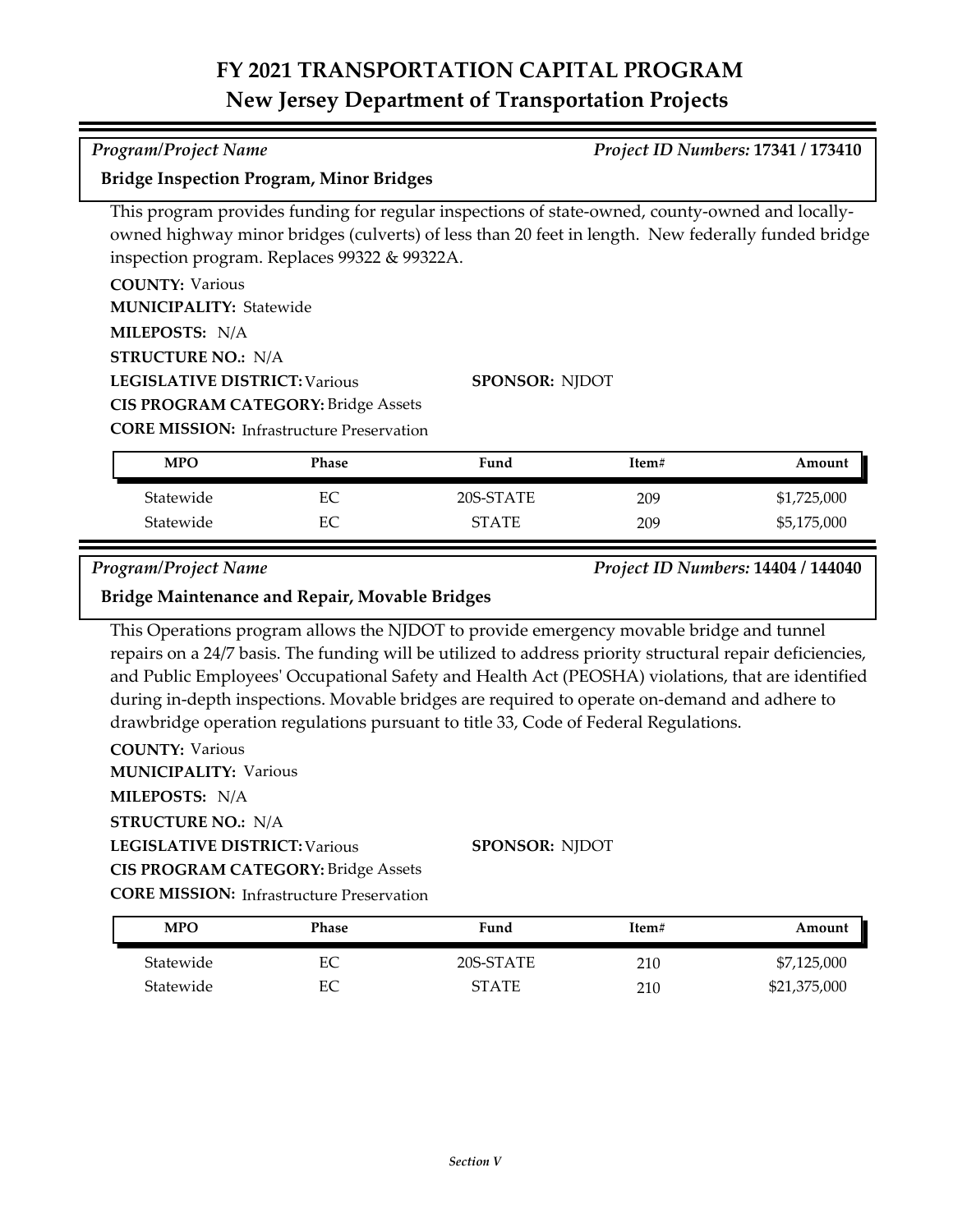This is an ongoing program to replace bridge fender and pier protection system elements that are in poor and critical condition. Fender systems and waterways are regulated by the U.S. Coast Guard and are required to be maintained in good working condition by the Code of Federal Regulations.

| <b>COUNTY: Various</b>                           |              |                       |       |                                    |
|--------------------------------------------------|--------------|-----------------------|-------|------------------------------------|
| <b>MUNICIPALITY: Various</b>                     |              |                       |       |                                    |
| MILEPOSTS: N/A                                   |              |                       |       |                                    |
| <b>STRUCTURE NO.: N/A</b>                        |              |                       |       |                                    |
| <b>LEGISLATIVE DISTRICT: Various</b>             |              | <b>SPONSOR: NJDOT</b> |       |                                    |
| <b>CIS PROGRAM CATEGORY: Bridge Assets</b>       |              |                       |       |                                    |
| <b>CORE MISSION:</b> Infrastructure Preservation |              |                       |       |                                    |
|                                                  |              |                       |       |                                    |
| <b>MPO</b>                                       | <b>Phase</b> | Fund                  | Item# | Amount                             |
| Statewide                                        | ERC          | <b>NHPP</b>           | 49    | \$14,000,000                       |
| Statewide                                        | ERC.         | STBGP-FLEX            | 49A   | \$4,000,000                        |
|                                                  |              |                       |       |                                    |
| Program/Project Name                             |              |                       |       | Project ID Numbers: 17358 / 173580 |

This is an ongoing program to proactively install scour countermeasures on the worst scour critical bridges. Scour countermeasures will protect bridges from storms and flooding events which can undermine their substructures.

**COUNTY:** Various **LEGISLATIVE DISTRICT:** Various **MILEPOSTS:** N/A **STRUCTURE NO.:** N/A **MUNICIPALITY: Various CORE MISSION:** Infrastructure Preservation **SPONSOR:** NJDOT **CIS PROGRAM CATEGORY:** Bridge Assets

Statewide ERC NHPP 50 \$5,000,000 Statewide ERC STBGP-FLEX 50A \$4,000,000 **MPO Phase Fund Item# Amount**

# **Bridge Maintenance Fender Replacement**

### *Program/Project Name Project ID Numbers:* **17357 / 173570**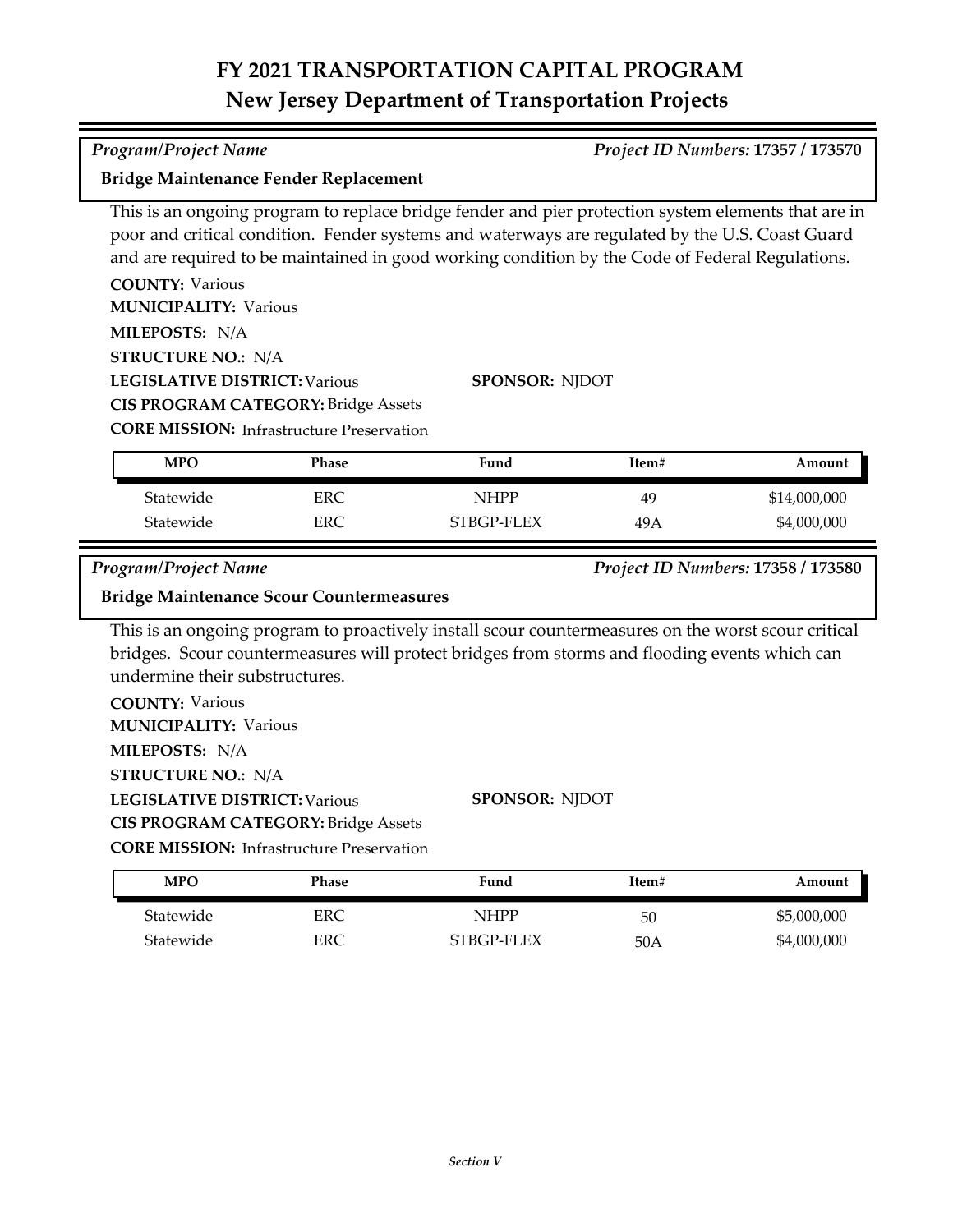# *Program/Project Name Project ID Numbers:* **X70 / 800018**

### **Bridge Management System**

This is a program for the development, improvement, and implementation of New Jersey's Bridge Management System, a computerized system of analyzing bridge rehabilitation and replacement needs.

**COUNTY:** Various **LEGISLATIVE DISTRICT:** Various **MILEPOSTS:** N/A **STRUCTURE NO.:** N/A **MUNICIPALITY: Various CIS PROGRAM CATEGORY:** Bridge Assets

**SPONSOR:** NJDOT

**CORE MISSION:** Infrastructure Preservation

| <b>MPO</b> | Phase   | Fund       | Item#          | Amount      |
|------------|---------|------------|----------------|-------------|
| Statewide  | гr<br>◡ | STBGP-FLEX | E o<br>5<br>ັບ | \$1,250,000 |

*Program/Project Name Project ID Numbers:* **13323 / 133230**

### **Bridge Preventive Maintenance**

This program provides funding for bridge preservation activities (including painting, deck repairs, and substructure repairs) as a means of extending structure life. Painting contracts shall include painting of steel on various structures, as an anti-corrosion measure, and will be awarded based on an approved list of bridges considering the availability and regional breakdown of funding. Preventive maintenance contracts shall include deck repairs, header reconstruction, curb reconstruction, joint resealing, substructure concrete repairs, and sealing of entire structures, with structures systematically prioritized by corridor or geographical area. Both painting and preventive maintenance contracts are awarded to preserve and prolong the useful service life of bridges, in accordance with the NJDOT Bridge Preventive Maintenance Program.

**COUNTY:** Various

**MUNICIPALITY: Various** 

**MILEPOSTS:** N/A

**STRUCTURE NO.:** N/A

**LEGISLATIVE DISTRICT:** Various **SPONSOR:** NJDOT

**CIS PROGRAM CATEGORY:** Bridge Assets

| <b>MPO</b> | <b>Phase</b> | Fund         | Item# | Amount       |
|------------|--------------|--------------|-------|--------------|
| Statewide  | EС           | 20S-STATE    | 211   | \$10,000,000 |
| Statewide  | EС           | <b>NHPP</b>  | 52    | \$25,000,000 |
| Statewide  | EС           | <b>STATE</b> | 211   | \$42,380,000 |
| Statewide  | EС           | STBGP-FLEX   | 52A   | \$10,000,000 |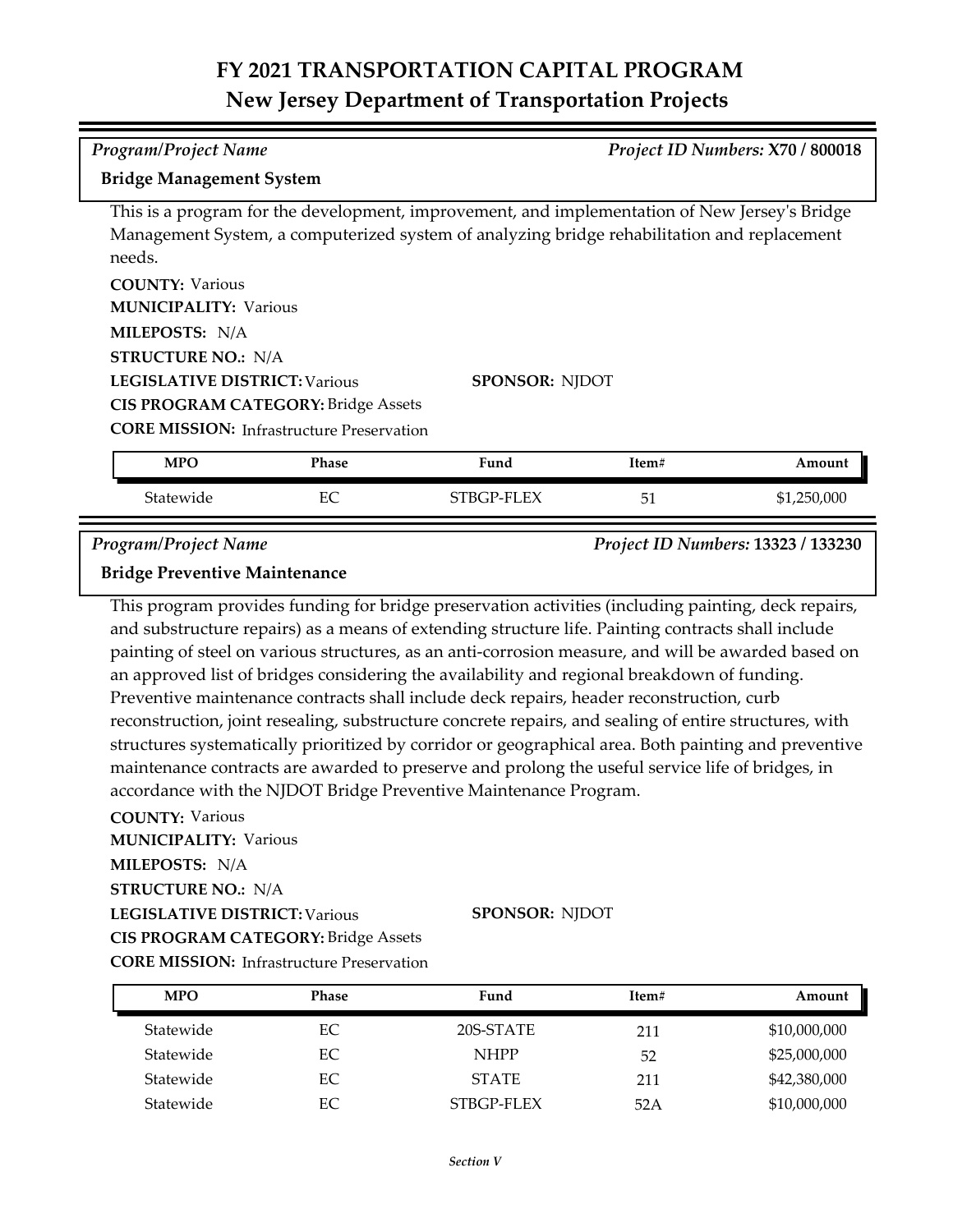| Program/Project Name                                          |                                                  |                                                                                                                                                                                                        |       | Project ID Numbers: 08381 / 083810 |
|---------------------------------------------------------------|--------------------------------------------------|--------------------------------------------------------------------------------------------------------------------------------------------------------------------------------------------------------|-------|------------------------------------|
| <b>Bridge Replacement, Future Projects</b>                    |                                                  |                                                                                                                                                                                                        |       |                                    |
|                                                               |                                                  | This program provides funding for future projects related to bridge rehabilitations and                                                                                                                |       |                                    |
| replacements, statewide.                                      |                                                  |                                                                                                                                                                                                        |       |                                    |
| <b>COUNTY: Various</b>                                        |                                                  |                                                                                                                                                                                                        |       |                                    |
| <b>MUNICIPALITY: Various</b>                                  |                                                  |                                                                                                                                                                                                        |       |                                    |
| MILEPOSTS: N/A                                                |                                                  |                                                                                                                                                                                                        |       |                                    |
| <b>STRUCTURE NO.: N/A</b>                                     |                                                  |                                                                                                                                                                                                        |       |                                    |
| <b>LEGISLATIVE DISTRICT: Various</b><br><b>SPONSOR: NJDOT</b> |                                                  |                                                                                                                                                                                                        |       |                                    |
|                                                               | <b>CIS PROGRAM CATEGORY: Bridge Assets</b>       |                                                                                                                                                                                                        |       |                                    |
|                                                               | <b>CORE MISSION: Infrastructure Preservation</b> |                                                                                                                                                                                                        |       |                                    |
| <b>MPO</b>                                                    | Phase                                            | Fund                                                                                                                                                                                                   | Item# | Amount                             |
| Statewide                                                     | <b>ERC</b>                                       | 20S-STATE                                                                                                                                                                                              | 212   | \$658,500                          |
| Statewide                                                     | <b>ERC</b>                                       | <b>NHPP</b>                                                                                                                                                                                            | 53    | \$14,392,551                       |
| Statewide                                                     | <b>ERC</b>                                       | <b>STATE</b>                                                                                                                                                                                           | 212   | \$1,976,500                        |
| Program/Project Name                                          |                                                  |                                                                                                                                                                                                        |       | Project ID Numbers: 98316          |
|                                                               |                                                  |                                                                                                                                                                                                        |       |                                    |
| <b>Bridge Scour Countermeasures</b>                           |                                                  |                                                                                                                                                                                                        |       |                                    |
|                                                               |                                                  |                                                                                                                                                                                                        |       |                                    |
|                                                               |                                                  | This program provides funding for bridge scour countermeasure contracts, which provide critical                                                                                                        |       |                                    |
|                                                               |                                                  | protection to various bridge substructure elements, extending the life of state bridges which span<br>waterways. Theses contracts will be awarded based on an approved list of bridges considering the |       |                                    |
|                                                               | availability and regional breakdown of funding.  |                                                                                                                                                                                                        |       |                                    |
| <b>COUNTY: Various</b>                                        |                                                  |                                                                                                                                                                                                        |       |                                    |
| <b>MUNICIPALITY: Various</b>                                  |                                                  |                                                                                                                                                                                                        |       |                                    |
| MILEPOSTS: N/A                                                |                                                  |                                                                                                                                                                                                        |       |                                    |
| <b>STRUCTURE NO.: N/A</b>                                     |                                                  |                                                                                                                                                                                                        |       |                                    |
| <b>LEGISLATIVE DISTRICT: Various</b>                          |                                                  | SPONSOR: NJDOT                                                                                                                                                                                         |       |                                    |
|                                                               | <b>CIS PROGRAM CATEGORY: Bridge Assets</b>       |                                                                                                                                                                                                        |       |                                    |
|                                                               | <b>CORE MISSION:</b> Infrastructure Preservation |                                                                                                                                                                                                        |       |                                    |
| <b>MPO</b>                                                    | Phase                                            | Fund                                                                                                                                                                                                   | Item# | Amount                             |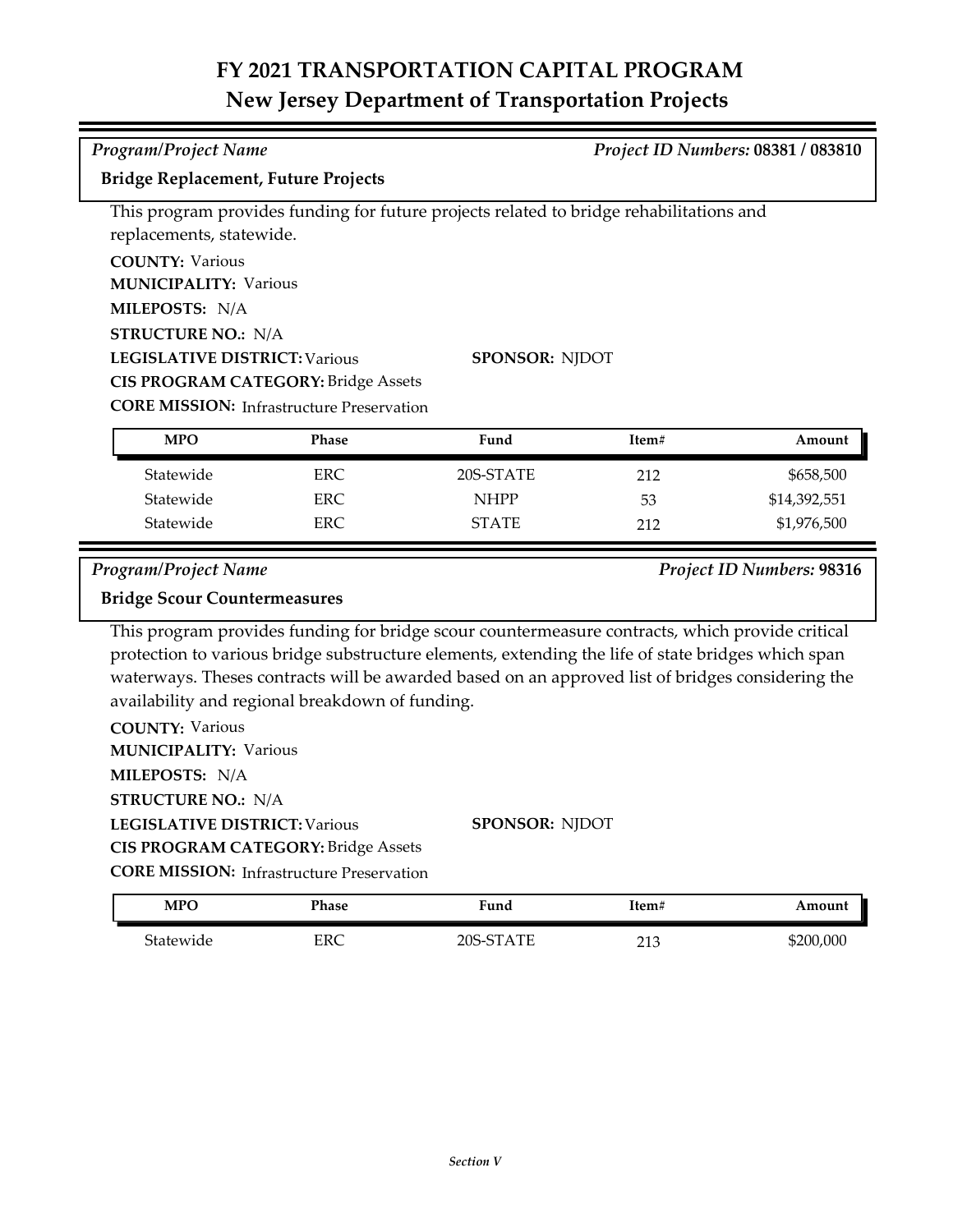### *Program/Project Name Project ID Numbers:* **02379 / 023790**

### **Congestion Relief, Intelligent Transportation System Improvements (Smart Move Program)**

This program provides funding for low‐cost, quick‐turnaround intelligent transportation system (ITS) improvements, which improve traffic flow and provide traveler information on the state's transportation system. This program will provide for the deployment of these systems through either separate ITS projects, or inclusion of ITS within existing roadway and bridge infrastructure preservation projects to ensure implementation of ITS at a minimum cost and a minimum disruption to traffic during construction. Design support to add ITS components and/or standards may be accomplished through using consultants. ITS equipment are long lead time items and this program will allow procurement to proceed in advance and then to be installed in the first stages to also assist in the mitigation of traffic impacts during construction of those projects. ITS equipment may include Dynamic Message Signs, which provide real time traffic information, in strategic locations to allow the motoring public to make informed decisions on possible alternatives.

**COUNTY:** Various **MUNICIPALITY: Various** 

**MILEPOSTS:** N/A

**STRUCTURE NO.:** N/A

**LEGISLATIVE DISTRICT:** Various

**SPONSOR:** NJDOT

**CORE MISSION:** Mobility and Congestion Relief **CIS PROGRAM CATEGORY: Congestion Relief** 

| <b>MPO</b> | Phase | Fund         | Item# | Amount       |
|------------|-------|--------------|-------|--------------|
| Statewide  | ERC   | 20S-STATE    | 214   | \$500,000    |
| Statewide  | ERC   | <b>STATE</b> | 214   | \$51,500,000 |

### *Program/Project Name Project ID Numbers:* **X180 / 800029**

### **Construction Inspection**

In order to provide inspection of construction projects on an as-needed basis, the NJDOT provides term agreements. This service also provides materials inspection of structural steel and precast concrete produced at out-of-state fabrication facilities.

**COUNTY:** Various

**MUNICIPALITY: Various** 

**MILEPOSTS:** N/A

**STRUCTURE NO.:** N/A

**LEGISLATIVE DISTRICT:** Various

**SPONSOR:** NJDOT

**CIS PROGRAM CATEGORY:** Capital Program Delivery

| <b>MPO</b> | Phase | Fund         | Item# | Amount      |
|------------|-------|--------------|-------|-------------|
| Statewide  | EС    | 20S-STATE    | 215   | \$5,500,000 |
| Statewide  | EС    | <b>STATE</b> | 215   | \$5,500,000 |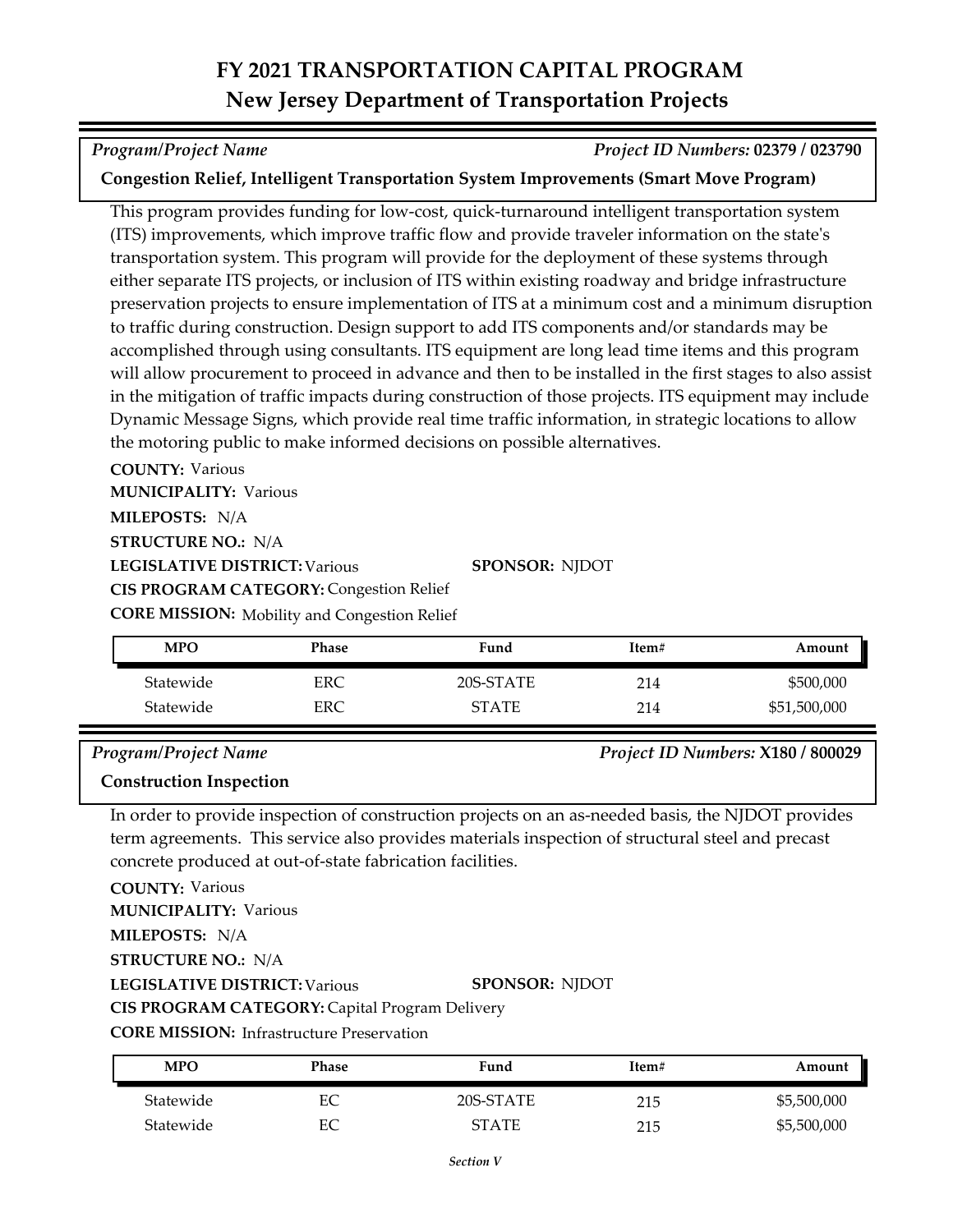### *Program/Project Name Project ID Numbers:* **05304 / 053040**

### **Construction Program IT System (TRNS.PORT)**

This program will provide a replacement system for the current information technology (IT) systems supporting the Estimating through Awarding of Construction Projects. It will also implement IT systems for Construction Management, Materials and Civil Rights including annual licensing fees.

**COUNTY:** Various **LEGISLATIVE DISTRICT:** Various **MILEPOSTS:** N/A **STRUCTURE NO.:** N/A **MUNICIPALITY: Various SPONSOR:** NJDOT **CIS PROGRAM CATEGORY:** Capital Program Delivery

**CORE MISSION:** Infrastructure Preservation

| <b>MPO</b> | Phase    | Fund                       | Item# | Amount             |
|------------|----------|----------------------------|-------|--------------------|
| Statewide  | ᄄ<br>LV. | $\sqrt{2}$<br>'∆ TΓ<br>2UC | 216   | 000,000,ا<br>. Փ - |

*Program/Project Name Project ID Numbers:* **09316 / 093160**

### **Culvert Replacement Program**

This program provides funding for Culvert replacements based on results of the culvert inspection program. In the majority of cases, culverts will be replaced in the same location, with basically the same waterway opening size, and will require minimal utility involvement.

**COUNTY:** Various **LEGISLATIVE DISTRICT:** Various **MILEPOSTS:** N/A **STRUCTURE NO.:** N/A **MUNICIPALITY: Various CIS PROGRAM CATEGORY:** Bridge Assets

**SPONSOR:** NJDOT

| <b>MPO</b> | Phase | Fund         | Item# | Amount      |
|------------|-------|--------------|-------|-------------|
| Statewide  | ERC.  | 20S-STATE    | 217   | \$1,000,000 |
| Statewide  | ERC.  | <b>STATE</b> | 217   | \$3,000,000 |
| Statewide  | ERC.  | STBGP-FLEX   | 58    | \$1,000,000 |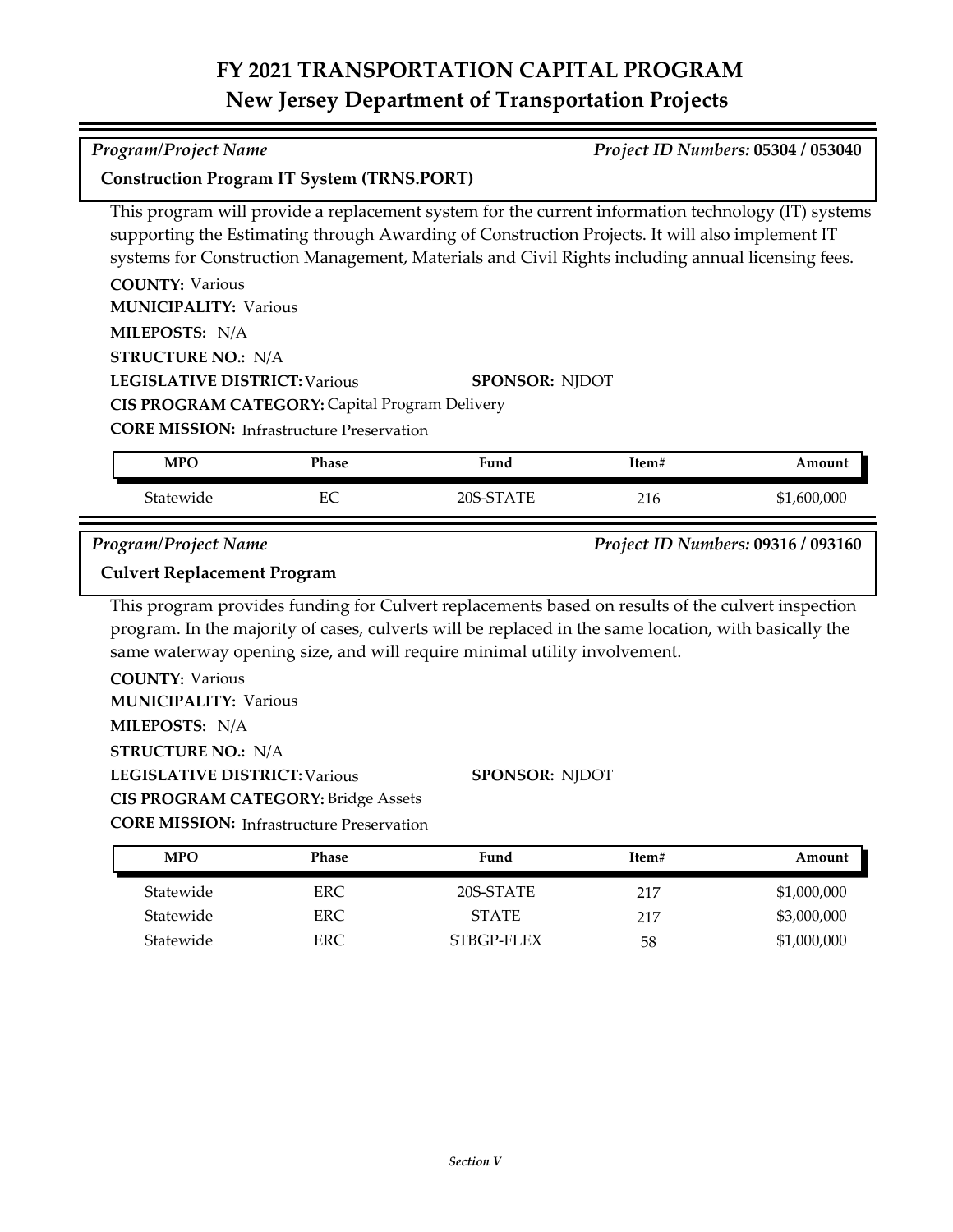| <b>DBE Supportive Services Program</b>                                                               |
|------------------------------------------------------------------------------------------------------|
| This is a federal grant program which provides support to individual Disadvantaged Business          |
| Enterprise (DBE) contractors through technical assistance, on-site visits, DBE conferences,          |
| newsletters, and similar types of assistance. This program will also support the technology required |
| to monitor, maintain and create reports on program particulars and DBE progress.                     |
| <b>COUNTY: Various</b>                                                                               |

| <b>MUNICIPALITY: Various</b>                          |                       |
|-------------------------------------------------------|-----------------------|
| <b>MILEPOSTS: N/A</b>                                 |                       |
| <b>STRUCTURE NO.: N/A</b>                             |                       |
| <b>LEGISLATIVE DISTRICT: Various</b>                  | <b>SPONSOR: NIDOT</b> |
| <b>CIS PROGRAM CATEGORY: Capital Program Delivery</b> |                       |

**CORE MISSION: Infrastructure Preservation** 

| <b>MPO</b> | Phase   | Fund       | Item# | Amount    |
|------------|---------|------------|-------|-----------|
| Statewide  | гσ<br>∽ | STBGP-FLEX | 60    | \$500,000 |

*Program/Project Name Project ID Numbers:* **15322 / 153220**

### **Delaware & Raritan Canal Bridges**

Initiated by the Bridge Management System, this program provides funding for improvements to structures along the Delaware and Raritan (D&R) Canal. Locations include, but are not limited to: Carnegie Road, Bridge over D&R Feeder Canal; County Route (CR) 571 (Washington Road), Bridge over D&R Canal; Landing Lane (CR 609), Bridge over D&R Canal, Route 206, Bridge over D&R Feeder Canal; Hermitage Avenue, Bridge over D&R Feeder Canal; River Drive, Bridge over D&R Feeder Canal; Bridge over D&R Canal at Lock No. 3; Coryell Street, Bridge over D&R Feeder Canal; CR 533 (Quaker Road), Bridge over D&R Canal; Manville Causeway (CR 623), Bridge over D&R Canal; Griggstown Causeway (CR 632), Bridge over D&R Canal; CR 527 (Main Street), Bridge over D&R Canal; and Chapel Drive at CR 623, Bridge over D&R Canal.

**COUNTY:** Mercer, Hunterdon, Middlesex, Somerset

**MUNICIPALITY: Various** 

**MILEPOSTS:** N/A

**STRUCTURE NO.: Various** 

**LEGISLATIVE DISTRICT:** 15, 16, 17

**SPONSOR:** NJDOT

**CORE MISSION:** Infrastructure Preservation **CIS PROGRAM CATEGORY:** Bridge Assets

| <b>MPC</b> | Phase | Fund                    | Item# | Amount           |
|------------|-------|-------------------------|-------|------------------|
| Statewide  | ERC   | FX<br>FТ<br>STRCP-<br>- | 01    | \$5<br>5,000,000 |

*Program/Project Name Project ID Numbers:* **X142**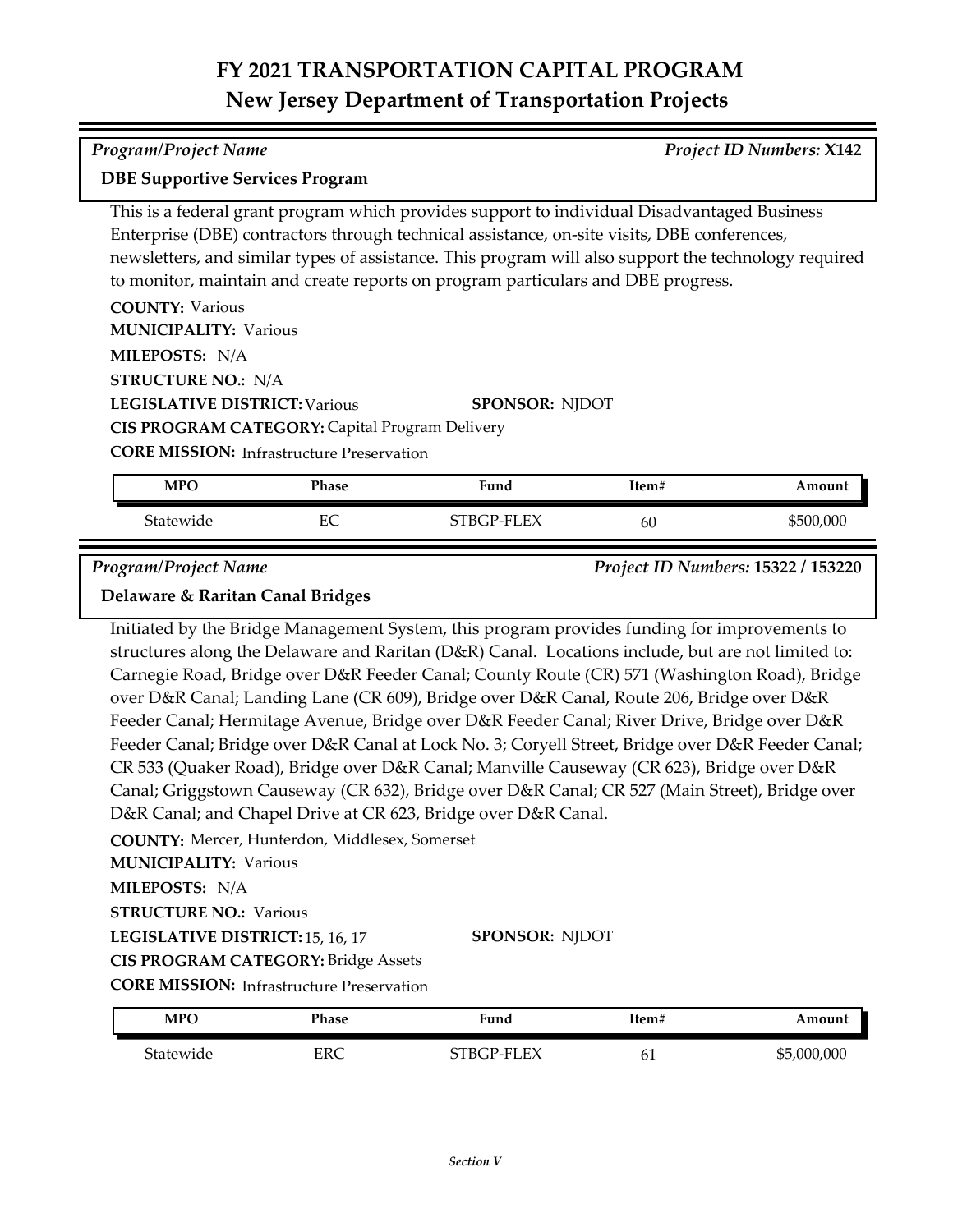### *Program/Project Name Project ID Numbers:* **X106 / 800021**

### **Design, Emerging Projects**

This program provides initial funding for Capital Program Management task order agreements as well as projects emerging from concept development. Funding is also provided for review of projects and for advanced design services which include, but are not limited to the following functions: development of base plan for final design; location of existing features within footprints, such as project monumentation, topography, utilities and drainage, using Subsurface Utility Engineering (SUE), General Field survey, Global Positioning System survey, Primary Control survey and Aerial photography; geotechnical work, specifically soil borings; administrative work needed to set budgets and manpower for right of way acquisition; asbestos surveying or plans, specifications and air monitoring for abatement process.

**COUNTY:** Various **LEGISLATIVE DISTRICT:** Various **MILEPOSTS:** N/A **STRUCTURE NO.:** N/A **MUNICIPALITY: Various CORE MISSION: Infrastructure Preservation SPONSOR:** NJDOT **CIS PROGRAM CATEGORY:** Capital Program Delivery

| <b>MPO</b> | Phase      | Fund         | Item# | Amount       |
|------------|------------|--------------|-------|--------------|
| Statewide  | DES        | 20S-STATE    | 218   | \$4,000,000  |
| Statewide  | <b>DES</b> | <b>STATE</b> | 218   | \$12,000,000 |
| Statewide  | DES        | STBGP-FLEX   | 62    | \$1,000,000  |

### *Program/Project Name Project ID Numbers:* **X197**

### **Disadvantaged Business Enterprise**

This is a federal grant to support the development of integrated programs including training workshops, round-table discussions and business development services designed to expand the capacity of Disadvantaged Business Enterprise (DBE) firms and help them compete for public works contracts in the State and particularly with NJDOT.

**COUNTY:** Various **LEGISLATIVE DISTRICT:** Various **MILEPOSTS:** N/A **STRUCTURE NO.:** N/A **MUNICIPALITY: Various SPONSOR:** NJDOT **CIS PROGRAM CATEGORY:** Capital Program Delivery

| <b>MPO</b> | Phase | Fund       | Item# | Amount    |
|------------|-------|------------|-------|-----------|
| Statewide  | EС    | STBGP-FLEX | ნა    | \$100,000 |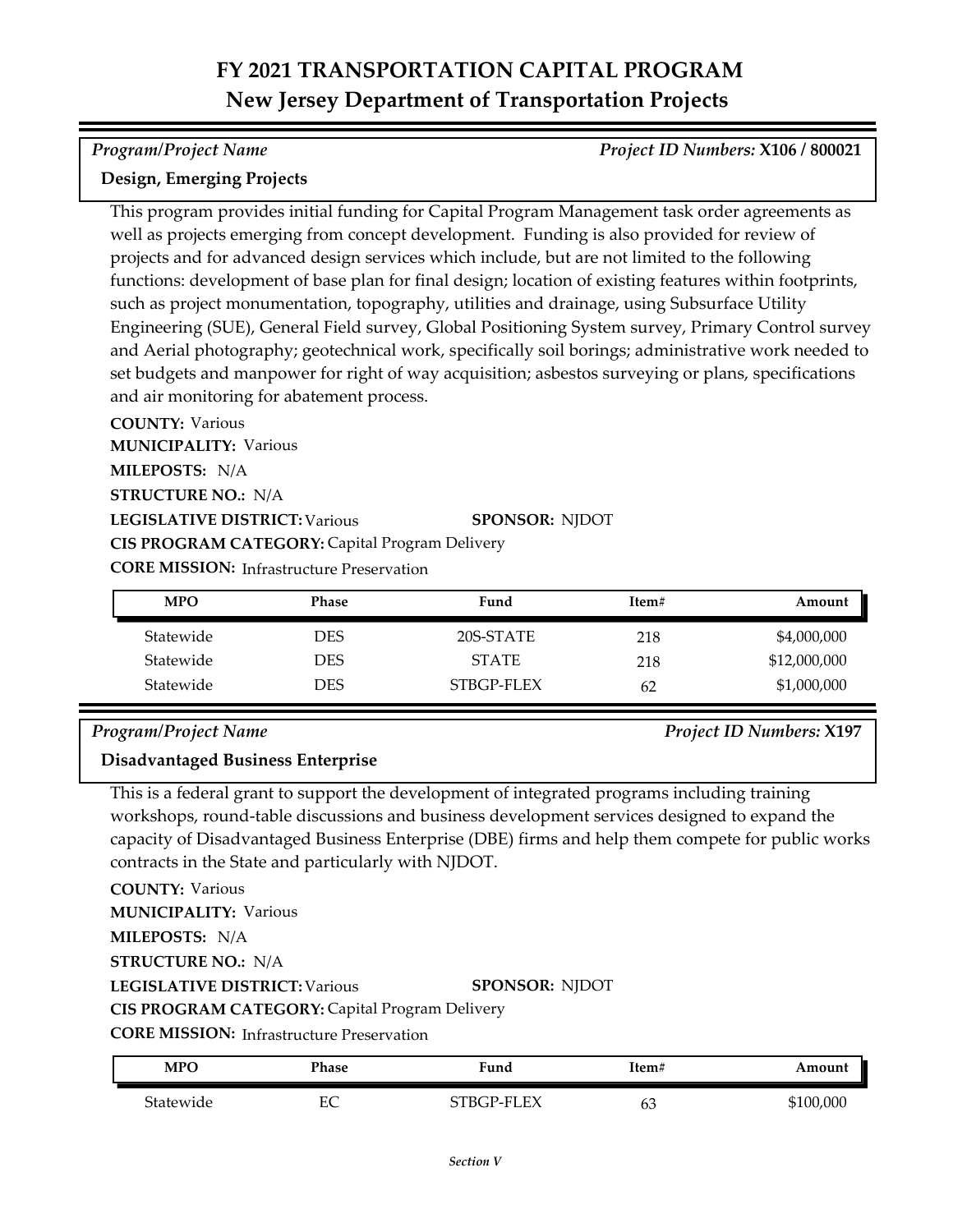| <b>Program/Project Name</b>                                   |              |                                                                                                        |       | <b>Project ID Numbers: X154D</b> |
|---------------------------------------------------------------|--------------|--------------------------------------------------------------------------------------------------------|-------|----------------------------------|
| Drainage Rehabilitation & Improvements                        |              |                                                                                                        |       |                                  |
|                                                               |              | This program funds low-cost/high-value drainage projects on the state highway drainage system.         |       |                                  |
| <b>COUNTY: Various</b>                                        |              |                                                                                                        |       |                                  |
| <b>MUNICIPALITY: Various</b>                                  |              |                                                                                                        |       |                                  |
| MILEPOSTS: N/A                                                |              |                                                                                                        |       |                                  |
| <b>STRUCTURE NO.: N/A</b>                                     |              |                                                                                                        |       |                                  |
| <b>LEGISLATIVE DISTRICT: Various</b><br><b>SPONSOR: NJDOT</b> |              |                                                                                                        |       |                                  |
| <b>CIS PROGRAM CATEGORY: Road Assets</b>                      |              |                                                                                                        |       |                                  |
| <b>CORE MISSION:</b> Infrastructure Preservation              |              |                                                                                                        |       |                                  |
| <b>MPO</b>                                                    | <b>Phase</b> | Fund                                                                                                   | Item# | Amount                           |
| Statewide                                                     | EC           | STBGP-FLEX                                                                                             | 64    | \$15,000,000                     |
| Program/Project Name                                          |              |                                                                                                        |       | <b>Project ID Numbers: X154</b>  |
| Drainage Rehabilitation and Maintenance, State                |              |                                                                                                        |       |                                  |
|                                                               |              | This program provides funding for the rehabilitation and maintenance of state highway drainage         |       |                                  |
|                                                               |              | systems, which may include: removal of material, video inspection, contract salary costs, retrofitting |       |                                  |
|                                                               |              | inlet covers due to Stormwater Management Regulations, acquisition and maintenance of                  |       |                                  |
| specialized drainage equipment.                               |              |                                                                                                        |       |                                  |
| <b>COUNTY: Various</b>                                        |              |                                                                                                        |       |                                  |
| <b>MUNICIPALITY: Various</b>                                  |              |                                                                                                        |       |                                  |
| MILEPOSTS: N/A                                                |              |                                                                                                        |       |                                  |

**STRUCTURE NO.:** N/A

**LEGISLATIVE DISTRICT:** Various

**SPONSOR:** NJDOT

**CIS PROGRAM CATEGORY:** Road Assets

| <b>MPO</b> | Phase | Fund         | Item# | Amount       |
|------------|-------|--------------|-------|--------------|
| Statewide  | EС    | 20S-STATE    | 219   | \$3,750,000  |
| Statewide  | EС    | <b>STATE</b> | 219   | \$11,250,000 |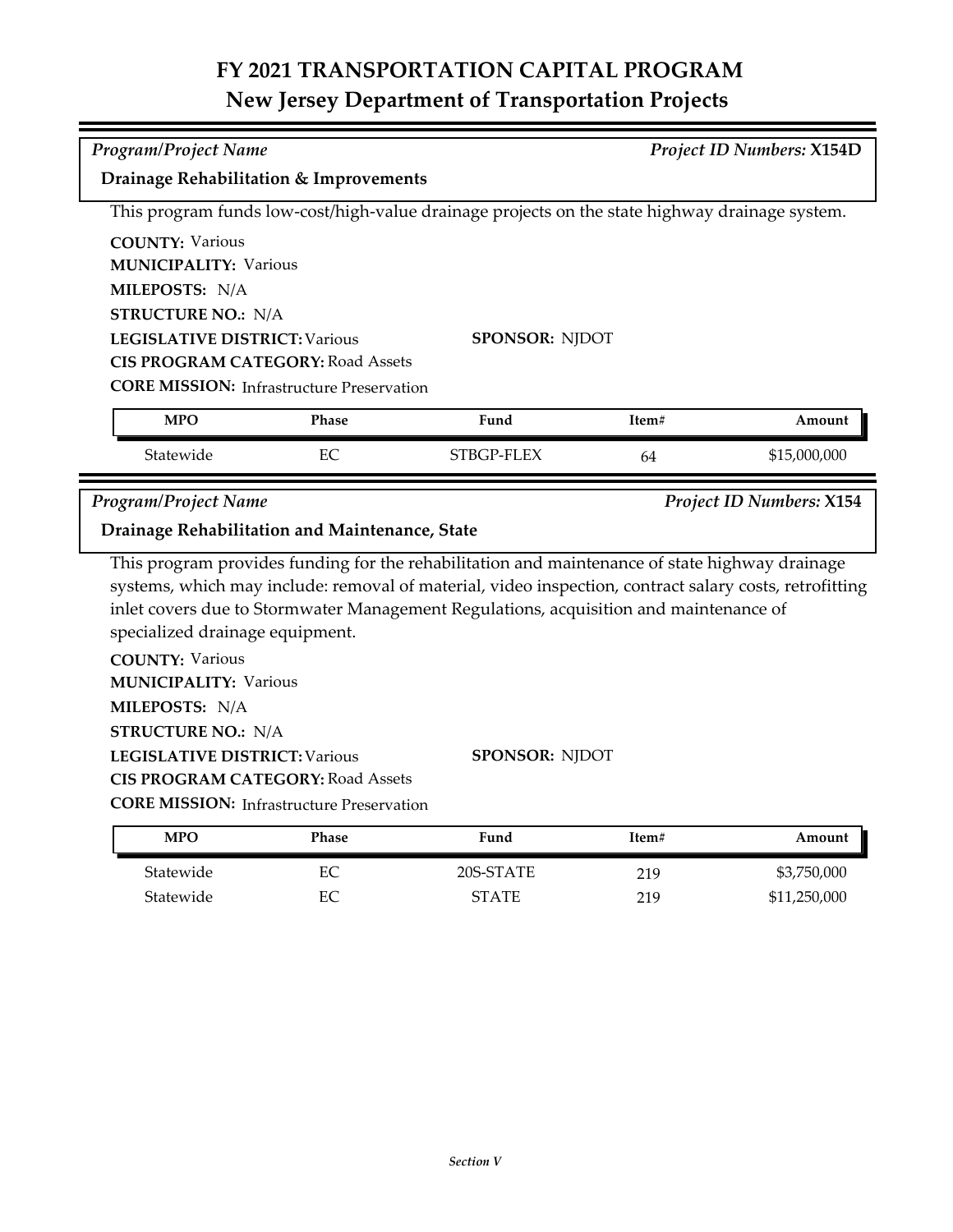|                                                                                                                                                                                                                                                                                                             | <b>Program/Project Name</b><br>Project ID Numbers: 99334 / 993340                              |                                                                                                                                                                                                                    |       |                                   |  |  |
|-------------------------------------------------------------------------------------------------------------------------------------------------------------------------------------------------------------------------------------------------------------------------------------------------------------|------------------------------------------------------------------------------------------------|--------------------------------------------------------------------------------------------------------------------------------------------------------------------------------------------------------------------|-------|-----------------------------------|--|--|
| Duck Island Landfill, Site Remediation                                                                                                                                                                                                                                                                      |                                                                                                |                                                                                                                                                                                                                    |       |                                   |  |  |
| The NJDOT completed construction that properly sealed the site of the landfill in 2001. NJ<br>Department of Environmental Protection requires continued monitoring of the site due to<br>contamination levels at the landfill. This monitoring requirement is typical for a landfill with<br>contamination. |                                                                                                |                                                                                                                                                                                                                    |       |                                   |  |  |
| <b>COUNTY: Mercer</b><br><b>MUNICIPALITY: Hamilton Twp</b><br>MILEPOSTS: N/A<br><b>STRUCTURE NO.: N/A</b><br><b>LEGISLATIVE DISTRICT: 14</b>                                                                                                                                                                | <b>CIS PROGRAM CATEGORY: Road Assets</b><br><b>CORE MISSION: Infrastructure Preservation</b>   | <b>SPONSOR: NJDOT</b>                                                                                                                                                                                              |       |                                   |  |  |
| <b>MPO</b>                                                                                                                                                                                                                                                                                                  | Phase                                                                                          | Fund                                                                                                                                                                                                               | Item# | Amount                            |  |  |
| <b>DVRPC</b>                                                                                                                                                                                                                                                                                                | EC                                                                                             | 20S-STATE                                                                                                                                                                                                          | 220   | \$100,000                         |  |  |
| <b>Program/Project Name</b><br><b>DVRPC, Future Projects</b><br><b>COUNTY: Various</b><br><b>MUNICIPALITY: Various</b><br>MILEPOSTS: N/A<br><b>STRUCTURE NO.: N/A</b><br><b>LEGISLATIVE DISTRICT: Various</b>                                                                                               | Gloucester, Mercer and Camden counties.                                                        | This program provides funding for local projects to be selected by the Delaware Valley Regional<br>Planning Commission, the designated Metropolitan Planning Organization for Burlington,<br><b>SPONSOR: DVRPC</b> |       | Project ID Numbers: D026 / 058026 |  |  |
|                                                                                                                                                                                                                                                                                                             | CIS PROGRAM CATEGORY: Local System Support<br><b>CORE MISSION: Infrastructure Preservation</b> |                                                                                                                                                                                                                    |       |                                   |  |  |
| <b>MPO</b>                                                                                                                                                                                                                                                                                                  | Phase                                                                                          | Fund                                                                                                                                                                                                               | Item# | Amount                            |  |  |
|                                                                                                                                                                                                                                                                                                             |                                                                                                |                                                                                                                                                                                                                    |       |                                   |  |  |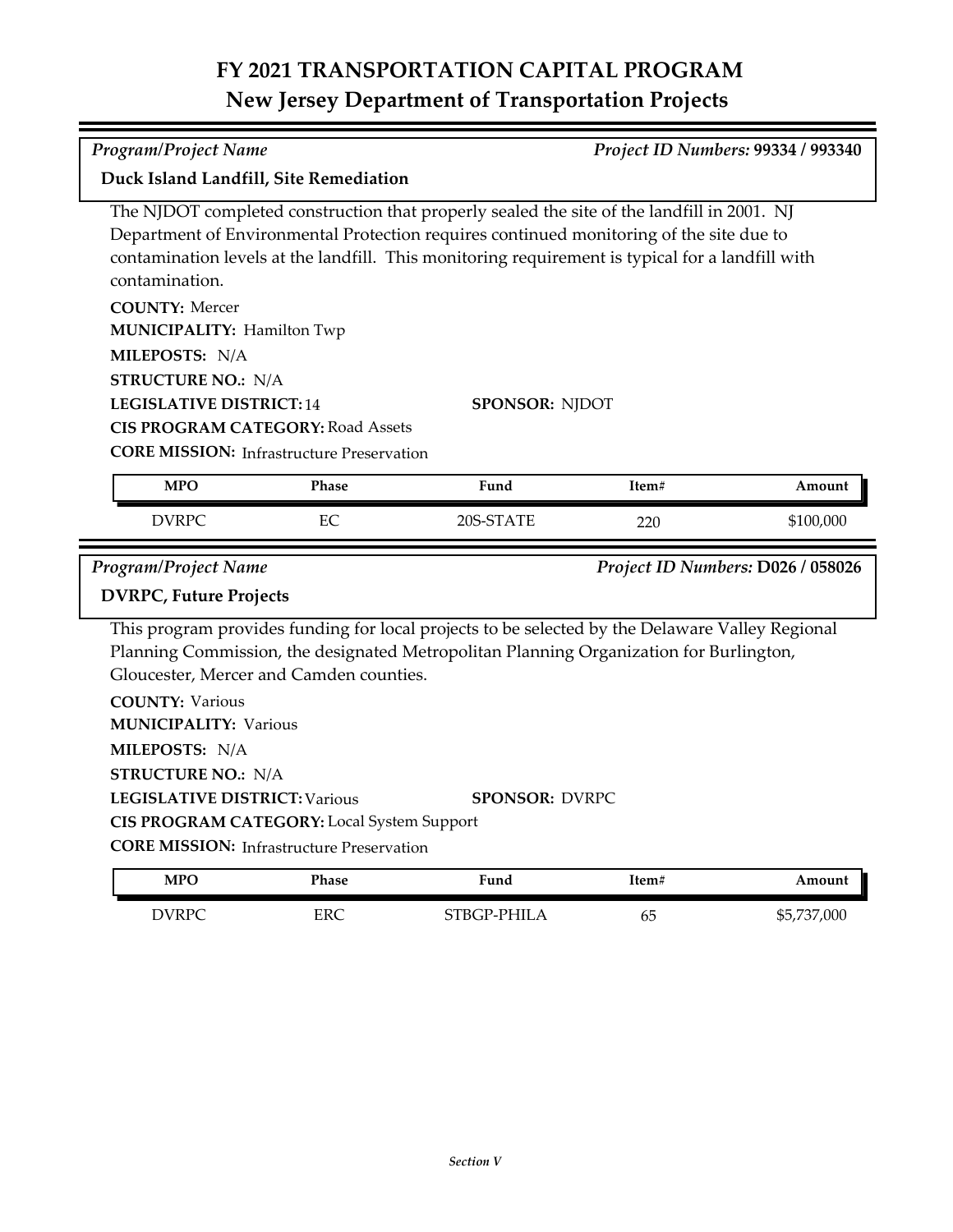### **Electrical Facilities**

This program provides funding for purchasing materials, and for replacement, repair, preservation, and installation of electrical facilities along the state highway system. Included in this program are; highway lighting, sign lighting, cathodic protection for bridges, road weather information systems, and traffic counting/monitoring sites.

| <b>COUNTY: Various</b>                           |                       |
|--------------------------------------------------|-----------------------|
| <b>MUNICIPALITY: Various</b>                     |                       |
| <b>MILEPOSTS: N/A</b>                            |                       |
| <b>STRUCTURE NO.: N/A</b>                        |                       |
| <b>LEGISLATIVE DISTRICT: Various</b>             | <b>SPONSOR: NIDOT</b> |
| <b>CIS PROGRAM CATEGORY: Road Assets</b>         |                       |
| <b>CORE MISSION:</b> Infrastructure Preservation |                       |

Statewide EC 20S-STATE 221 \$1,750,000 Statewide EC STATE 221 \$5,250,000 **MPO Phase Fund Item# Amount**

*Program/Project Name Project ID Numbers:* **04324 / 043240**

### **Electrical Load Center Replacement, Statewide**

This program provide provides funding for the betterment of existing highway lighting facilities when those facilities do not comply with current electrical codes and/or replacement equipment is not available. Due to high traffic volumes, maintenance of these existing facilities is hazardous to NJDOT personnel. The use of high‐mast lighting will be investigated. ROW acquisition may be required.

**COUNTY:** Various **LEGISLATIVE DISTRICT:** Various **MILEPOSTS:** N/A **STRUCTURE NO.:** N/A **MUNICIPALITY: Various CORE MISSION: Infrastructure Preservation SPONSOR:** NJDOT **CIS PROGRAM CATEGORY:** Road Assets

| <b>MPO</b> | Phase | Fund         | Item# | Amount      |
|------------|-------|--------------|-------|-------------|
| Statewide  | ERC   | 20S-STATE    | ררר   | \$1,325,000 |
| Statewide  | ERC   | <b>STATE</b> | ררר   | \$3,975,000 |

*Program/Project Name Project ID Numbers:* **X241**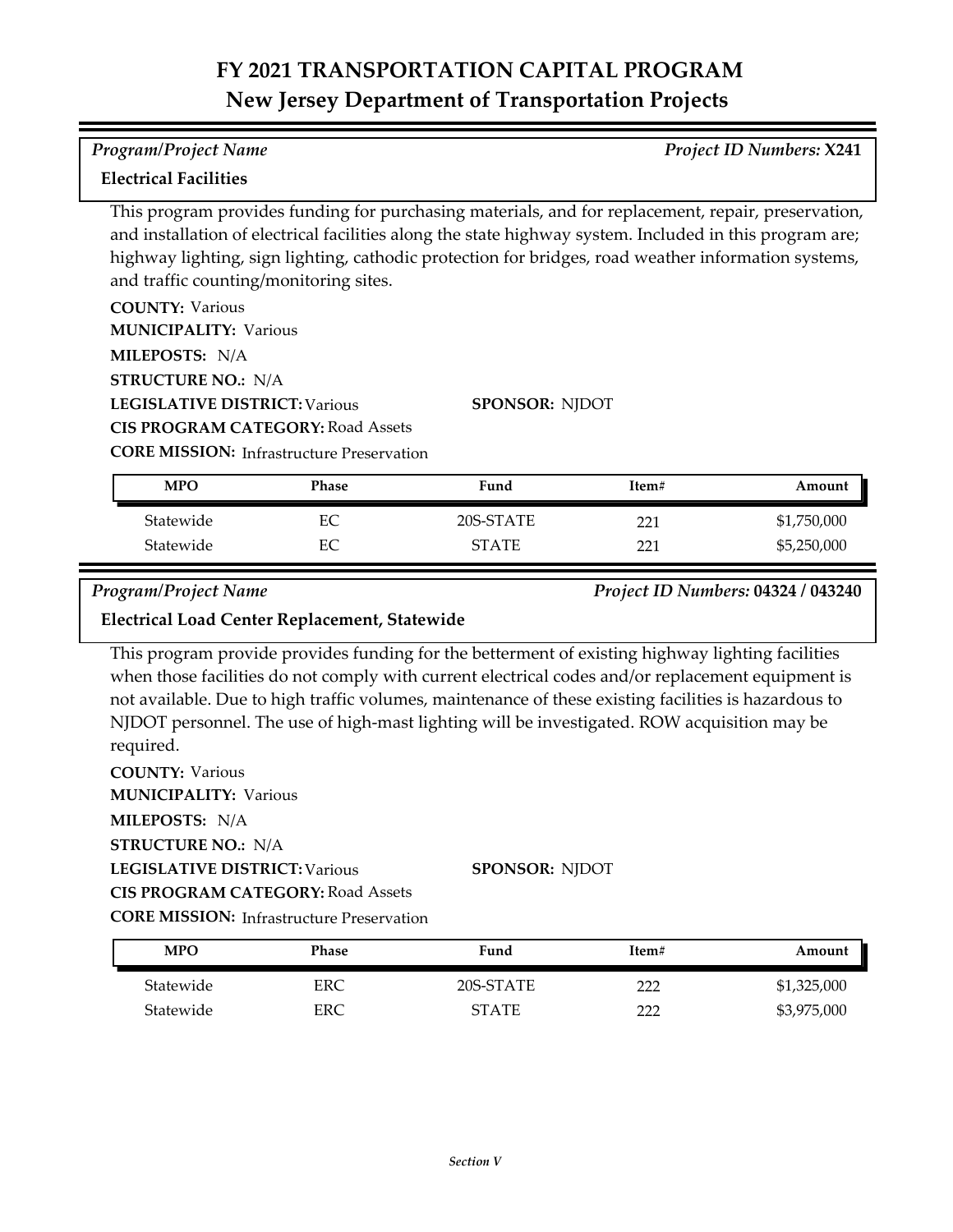*Program/Project Name Project ID Numbers:* **17360 / 173600**

**Emergency Management and Transportation Security Support**

| This program provides funding for materials and equipment to support the Department's  |                                                                                                |
|----------------------------------------------------------------------------------------|------------------------------------------------------------------------------------------------|
|                                                                                        | emergency management and transportation security plans and activities. These include resources |
| for continuity of operations, preparedness, response, recovery and mitigation actions. |                                                                                                |
| <b>COUNTY: Various</b>                                                                 |                                                                                                |
| <b>MUNICIPALITY: Various</b>                                                           |                                                                                                |
| MILEPOSTS: N/A                                                                         |                                                                                                |
| <b>STRUCTURE NO.: N/A</b>                                                              |                                                                                                |
| <b>LEGISLATIVE DISTRICT: Various</b>                                                   | <b>SPONSOR: NJDOT</b>                                                                          |
| CIS PROGRAM CATEGORY: Capital Program Delivery                                         |                                                                                                |
| <b>CORE MISSION: Safety</b>                                                            |                                                                                                |
|                                                                                        |                                                                                                |

| MPO       | Phase | Fund         | ftem# | Amount    |
|-----------|-------|--------------|-------|-----------|
| Statewide | EDC   | 205.         | ר ר   | 1,500,000 |
|           | ւռա   | <b>STATE</b> | سكك   | \$1       |

*Program/Project Name Project ID Numbers:* **X75 / 800030**

### **Environmental Investigations**

This program provides funding for environmental assessment work-products produced on a quick‐ response basis through specialized task-order consultant agreements, in such areas as; ecology, hazardous waste investigations, cultural resource investigations, National Environmental Policy Act and Section 4(f) documentation. Funding is also provided for environmental permit fees, laboratory fees, and other environmental consultant agreements that require 100% state funding. This general program will also provide for cleanup of gasoline discharge from underground storage tanks.

**COUNTY:** Various

**MUNICIPALITY: Various** 

**MILEPOSTS:** N/A

**STRUCTURE NO.:** N/A

### **LEGISLATIVE DISTRICT:** Various **SPONSOR:** NJDOT

**CIS PROGRAM CATEGORY:** Capital Program Delivery

| <b>MPO</b> | Phase | Fund         | Item# | Amount      |
|------------|-------|--------------|-------|-------------|
| Statewide  | EС    | 20S-STATE    | 224   | \$1,500,000 |
| Statewide  | EС    | <b>STATE</b> | 224   | \$4,500,000 |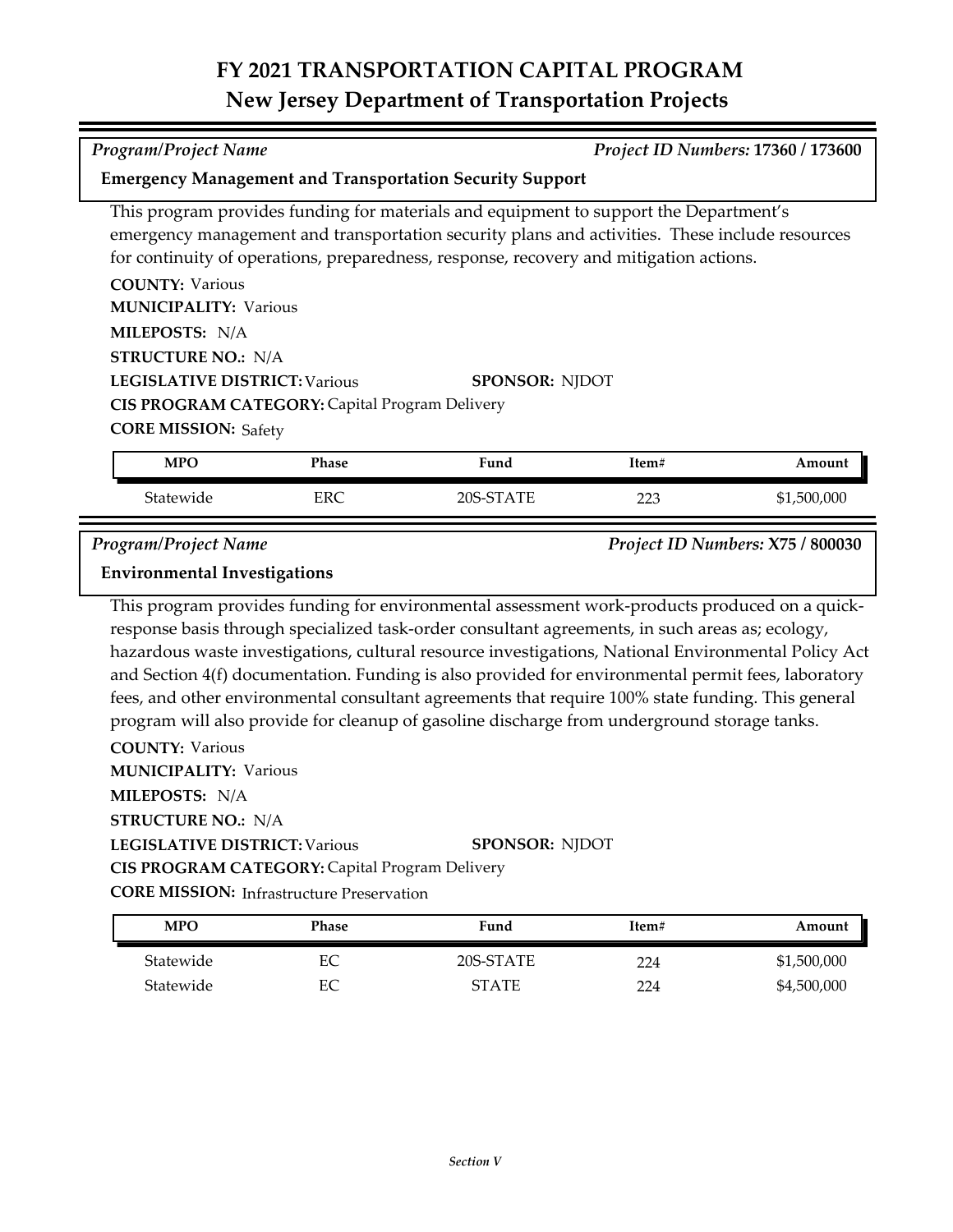### *Program/Project Name Project ID Numbers:* **03309**

### **Environmental Project Support**

This program provides for environmental services for the following activities: Land Use Regulation Program permit and preparation payments; ecological surveys and studies; wetland delineations; wetland mitigation monitoring; wetland mitigation remediation; cultural resources mitigation; hazardous waste investigations and studies and payments; asbestos surveys and abatement; hydrology/hydraulic investigations and studies, permits and payments; air/noise studies; and other environmental work as required. These activities are in support of meeting environmental requirements or commitments, and preventing costly violations.

**COUNTY:** Various

**MILEPOSTS:** N/A **MUNICIPALITY: Various** 

**STRUCTURE NO.:** N/A

**LEGISLATIVE DISTRICT:** Various

**SPONSOR:** NJDOT

**CORE MISSION: Infrastructure Preservation** 

**CIS PROGRAM CATEGORY:** Capital Program Delivery

| <b>MPO</b> | Phase | Fund      | Item# | Amount    |
|------------|-------|-----------|-------|-----------|
| Statewide  | ERC   | 20S-STATE | 225   | \$500,000 |
| Statewide  | ERC   | STATF     | 255   | \$500,000 |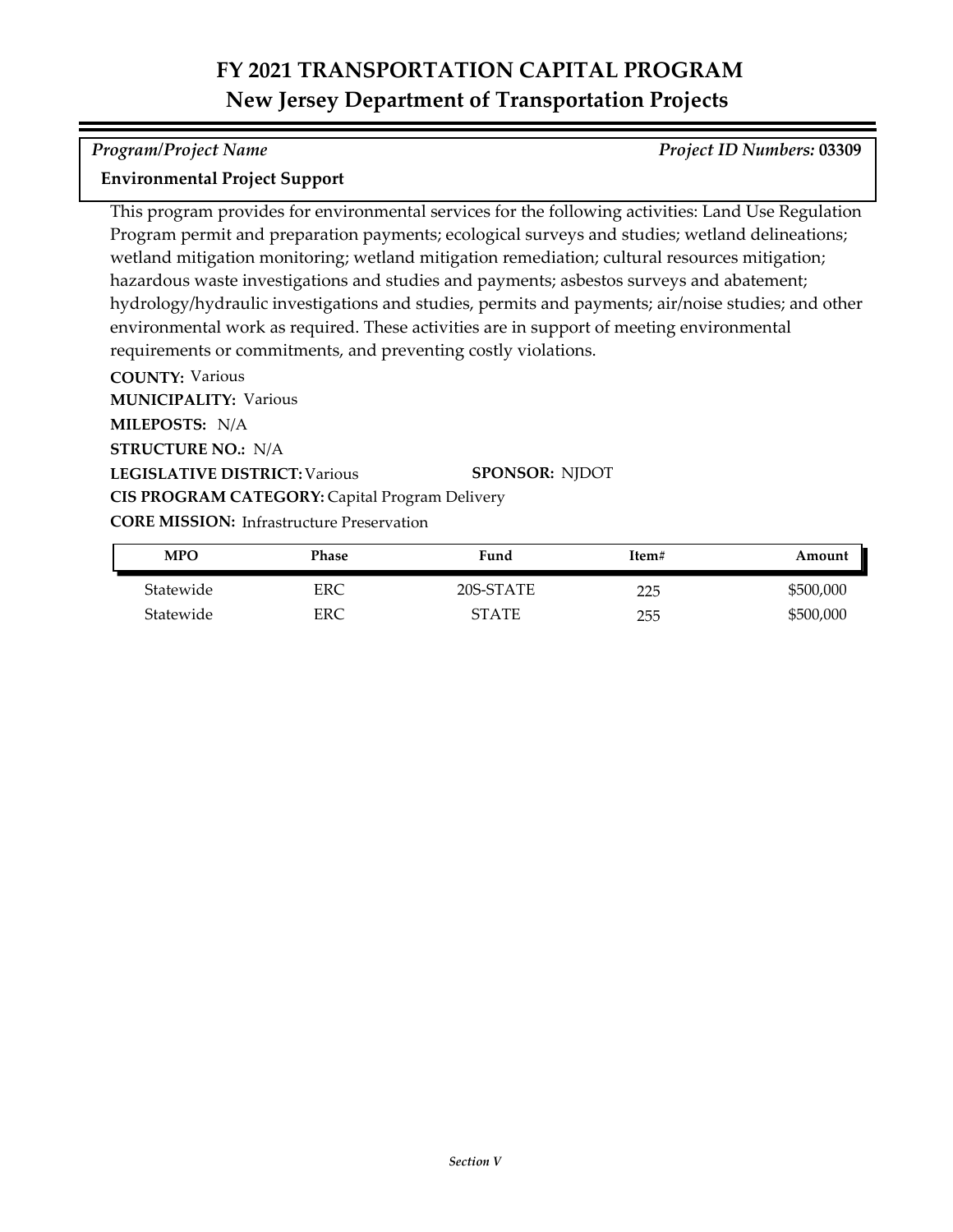*Program/Project Name Project ID Numbers:* **X15**

### **Equipment (Vehicles, Construction, Safety)**

New Jersey does not meet federal air quality standards, pursuant to the federal Clean Air Act. Air pollution from vehicles and equipment pollute the air through combustion and fuel evaporation. These emissions contribute greatly to air pollution in the State and are the primary cause of air pollution in many urban areas. This program provides funding to reduce New Jersey's carbon footprint by the direct purchase or lease/rental of replacement or new equipment to include, but not limited to the following: construction equipment, snow plow trucks, light duty trucks, passenger vehicles including vans & cars, radios, rollers, concrete mixers, asphalt spreaders, trailer-mounted arrow boards, safety trucks, portable light towers, truck-mounted attenuators, portable message boards, emergency service patrol vehicles, incident management response trucks, vehicle fuel system hardware and software, HARs trailers for diversion route planning and implementation (and all parts associated with this equipment). This equipment supports capital, safety and maintenance programs.

**COUNTY:** Various **LEGISLATIVE DISTRICT:** Various **MILEPOSTS:** N/A **STRUCTURE NO.:** N/A **MUNICIPALITY: Various CORE MISSION: Operations and Maintenance SPONSOR:** NJDOT **CIS PROGRAM CATEGORY:** Transportation Support Facilities

| <b>MPC</b> | Phase   | Fund    | Item# | Amount                         |
|------------|---------|---------|-------|--------------------------------|
| Statewide  | гΩ<br>◡ | CT A TE | 303   | .000,000,<br><b>CO</b><br>ے دπ |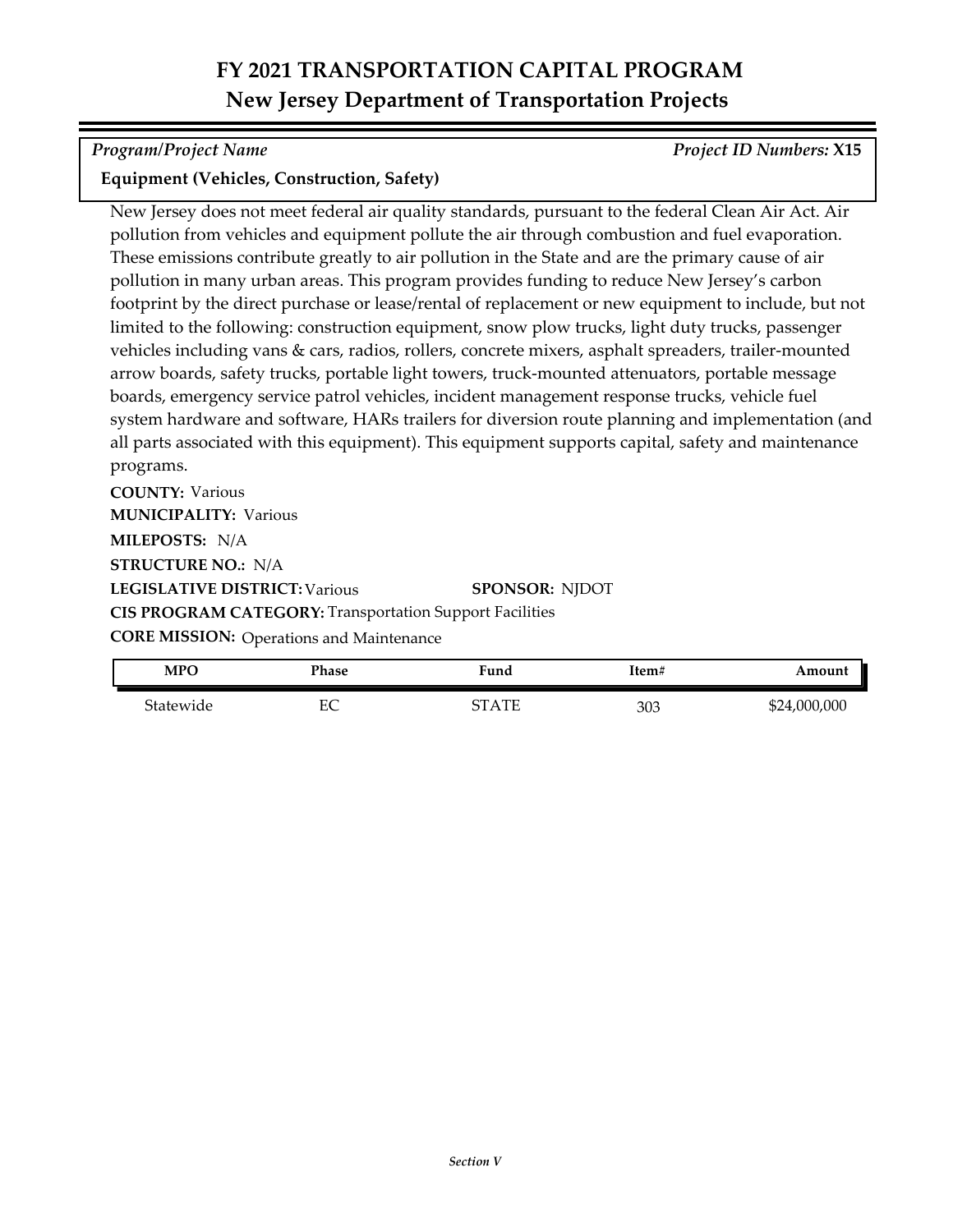### *Program/Project Name Project ID Numbers:* **X15A / 158080**

### **Equipment, Snow and Ice Removal**

A stable funding source to be used solely for the continuous improvement of the State's ability to effectively and efficiently remove snow and ice off of the State owned highways and byways. This program will provide direct purchase or replacement of snow and ice removal equipment. Examples of equipment and or stationary assets to include but not limited to; brine manufacturing units, brine distribution equipment, snow plows, salt spreaders, specialized snow fighting equipment, brine manufacturing and calcium dispenser Capital improvements. Part of the funding will be used to replace aging snow equipment that is beyond its functional or useful life.

**COUNTY:** Various

**MUNICIPALITY: Various** 

**MILEPOSTS:** N/A

**STRUCTURE NO.:** N/A

**LEGISLATIVE DISTRICT:** Various

**SPONSOR:** NJDOT

**CIS PROGRAM CATEGORY:** Transportation Support Facilities

**CORE MISSION: Operations and Maintenance** 

| <b>MPO</b> | Phase | Fund         | Item# | Amount      |
|------------|-------|--------------|-------|-------------|
| Statewide  | EС    | 20S-STATE    | 227   | \$1,250,000 |
| Statewide  | EС    | <b>STATE</b> | フフワ   | \$3,750,000 |

*Program/Project Name Project ID Numbers:* **00377 / 003770**

### **Ferry Program**

This program provides federal funding, distributed annually by formula to states, to construct ferry boats and ferry terminal facilities.

| <b>COUNTY: Various</b>                              |                       |
|-----------------------------------------------------|-----------------------|
| <b>MUNICIPALITY: Various</b>                        |                       |
| MILEPOSTS: N/A                                      |                       |
| <b>STRUCTURE NO.: N/A</b>                           |                       |
| <b>LEGISLATIVE DISTRICT: Various</b>                | <b>SPONSOR: NIDOT</b> |
| CIS PROGRAM CATEGORY: Multimodal Programs           |                       |
| <b>CORE MISSION:</b> Mobility and Congestion Relief |                       |
|                                                     |                       |

| <b>MPC</b> | Phase               | Fund | ltem# | Amount          |
|------------|---------------------|------|-------|-----------------|
| Statewide  | $_{\rm FRC}$<br>ے د | FBP  | bb    | .000.000<br>\$4 |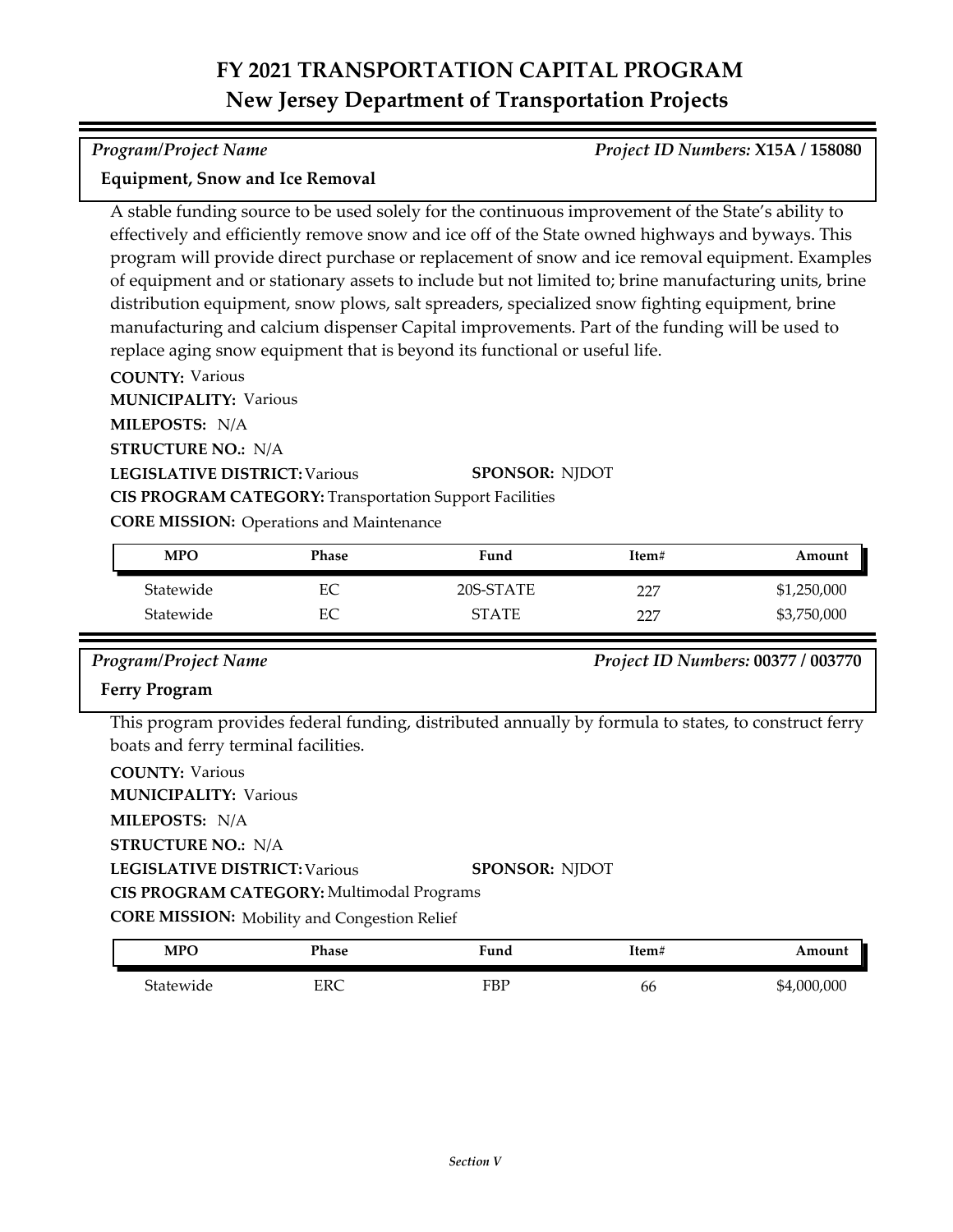| <b>Program/Project Name</b><br><b>Project ID Numbers: X201</b><br>Guiderail Upgrade |                                                  |                                                                                                  |       |                                    |
|-------------------------------------------------------------------------------------|--------------------------------------------------|--------------------------------------------------------------------------------------------------|-------|------------------------------------|
|                                                                                     |                                                  | This program will provide funding for the design and construction of guide rail replacement,     |       |                                    |
|                                                                                     |                                                  | statewide. Upgrade and replace guide rail to meet current standards.                             |       |                                    |
| <b>COUNTY: Various</b>                                                              |                                                  |                                                                                                  |       |                                    |
| <b>MUNICIPALITY: Various</b>                                                        |                                                  |                                                                                                  |       |                                    |
| MILEPOSTS: N/A                                                                      |                                                  |                                                                                                  |       |                                    |
| <b>STRUCTURE NO.: N/A</b>                                                           |                                                  |                                                                                                  |       |                                    |
| <b>LEGISLATIVE DISTRICT: Various</b>                                                |                                                  | <b>SPONSOR: NJDOT</b>                                                                            |       |                                    |
| <b>CIS PROGRAM CATEGORY: Road Assets</b>                                            |                                                  |                                                                                                  |       |                                    |
|                                                                                     | <b>CORE MISSION:</b> Infrastructure Preservation |                                                                                                  |       |                                    |
| <b>MPO</b>                                                                          | Phase                                            | Fund                                                                                             | Item# | Amount                             |
| Statewide                                                                           | EC                                               | 20S-STATE                                                                                        | 228   | \$500,000                          |
| Statewide                                                                           | EC                                               | <b>NHPP</b>                                                                                      | 68    | \$1,000,000                        |
| Statewide                                                                           | EC                                               | <b>STATE</b>                                                                                     | 228   | \$500,000                          |
|                                                                                     |                                                  |                                                                                                  |       |                                    |
| <b>Program/Project Name</b>                                                         |                                                  |                                                                                                  |       | Project ID Numbers: 97008 / 800001 |
| <b>High-Mast Light Poles</b>                                                        |                                                  |                                                                                                  |       |                                    |
|                                                                                     |                                                  | This program will provide funding for upgrading or replacement of high mast light towers to meet |       |                                    |
| current standards.                                                                  |                                                  |                                                                                                  |       |                                    |
| <b>COUNTY: Various</b>                                                              |                                                  |                                                                                                  |       |                                    |
| <b>MUNICIPALITY: Various</b>                                                        |                                                  |                                                                                                  |       |                                    |
| MILEPOSTS: N/A                                                                      |                                                  |                                                                                                  |       |                                    |
| <b>STRUCTURE NO.: N/A</b>                                                           |                                                  |                                                                                                  |       |                                    |
| <b>LEGISLATIVE DISTRICT: Various</b><br><b>SPONSOR: NJDOT</b>                       |                                                  |                                                                                                  |       |                                    |
|                                                                                     | <b>CIS PROGRAM CATEGORY: Bridge Assets</b>       |                                                                                                  |       |                                    |
|                                                                                     | <b>CORE MISSION:</b> Infrastructure Preservation |                                                                                                  |       |                                    |
| <b>MPO</b>                                                                          | Phase                                            | Fund                                                                                             | Item# | Amount                             |
| Statewide                                                                           | <b>ERC</b>                                       | <b>NHPP</b>                                                                                      | 70    | \$1,000,000                        |
| Statewide                                                                           | ERC                                              | STBGP-FLEX                                                                                       | 70A   | \$1,000,000                        |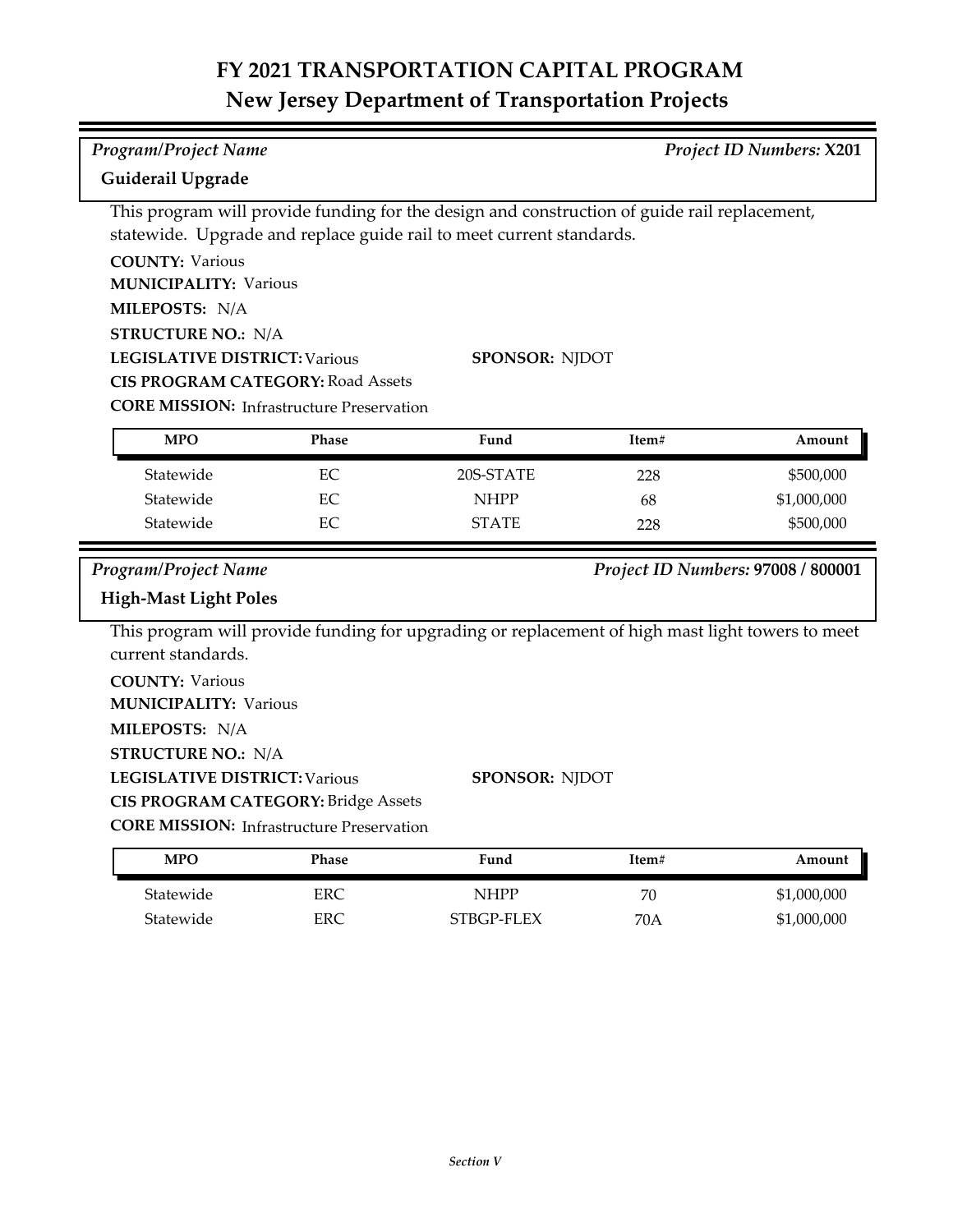### *Program/Project Name Project ID Numbers:* **09388 / 093880**

### **Highway Safety Improvement Program Planning**

This item consists of two programs: Safety Management System (SMS) safety improvement projects and Rail-Highway safety improvement projects. SMS, through guidance of the HSIP (23 CFR 924), identifies, prioritizes and implements safety programs and projects associated with safe corridors and intersection improvement programs in an effort to reduce crashes and crash severity on New Jersey's roadways. Safe Corridor Program currently includes portions of Rt. 1, 9, 22, 40, 46, 47, 73 and 206. The Intersection Improvement Program includes right angle, left turn, same direction and pedestrian crash intersection locations. Rail-Highway Program will continue onsite inspection of public grade crossing to identify rail-highway grade crossing hazards to develop and implement rail-highway grade crossing safety improvements.

**COUNTY:** Various **LEGISLATIVE DISTRICT:** Various **MILEPOSTS:** N/A **STRUCTURE NO.:** N/A **MUNICIPALITY: Various CORE MISSION: Safety SPONSOR:** NJDOT **CIS PROGRAM CATEGORY:** Safety Management

| <b>MPO</b> | Phase | $\mathbf{r}$<br>Fund | Item#    | Amount      |
|------------|-------|----------------------|----------|-------------|
| Statewide  | PLS   | HSIF                 | H1<br>л. | \$4,000,000 |

*Program/Project Name Project ID Numbers:* **15343 / 153430**

### **Intelligent Traffic Signal Systems**

This program will seek to improve mobility on New Jersey's arterial highways. Arterials contribute almost 70% of total congestion that occurs in New Jersey. This program will focus on dynamically managing NJ's arterials from NJDOT's Arterial Management Center. Existing traffic signals will be strategically, systematically and programmatically upgraded from stand-alone signals to highly sophisticated, coordinated, real time traffic response traffic signals. This upgrade will consist of installing new controllers, intelligent software and algorithms, robust detection and communication. This is a plan to upgrade most of the signals on NJDOT owned highways only.

**COUNTY:** Various **LEGISLATIVE DISTRICT:** Various **MILEPOSTS:** N/A **STRUCTURE NO.:** N/A **MUNICIPALITY: Various CIS PROGRAM CATEGORY:** Congestion Relief

**SPONSOR:** NJDOT

**CORE MISSION:** Mobility and Congestion Relief

| MPO       | Phase | <b>Fund</b> | ltem#                     | Amount       |
|-----------|-------|-------------|---------------------------|--------------|
| Statewide | ERC   | CMAQ        | $H^{\prime}$<br><b>__</b> | \$10,000,000 |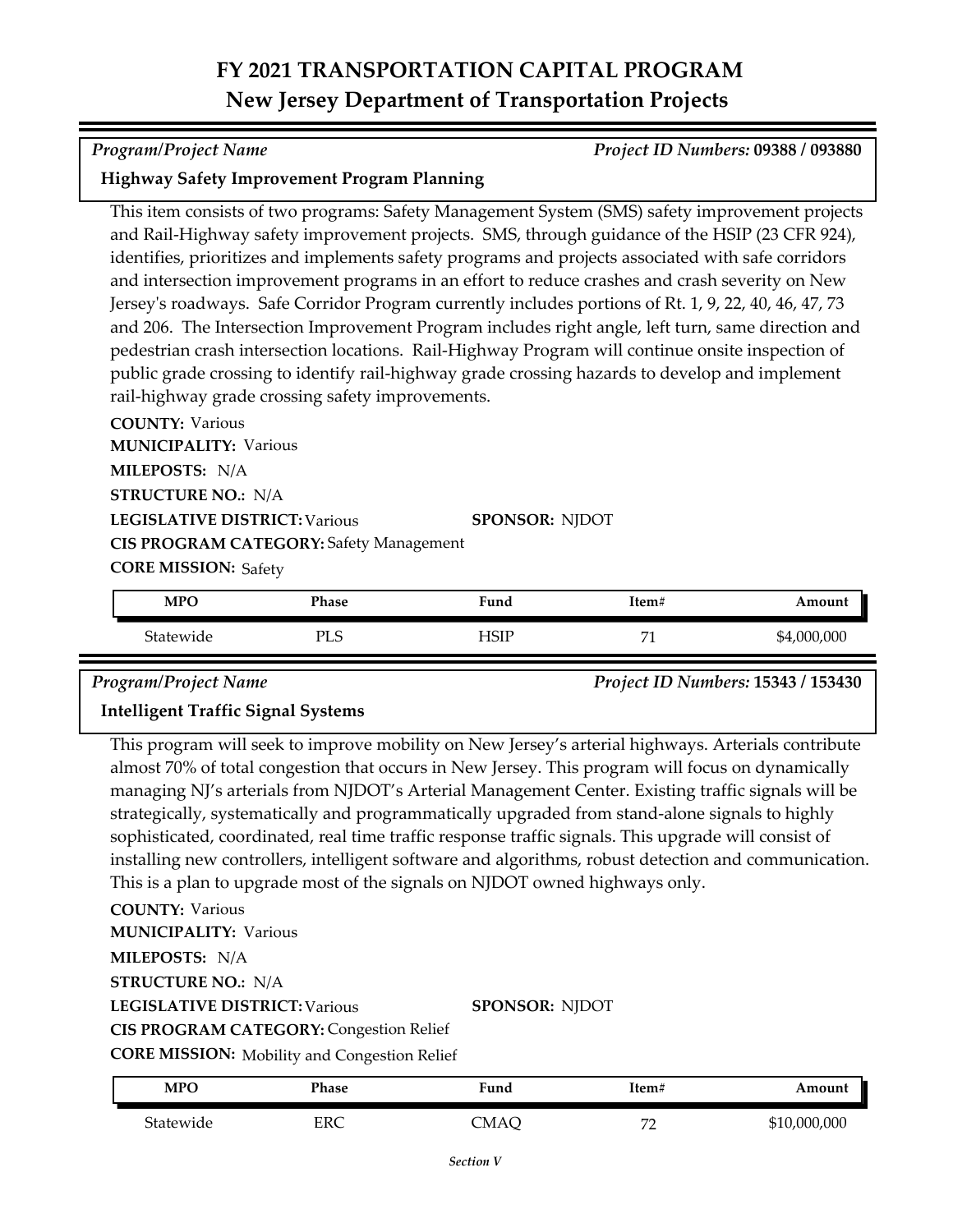*Program/Project Name Project ID Numbers:* **13304 / 133040**

| This program includes the development of a statewide Intelligent Transportation Systems (ITS)<br>Strategic Plan, ITS Deployment Plan, and a Work Zone Mobility Monitoring Program. The center<br>will also conduct research, operational tests, evaluation of deployment scenarios and strategies,<br>training and outreach to develop best practices for implementation of ITS.<br><b>COUNTY: Various</b><br><b>MUNICIPALITY: Various</b><br>MILEPOSTS: N/A<br><b>STRUCTURE NO.: N/A</b><br><b>LEGISLATIVE DISTRICT: Various</b><br><b>SPONSOR: NJDOT</b><br><b>CIS PROGRAM CATEGORY: Congestion Relief</b><br><b>CORE MISSION:</b> Mobility and Congestion Relief<br>Phase<br><b>MPO</b><br>Fund<br>Item#<br>Amount<br>EC<br>STBGP-FLEX<br>Statewide<br>\$4,000,000<br>73<br><b>Program/Project Name</b><br>Project ID Numbers: X151<br><b>Interstate Service Facilities</b><br>This program provides for the development and implementation of improvements and landscaping<br>to the network of interstate highway service facilities.<br><b>COUNTY: Various</b><br><b>MUNICIPALITY: Various</b><br>MILEPOSTS: N/A<br><b>STRUCTURE NO.: N/A</b><br><b>LEGISLATIVE DISTRICT: Various</b><br><b>SPONSOR: NJDOT</b><br><b>CIS PROGRAM CATEGORY: Road Assets</b><br><b>CORE MISSION:</b> Infrastructure Preservation<br><b>MPO</b><br>Fund<br><b>Phase</b><br>Item#<br>Amount<br>Statewide<br>EC<br>20S-STATE<br>\$138,000<br>229<br>Statewide<br>EC<br><b>STATE</b><br>\$414,000<br>229 | <b>Intelligent Transportation System Resource Center</b> |  |  |
|------------------------------------------------------------------------------------------------------------------------------------------------------------------------------------------------------------------------------------------------------------------------------------------------------------------------------------------------------------------------------------------------------------------------------------------------------------------------------------------------------------------------------------------------------------------------------------------------------------------------------------------------------------------------------------------------------------------------------------------------------------------------------------------------------------------------------------------------------------------------------------------------------------------------------------------------------------------------------------------------------------------------------------------------------------------------------------------------------------------------------------------------------------------------------------------------------------------------------------------------------------------------------------------------------------------------------------------------------------------------------------------------------------------------------------------------------------------------------------------|----------------------------------------------------------|--|--|
|                                                                                                                                                                                                                                                                                                                                                                                                                                                                                                                                                                                                                                                                                                                                                                                                                                                                                                                                                                                                                                                                                                                                                                                                                                                                                                                                                                                                                                                                                          |                                                          |  |  |
|                                                                                                                                                                                                                                                                                                                                                                                                                                                                                                                                                                                                                                                                                                                                                                                                                                                                                                                                                                                                                                                                                                                                                                                                                                                                                                                                                                                                                                                                                          |                                                          |  |  |
|                                                                                                                                                                                                                                                                                                                                                                                                                                                                                                                                                                                                                                                                                                                                                                                                                                                                                                                                                                                                                                                                                                                                                                                                                                                                                                                                                                                                                                                                                          |                                                          |  |  |
|                                                                                                                                                                                                                                                                                                                                                                                                                                                                                                                                                                                                                                                                                                                                                                                                                                                                                                                                                                                                                                                                                                                                                                                                                                                                                                                                                                                                                                                                                          |                                                          |  |  |
|                                                                                                                                                                                                                                                                                                                                                                                                                                                                                                                                                                                                                                                                                                                                                                                                                                                                                                                                                                                                                                                                                                                                                                                                                                                                                                                                                                                                                                                                                          |                                                          |  |  |
|                                                                                                                                                                                                                                                                                                                                                                                                                                                                                                                                                                                                                                                                                                                                                                                                                                                                                                                                                                                                                                                                                                                                                                                                                                                                                                                                                                                                                                                                                          |                                                          |  |  |
|                                                                                                                                                                                                                                                                                                                                                                                                                                                                                                                                                                                                                                                                                                                                                                                                                                                                                                                                                                                                                                                                                                                                                                                                                                                                                                                                                                                                                                                                                          |                                                          |  |  |
|                                                                                                                                                                                                                                                                                                                                                                                                                                                                                                                                                                                                                                                                                                                                                                                                                                                                                                                                                                                                                                                                                                                                                                                                                                                                                                                                                                                                                                                                                          |                                                          |  |  |
|                                                                                                                                                                                                                                                                                                                                                                                                                                                                                                                                                                                                                                                                                                                                                                                                                                                                                                                                                                                                                                                                                                                                                                                                                                                                                                                                                                                                                                                                                          |                                                          |  |  |
|                                                                                                                                                                                                                                                                                                                                                                                                                                                                                                                                                                                                                                                                                                                                                                                                                                                                                                                                                                                                                                                                                                                                                                                                                                                                                                                                                                                                                                                                                          |                                                          |  |  |
|                                                                                                                                                                                                                                                                                                                                                                                                                                                                                                                                                                                                                                                                                                                                                                                                                                                                                                                                                                                                                                                                                                                                                                                                                                                                                                                                                                                                                                                                                          |                                                          |  |  |
|                                                                                                                                                                                                                                                                                                                                                                                                                                                                                                                                                                                                                                                                                                                                                                                                                                                                                                                                                                                                                                                                                                                                                                                                                                                                                                                                                                                                                                                                                          |                                                          |  |  |
|                                                                                                                                                                                                                                                                                                                                                                                                                                                                                                                                                                                                                                                                                                                                                                                                                                                                                                                                                                                                                                                                                                                                                                                                                                                                                                                                                                                                                                                                                          |                                                          |  |  |
|                                                                                                                                                                                                                                                                                                                                                                                                                                                                                                                                                                                                                                                                                                                                                                                                                                                                                                                                                                                                                                                                                                                                                                                                                                                                                                                                                                                                                                                                                          |                                                          |  |  |
|                                                                                                                                                                                                                                                                                                                                                                                                                                                                                                                                                                                                                                                                                                                                                                                                                                                                                                                                                                                                                                                                                                                                                                                                                                                                                                                                                                                                                                                                                          |                                                          |  |  |
|                                                                                                                                                                                                                                                                                                                                                                                                                                                                                                                                                                                                                                                                                                                                                                                                                                                                                                                                                                                                                                                                                                                                                                                                                                                                                                                                                                                                                                                                                          |                                                          |  |  |
|                                                                                                                                                                                                                                                                                                                                                                                                                                                                                                                                                                                                                                                                                                                                                                                                                                                                                                                                                                                                                                                                                                                                                                                                                                                                                                                                                                                                                                                                                          |                                                          |  |  |
|                                                                                                                                                                                                                                                                                                                                                                                                                                                                                                                                                                                                                                                                                                                                                                                                                                                                                                                                                                                                                                                                                                                                                                                                                                                                                                                                                                                                                                                                                          |                                                          |  |  |
|                                                                                                                                                                                                                                                                                                                                                                                                                                                                                                                                                                                                                                                                                                                                                                                                                                                                                                                                                                                                                                                                                                                                                                                                                                                                                                                                                                                                                                                                                          |                                                          |  |  |
|                                                                                                                                                                                                                                                                                                                                                                                                                                                                                                                                                                                                                                                                                                                                                                                                                                                                                                                                                                                                                                                                                                                                                                                                                                                                                                                                                                                                                                                                                          |                                                          |  |  |
|                                                                                                                                                                                                                                                                                                                                                                                                                                                                                                                                                                                                                                                                                                                                                                                                                                                                                                                                                                                                                                                                                                                                                                                                                                                                                                                                                                                                                                                                                          |                                                          |  |  |
|                                                                                                                                                                                                                                                                                                                                                                                                                                                                                                                                                                                                                                                                                                                                                                                                                                                                                                                                                                                                                                                                                                                                                                                                                                                                                                                                                                                                                                                                                          |                                                          |  |  |
|                                                                                                                                                                                                                                                                                                                                                                                                                                                                                                                                                                                                                                                                                                                                                                                                                                                                                                                                                                                                                                                                                                                                                                                                                                                                                                                                                                                                                                                                                          |                                                          |  |  |
|                                                                                                                                                                                                                                                                                                                                                                                                                                                                                                                                                                                                                                                                                                                                                                                                                                                                                                                                                                                                                                                                                                                                                                                                                                                                                                                                                                                                                                                                                          |                                                          |  |  |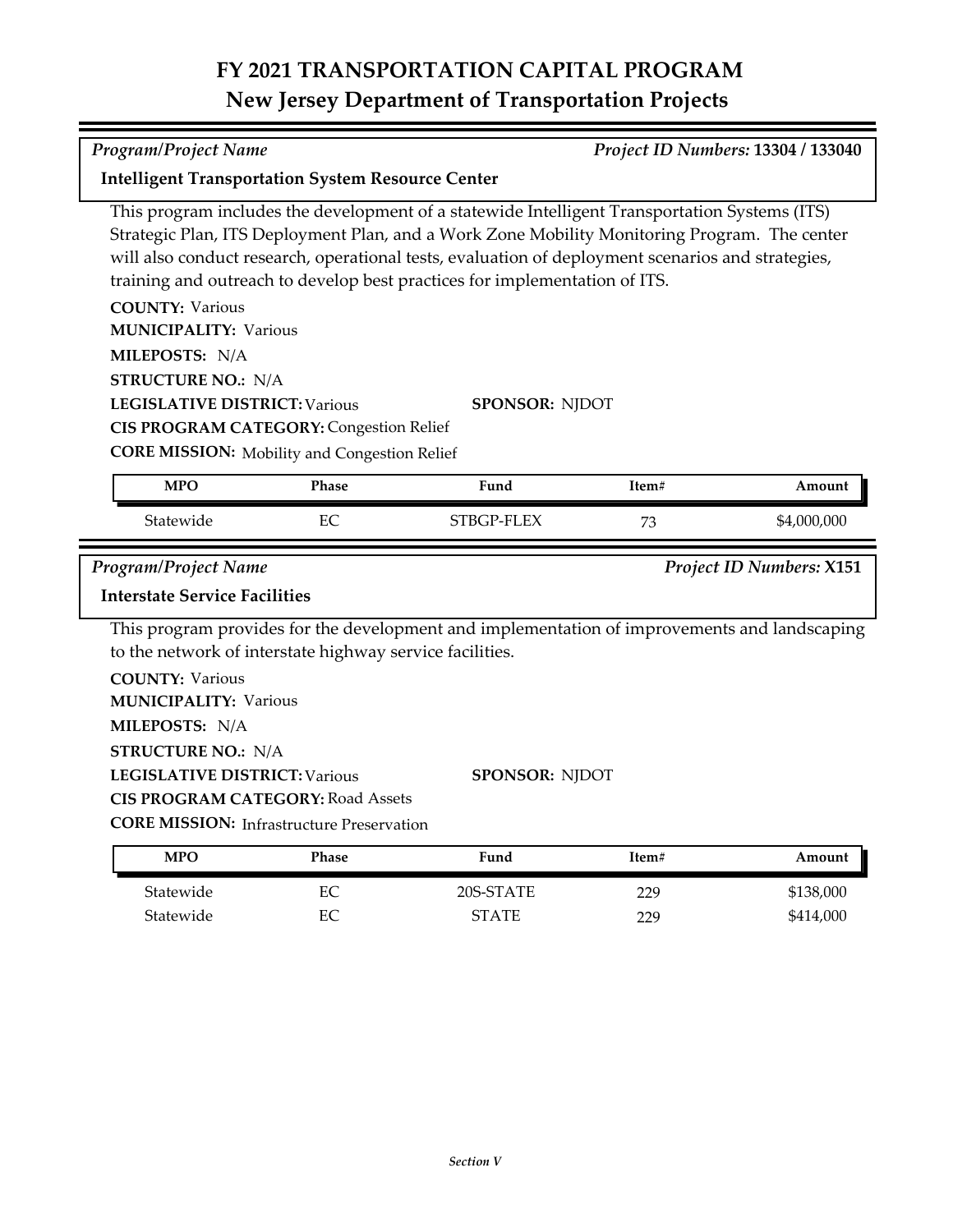| <b>Program/Project Name</b><br>Project ID Numbers: 13305 / 133050                                                                                                                                                                                          |          |                                                                                                                                                                                                                                                                                                                                                                                                             |       |                                 |  |
|------------------------------------------------------------------------------------------------------------------------------------------------------------------------------------------------------------------------------------------------------------|----------|-------------------------------------------------------------------------------------------------------------------------------------------------------------------------------------------------------------------------------------------------------------------------------------------------------------------------------------------------------------------------------------------------------------|-------|---------------------------------|--|
| <b>Job Order Contracting Infrastructure Repairs, Statewide</b>                                                                                                                                                                                             |          |                                                                                                                                                                                                                                                                                                                                                                                                             |       |                                 |  |
| project.                                                                                                                                                                                                                                                   |          | This program implements the use of Job Order Contracting to better manage and control costs<br>associated with transportation infrustructure repairs (e.g. fixed bridge; movable bridge; roadway<br>drainage systems; roadway repair; lighting etc.). This program utilizes a 3rd party vendor to control<br>the bid award process for transportation projects with an estimated repair cost under \$1M per |       |                                 |  |
| <b>COUNTY: Various</b><br><b>MUNICIPALITY: Various</b><br>MILEPOSTS: N/A                                                                                                                                                                                   |          |                                                                                                                                                                                                                                                                                                                                                                                                             |       |                                 |  |
| <b>STRUCTURE NO.: N/A</b>                                                                                                                                                                                                                                  |          |                                                                                                                                                                                                                                                                                                                                                                                                             |       |                                 |  |
| <b>LEGISLATIVE DISTRICT: Various</b><br><b>SPONSOR: NJDOT</b><br><b>CIS PROGRAM CATEGORY: Bridge Assets</b><br><b>CORE MISSION:</b> Infrastructure Preservation                                                                                            |          |                                                                                                                                                                                                                                                                                                                                                                                                             |       |                                 |  |
| <b>MPO</b>                                                                                                                                                                                                                                                 | Phase    | Fund                                                                                                                                                                                                                                                                                                                                                                                                        | Item# | Amount                          |  |
| Statewide                                                                                                                                                                                                                                                  | EC       | STBGP-FLEX                                                                                                                                                                                                                                                                                                                                                                                                  | 74    | \$10,000,000                    |  |
| <b>Program/Project Name</b>                                                                                                                                                                                                                                |          |                                                                                                                                                                                                                                                                                                                                                                                                             |       | <b>Project ID Numbers: X137</b> |  |
| <b>Legal Costs for Right of Way Condemnation</b>                                                                                                                                                                                                           |          |                                                                                                                                                                                                                                                                                                                                                                                                             |       |                                 |  |
| <b>COUNTY: Various</b><br><b>MUNICIPALITY: Various</b><br>MILEPOSTS: N/A<br><b>STRUCTURE NO.: N/A</b><br><b>LEGISLATIVE DISTRICT: Various</b><br><b>CIS PROGRAM CATEGORY: Capital Program Delivery</b><br><b>CORE MISSION:</b> Infrastructure Preservation |          | This program provides reimbursement to the Division of Law for legal work performed in<br>connection with right of way condemnation and capital project litigation.<br><b>SPONSOR: NJDOT</b>                                                                                                                                                                                                                |       |                                 |  |
| <b>MPO</b>                                                                                                                                                                                                                                                 | Phase    | Fund                                                                                                                                                                                                                                                                                                                                                                                                        | Item# | Amount                          |  |
| Statewide                                                                                                                                                                                                                                                  | EC       | 20S-STATE                                                                                                                                                                                                                                                                                                                                                                                                   | 230   | \$800,000                       |  |
| Statewide                                                                                                                                                                                                                                                  | $\rm EC$ | <b>STATE</b>                                                                                                                                                                                                                                                                                                                                                                                                | 230   | \$800,000                       |  |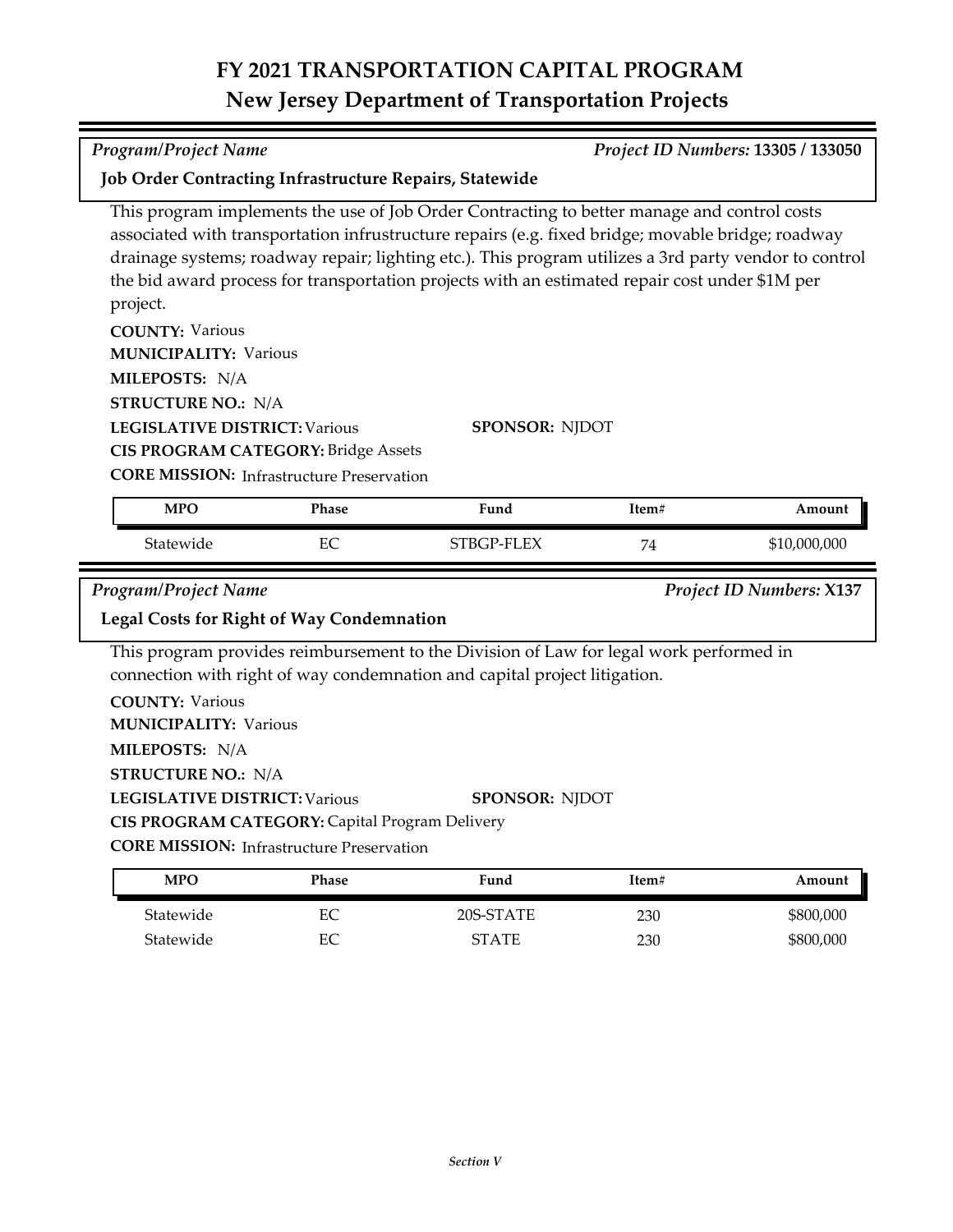### *Program/Project Name Project ID Numbers:* **10347 / 103470**

**Local Aid Consultant Services**

This program provides funding for consultant services to assist local public agencies in administering projects and provide oversight to recipients receiving Local Aid funds. The program also provides overall quality assurance and quality control for the project delivery process.

| <b>COUNTY: Various</b>                            |                       |
|---------------------------------------------------|-----------------------|
| <b>MUNICIPALITY: Various</b>                      |                       |
| <b>MILEPOSTS: N/A</b>                             |                       |
| <b>STRUCTURE NO.: N/A</b>                         |                       |
| <b>LEGISLATIVE DISTRICT: Various</b>              | <b>SPONSOR: NIDOT</b> |
| <b>CIS PROGRAM CATEGORY:</b> Local System Support |                       |
| <b>CORE MISSION:</b> Infrastructure Preservation  |                       |

| <b>MPO</b>   | Phase | Fund          | Item# | Amount    |
|--------------|-------|---------------|-------|-----------|
| DVRPC        | EС    | STBGP-PHILA   | 79    | \$200,000 |
| <b>NITPA</b> | EС    | STBGP-NY/NWK  | 79 A  | \$200,000 |
| <b>SITPO</b> | EС    | STBGP-B5K200K | 79B   | \$100,000 |

*Program/Project Name Project ID Numbers:* **06327 / 063270**

### **Local Aid Grant Management System**

This program provides for the development and implementation of a web-based grant management system to facilitate customer service to grantees and enable better management of grant funds, both state and federal.

**COUNTY:** Various **LEGISLATIVE DISTRICT:** Various **MILEPOSTS:** N/A **STRUCTURE NO.:** N/A **MUNICIPALITY: Various CORE MISSION: Infrastructure Preservation SPONSOR:** NJDOT **CIS PROGRAM CATEGORY:** Local System Support

| MPO       | Phase   | Fund      | Item#     | Amount    |
|-----------|---------|-----------|-----------|-----------|
| Statewide | FС<br>Ľ | 20S-STATE | 221<br>∠∪ | \$200,000 |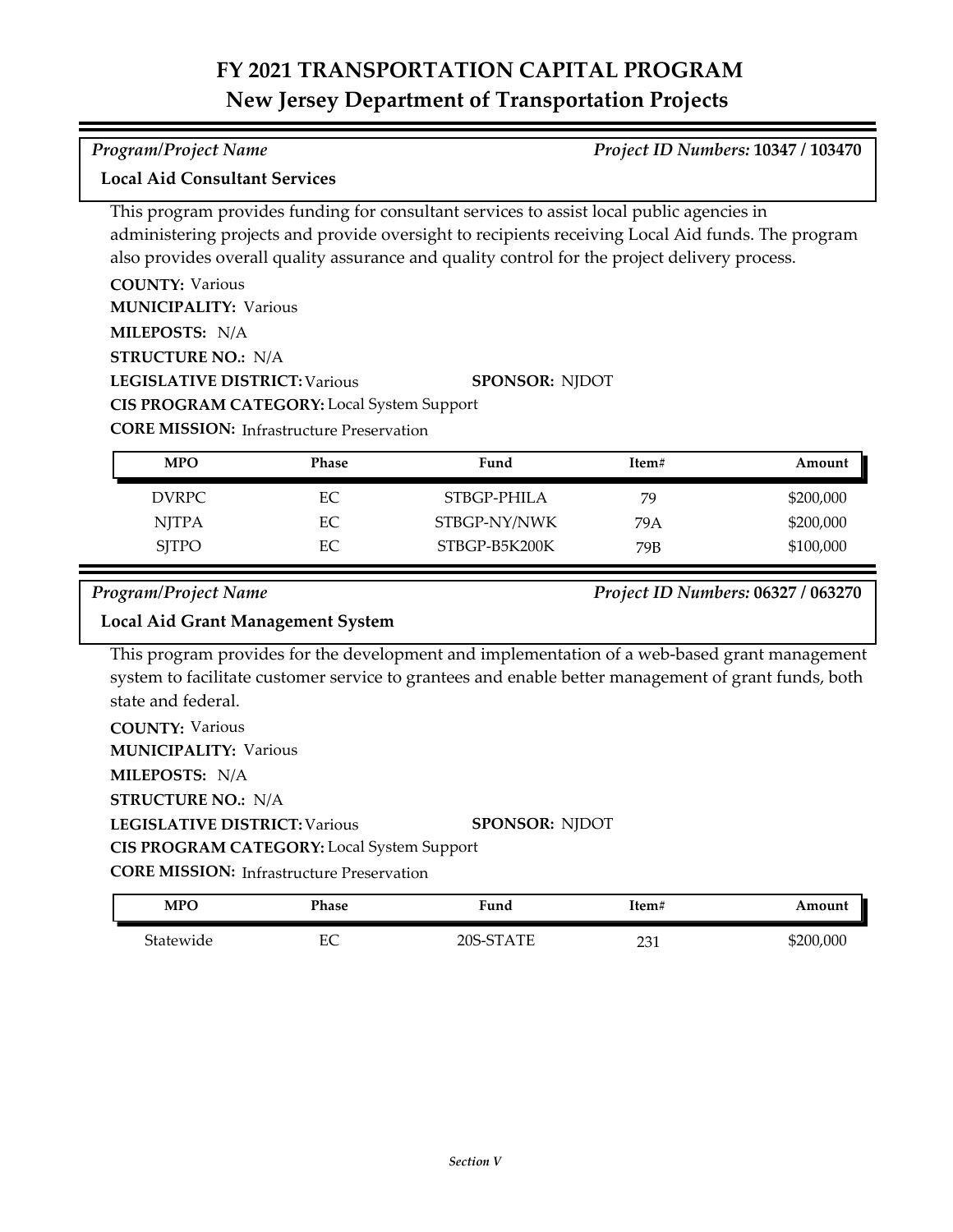| <b>Program/Project Name</b>                                                                                                                                                                                                                                                                                                                                                                                                                                                                                                                                                                                                                                                                                                                                                    |                                                  |           |       | <b>Project ID Numbers: X186</b> |  |
|--------------------------------------------------------------------------------------------------------------------------------------------------------------------------------------------------------------------------------------------------------------------------------------------------------------------------------------------------------------------------------------------------------------------------------------------------------------------------------------------------------------------------------------------------------------------------------------------------------------------------------------------------------------------------------------------------------------------------------------------------------------------------------|--------------------------------------------------|-----------|-------|---------------------------------|--|
| Local Aid, Infrastructure Fund                                                                                                                                                                                                                                                                                                                                                                                                                                                                                                                                                                                                                                                                                                                                                 |                                                  |           |       |                                 |  |
| Authorizes the Commissioner of Transportation, at the commissioner's discretion, to allocate State<br>Aid to counties and municipalities for transportation projects. Permits funding for the replacement<br>or rehabilitation of orphan bridges. In the fiscal year commencing July 1, 2016, any amount<br>appropriated to the Local Aid Infrastructure Fund above \$7,500,000 shall be deposited into the State<br>Transportation Infrastructure Bank Fund, established pursuant to section 34 of P.L.2016, c.56 (C.58:<br>$11B-10.4$ ).<br><b>COUNTY: Various</b><br><b>MUNICIPALITY: Various</b><br>MILEPOSTS: N/A<br><b>STRUCTURE NO.: N/A</b><br><b>LEGISLATIVE DISTRICT: Various</b><br><b>SPONSOR: Local Lead</b><br><b>CIS PROGRAM CATEGORY:</b> Local System Support |                                                  |           |       |                                 |  |
|                                                                                                                                                                                                                                                                                                                                                                                                                                                                                                                                                                                                                                                                                                                                                                                | <b>CORE MISSION:</b> Infrastructure Preservation |           |       |                                 |  |
| <b>MPO</b>                                                                                                                                                                                                                                                                                                                                                                                                                                                                                                                                                                                                                                                                                                                                                                     | Phase                                            | Fund      | Item# | Amount                          |  |
| Statewide                                                                                                                                                                                                                                                                                                                                                                                                                                                                                                                                                                                                                                                                                                                                                                      | <b>ERC</b>                                       | 20S-STATE | 232   | \$7,500,000                     |  |
| <b>Program/Project Name</b><br>Project ID Numbers: X186B / 183670<br>Local Aid, State Transportation Infrastructure Bank                                                                                                                                                                                                                                                                                                                                                                                                                                                                                                                                                                                                                                                       |                                                  |           |       |                                 |  |
| Funds appropriated to this program shall be used to provide loans or other assistance to public or<br>private entities for the purpose of financing all or a portion of the costs incurred for the planning,<br>acquisition, engineering, construction, reconstruction, repair or rehabilitation of a transportation<br>project or for any other purpose permitted under the federal infrastructure bank program.<br><b>COUNTY: Various</b>                                                                                                                                                                                                                                                                                                                                    |                                                  |           |       |                                 |  |

**LEGISLATIVE DISTRICT:** Various **MILEPOSTS: STRUCTURE NO.:** N/A **MUNICIPALITY: Various CORE MISSION:** Infrastructure Preservation **SPONSOR:** Local Lead **CIS PROGRAM CATEGORY:** Local System Support

| MPO       | Phase | Fund      | Item#      | Amount       |
|-----------|-------|-----------|------------|--------------|
| Statewide | ERC   | 20S-STATE | ר ר<br>233 | \$22,600,000 |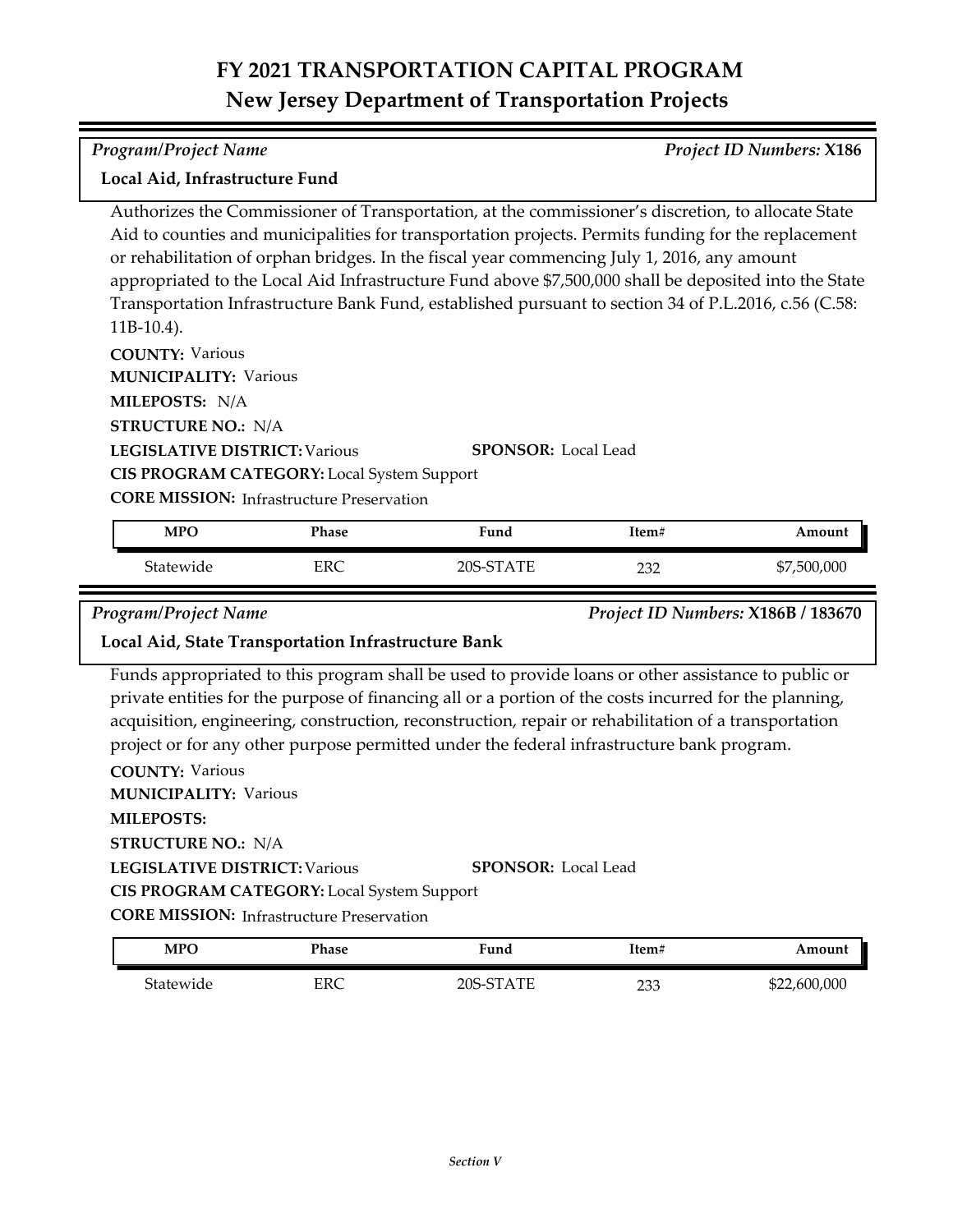| <b>Program/Project Name</b>          |                                                                                                       |                                                                                                      |       | Project ID Numbers: 08387 / 083870 |
|--------------------------------------|-------------------------------------------------------------------------------------------------------|------------------------------------------------------------------------------------------------------|-------|------------------------------------|
| <b>Local Bridges, Future Needs</b>   |                                                                                                       |                                                                                                      |       |                                    |
|                                      |                                                                                                       |                                                                                                      |       |                                    |
| the local bridge system.             |                                                                                                       | Formula-based and competitive-based funding is provided to counties for future needs related to      |       |                                    |
| <b>COUNTY: Various</b>               |                                                                                                       |                                                                                                      |       |                                    |
| <b>MUNICIPALITY: Various</b>         |                                                                                                       |                                                                                                      |       |                                    |
| MILEPOSTS: N/A                       |                                                                                                       |                                                                                                      |       |                                    |
| <b>STRUCTURE NO.: N/A</b>            |                                                                                                       |                                                                                                      |       |                                    |
| <b>LEGISLATIVE DISTRICT: Various</b> |                                                                                                       | <b>SPONSOR: NJDOT</b>                                                                                |       |                                    |
|                                      | CIS PROGRAM CATEGORY: Local System Support                                                            |                                                                                                      |       |                                    |
|                                      | <b>CORE MISSION: Infrastructure Preservation</b>                                                      |                                                                                                      |       |                                    |
| <b>MPO</b>                           | Phase                                                                                                 | Fund                                                                                                 | Item# | Amount                             |
| Statewide                            | <b>ERC</b>                                                                                            | <b>STATE</b>                                                                                         | 305   | \$47,300,000                       |
| <b>Program/Project Name</b>          |                                                                                                       |                                                                                                      |       | Project ID Numbers: X065           |
| <b>Local CMAQ Initiatives</b>        |                                                                                                       |                                                                                                      |       |                                    |
|                                      |                                                                                                       | Under the guidance of the Metropolitan Planning Organizations, local projects will be developed      |       |                                    |
|                                      |                                                                                                       |                                                                                                      |       |                                    |
|                                      |                                                                                                       | that will enhance air quality. Congestion Mitigation and Air Quality Improvement Program             |       |                                    |
|                                      |                                                                                                       | (CMAQ) funds are allocated to the states for use in non-attainment and maintenance areas for         |       |                                    |
|                                      |                                                                                                       | projects that contribute to the attainment of the Clean Air Act standards by reducing emissions from |       |                                    |
| highway sources.                     |                                                                                                       |                                                                                                      |       |                                    |
| <b>COUNTY: Various</b>               |                                                                                                       |                                                                                                      |       |                                    |
| <b>MUNICIPALITY: Various</b>         |                                                                                                       |                                                                                                      |       |                                    |
| MILEPOSTS: N/A                       |                                                                                                       |                                                                                                      |       |                                    |
| <b>STRUCTURE NO.: N/A</b>            |                                                                                                       |                                                                                                      |       |                                    |
| <b>LEGISLATIVE DISTRICT: Various</b> |                                                                                                       | <b>SPONSOR: Local Lead</b>                                                                           |       |                                    |
|                                      | <b>CIS PROGRAM CATEGORY: Congestion Relief</b><br><b>CORE MISSION:</b> Mobility and Congestion Relief |                                                                                                      |       |                                    |
| <b>MPO</b>                           | Phase                                                                                                 | Fund                                                                                                 | Item# | Amount                             |
| <b>DVRPC</b>                         | EC                                                                                                    | <b>CMAQ</b>                                                                                          | 80    | \$1,910,000                        |

SJTPO EC CMAQ 80B \$1,900,000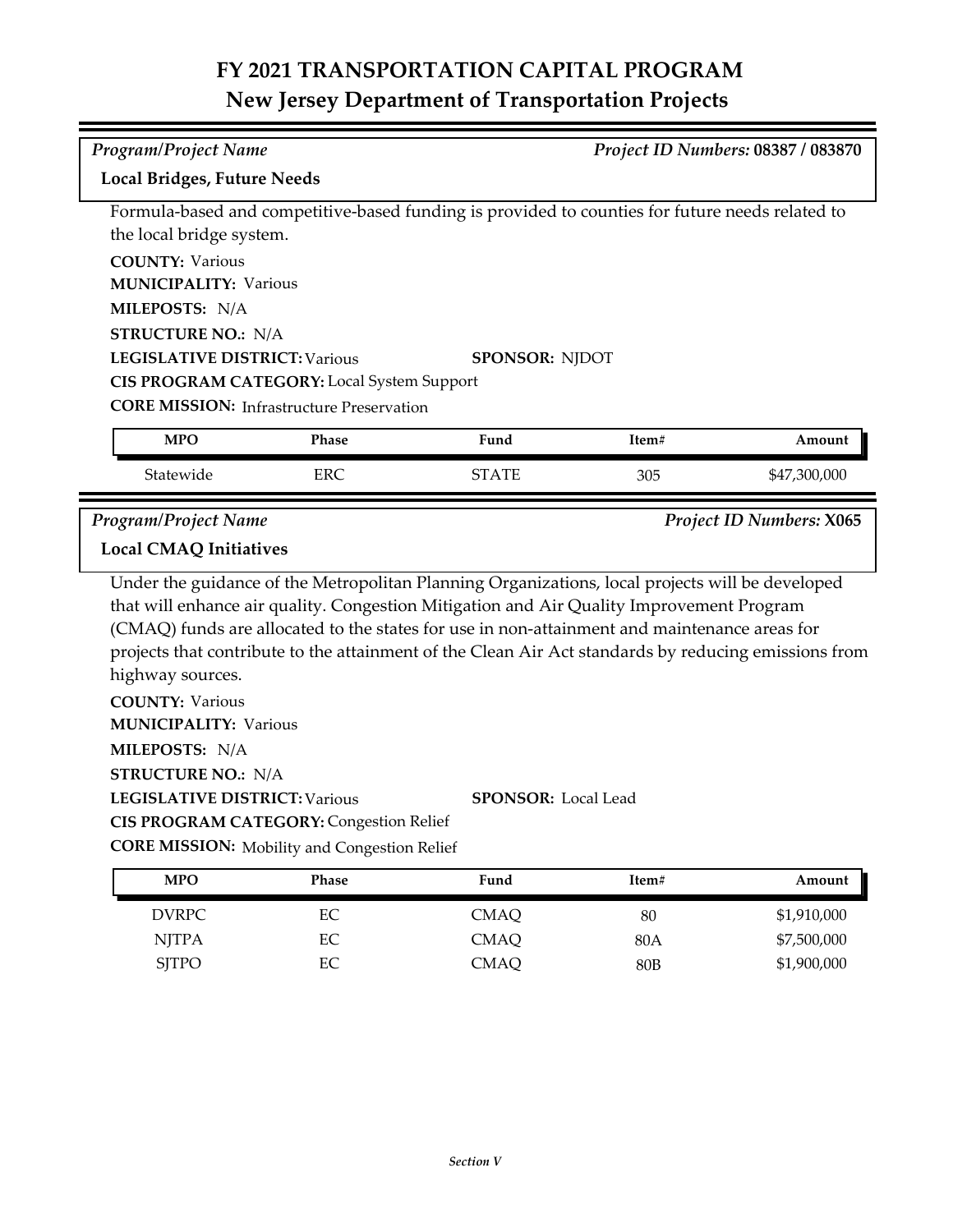*Program/Project Name Project ID Numbers:* **06326 / 063260**

This program provides NJDOT project management and environmental support to local

**Local Concept Development Support**

| governments.                                      |            |                                                                                     |       |                           |
|---------------------------------------------------|------------|-------------------------------------------------------------------------------------|-------|---------------------------|
| <b>COUNTY: Various</b>                            |            |                                                                                     |       |                           |
| <b>MUNICIPALITY: Various</b>                      |            |                                                                                     |       |                           |
| MILEPOSTS: N/A                                    |            |                                                                                     |       |                           |
| <b>STRUCTURE NO.: N/A</b>                         |            |                                                                                     |       |                           |
| <b>LEGISLATIVE DISTRICT: Various</b>              |            | <b>SPONSOR: NJDOT</b>                                                               |       |                           |
| CIS PROGRAM CATEGORY: Local System Support        |            |                                                                                     |       |                           |
| <b>CORE MISSION:</b> Infrastructure Preservation  |            |                                                                                     |       |                           |
| <b>MPO</b>                                        | Phase      | Fund                                                                                | Item# | Amount                    |
| <b>DVRPC</b>                                      | <b>PLS</b> | STBGP-PHILA                                                                         | 81    | \$700,000                 |
| <b>NJTPA</b>                                      | <b>PLS</b> | STBGP-NY/NWK                                                                        | 81A   | \$2,925,000               |
| <b>SJTPO</b>                                      | <b>PLS</b> | STBGP-B5K200K                                                                       | 81B   | \$275,000                 |
|                                                   |            |                                                                                     |       |                           |
| <b>Program/Project Name</b>                       |            |                                                                                     |       | Project ID Numbers: X41C1 |
| <b>Local County Aid, DVRPC</b>                    |            |                                                                                     |       |                           |
|                                                   |            | This program provides funds allocated to the counties within the DVRPC MPO area for |       |                           |
|                                                   |            | transportation improvements under the NJ Transportation Trust Fund Act.             |       |                           |
| <b>COUNTY: Various</b>                            |            |                                                                                     |       |                           |
| <b>MUNICIPALITY: Various</b>                      |            |                                                                                     |       |                           |
| MILEPOSTS: N/A                                    |            |                                                                                     |       |                           |
| <b>STRUCTURE NO.: N/A</b>                         |            |                                                                                     |       |                           |
| <b>LEGISLATIVE DISTRICT: Various</b>              |            | <b>SPONSOR:</b> Local Lead                                                          |       |                           |
| <b>CIS PROGRAM CATEGORY:</b> Local System Support |            |                                                                                     |       |                           |
| <b>CORE MISSION:</b> Infrastructure Preservation  |            |                                                                                     |       |                           |

| <b>MPO</b> | Phase | Fund               | Item# | Amount       |
|------------|-------|--------------------|-------|--------------|
| DVRPC      | ERC   | $20S-ST$<br>' A TF | 235   | \$32,668,917 |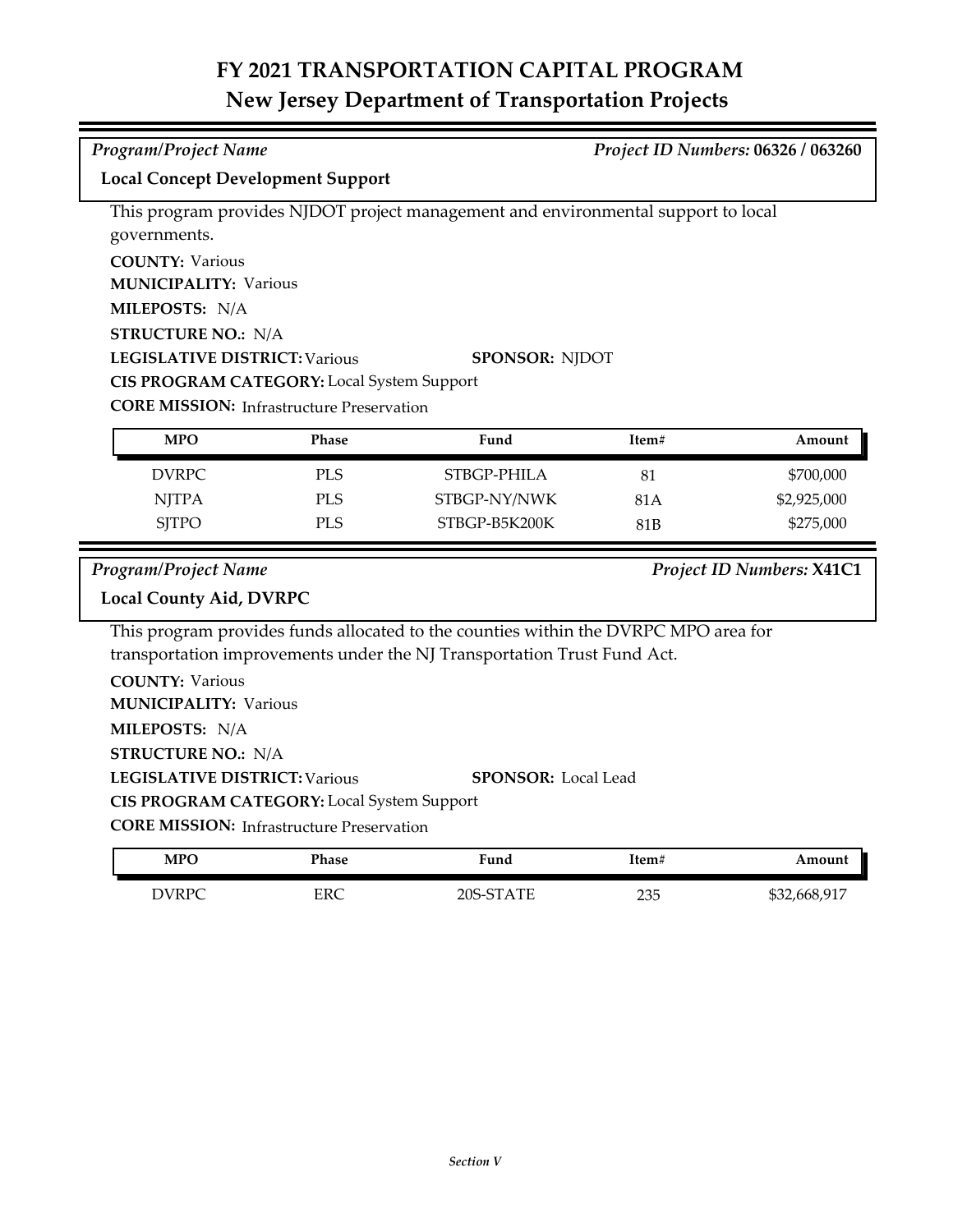| Program/Project Name                 |                                                   |                                                                                                                                                                |       | <b>Project ID Numbers: X41B1</b> |
|--------------------------------------|---------------------------------------------------|----------------------------------------------------------------------------------------------------------------------------------------------------------------|-------|----------------------------------|
| <b>Local County Aid, NJTPA</b>       |                                                   |                                                                                                                                                                |       |                                  |
|                                      |                                                   | This program provides funds allocated to the counties within the NJTPA MPO area for<br>transportation improvements under the NJ Transportation Trust Fund Act. |       |                                  |
| <b>COUNTY: Various</b>               |                                                   |                                                                                                                                                                |       |                                  |
| <b>MUNICIPALITY: Various</b>         |                                                   |                                                                                                                                                                |       |                                  |
| MILEPOSTS: N/A                       |                                                   |                                                                                                                                                                |       |                                  |
| <b>STRUCTURE NO.: N/A</b>            |                                                   |                                                                                                                                                                |       |                                  |
| <b>LEGISLATIVE DISTRICT: Various</b> |                                                   | <b>SPONSOR: Local Lead</b>                                                                                                                                     |       |                                  |
|                                      | CIS PROGRAM CATEGORY: Local System Support        |                                                                                                                                                                |       |                                  |
|                                      | <b>CORE MISSION:</b> Infrastructure Preservation  |                                                                                                                                                                |       |                                  |
| <b>MPO</b>                           | Phase                                             | Fund                                                                                                                                                           | Item# | Amount                           |
| <b>NJTPA</b>                         | <b>ERC</b>                                        | 20S-STATE                                                                                                                                                      | 236   | \$105,502,141                    |
|                                      |                                                   |                                                                                                                                                                |       |                                  |
| <b>Program/Project Name</b>          |                                                   |                                                                                                                                                                |       |                                  |
| Local County Aid, SJTPO              |                                                   |                                                                                                                                                                |       | Project ID Numbers: X41A1        |
|                                      |                                                   | This program provides funds allocated to the counties within the SJTPO MPO area for                                                                            |       |                                  |
|                                      |                                                   | transportation improvements under the NJ Transportation Trust Fund Act.                                                                                        |       |                                  |
| <b>COUNTY: Various</b>               |                                                   |                                                                                                                                                                |       |                                  |
| <b>MUNICIPALITY: Various</b>         |                                                   |                                                                                                                                                                |       |                                  |
| MILEPOSTS: N/A                       |                                                   |                                                                                                                                                                |       |                                  |
| <b>STRUCTURE NO.: N/A</b>            |                                                   |                                                                                                                                                                |       |                                  |
| <b>LEGISLATIVE DISTRICT: Various</b> |                                                   | <b>SPONSOR: Local Lead</b>                                                                                                                                     |       |                                  |
|                                      | <b>CIS PROGRAM CATEGORY:</b> Local System Support |                                                                                                                                                                |       |                                  |
|                                      | <b>CORE MISSION:</b> Infrastructure Preservation  |                                                                                                                                                                |       |                                  |
| <b>MPO</b>                           | Phase                                             | Fund                                                                                                                                                           | Item# | Amount                           |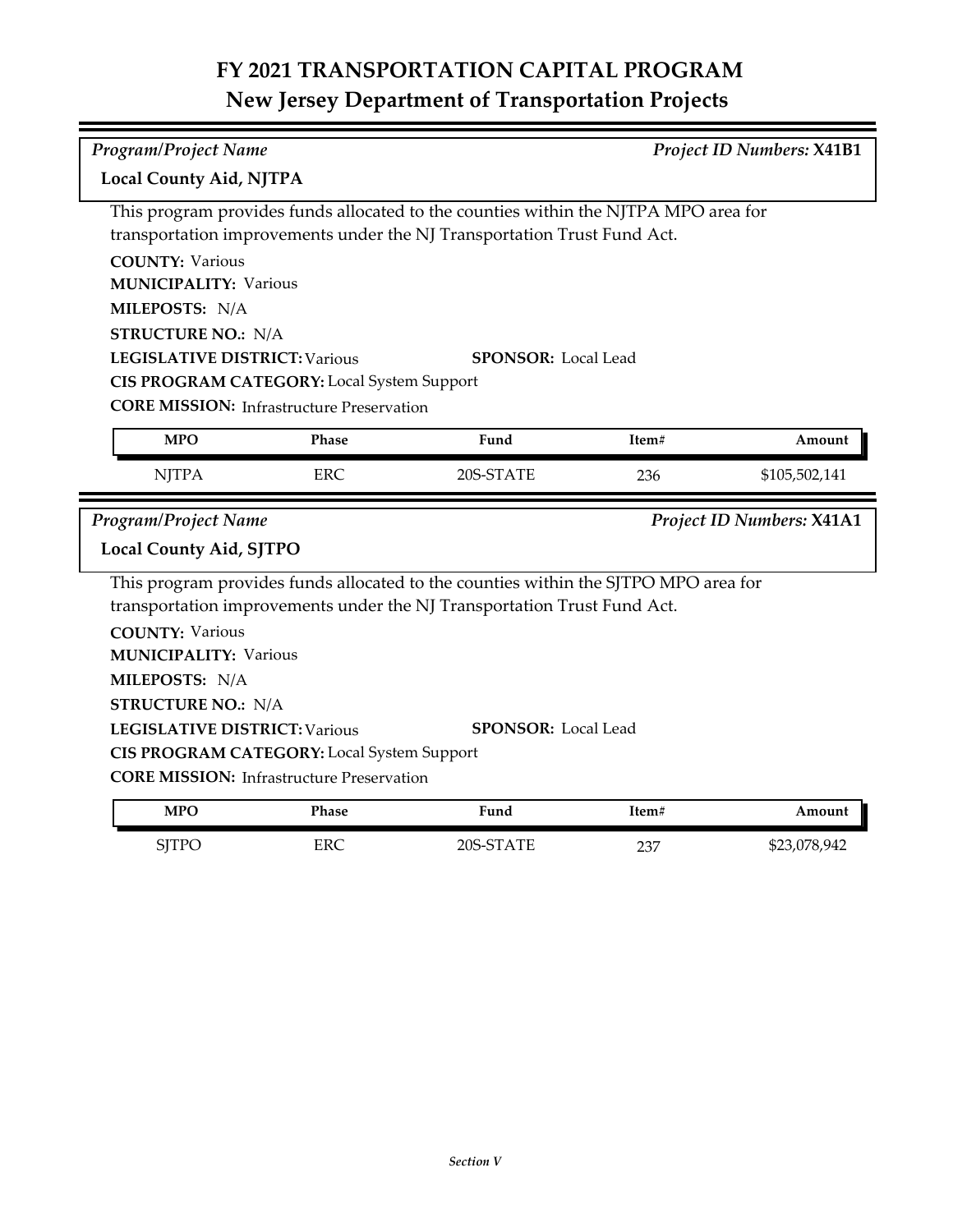*Program/Project Name Project ID Numbers:* **17390 / 173900**

**COUNTY:** Various **LEGISLATIVE DISTRICT:** Various **MILEPOSTS:** N/A **STRUCTURE NO.:** N/A **COUNTY:** Various **LEGISLATIVE DISTRICT:** Various **MILEPOSTS:** N/A **STRUCTURE NO.:** N/A **MUNICIPALITY: Various CORE MISSION: Infrastructure Preservation MUNICIPALITY: Various CORE MISSION: Infrastructure Preservation** Authorizes the Commissioner of Transportation, at the commissioner's discretion, to allocate State Aid to counties and municipalities for transportation projects that address the impacts of freight travel in local communities and on local transportation infrastructure. This State Aid is set aside prior to any formula allocations to counties and municipalities pursuant to the Transportation Trust Fund Act. **SPONSOR:** NJDOT **CIS PROGRAM CATEGORY:** Local System Support This program provides funds allocated to municipalities in the DVRPC area for transportation improvements under the NJ Transportation Trust Fund Act. **SPONSOR:** Local Lead **CIS PROGRAM CATEGORY:** Local System Support **Local Freight Impact Fund** *Program/Project Name Project ID Numbers:* **X98C1 Local Municipal Aid, DVRPC** Statewide ERC ERC STATE 306 \$30,100,000 **MPO Phase Fund Item# Amount**

| <b>MPC</b> | Phase | Fund              | Item# | Amount       |
|------------|-------|-------------------|-------|--------------|
| DVRPC      | ERC   | $\Delta$ TI<br>∼− | 307   | \$29,193,208 |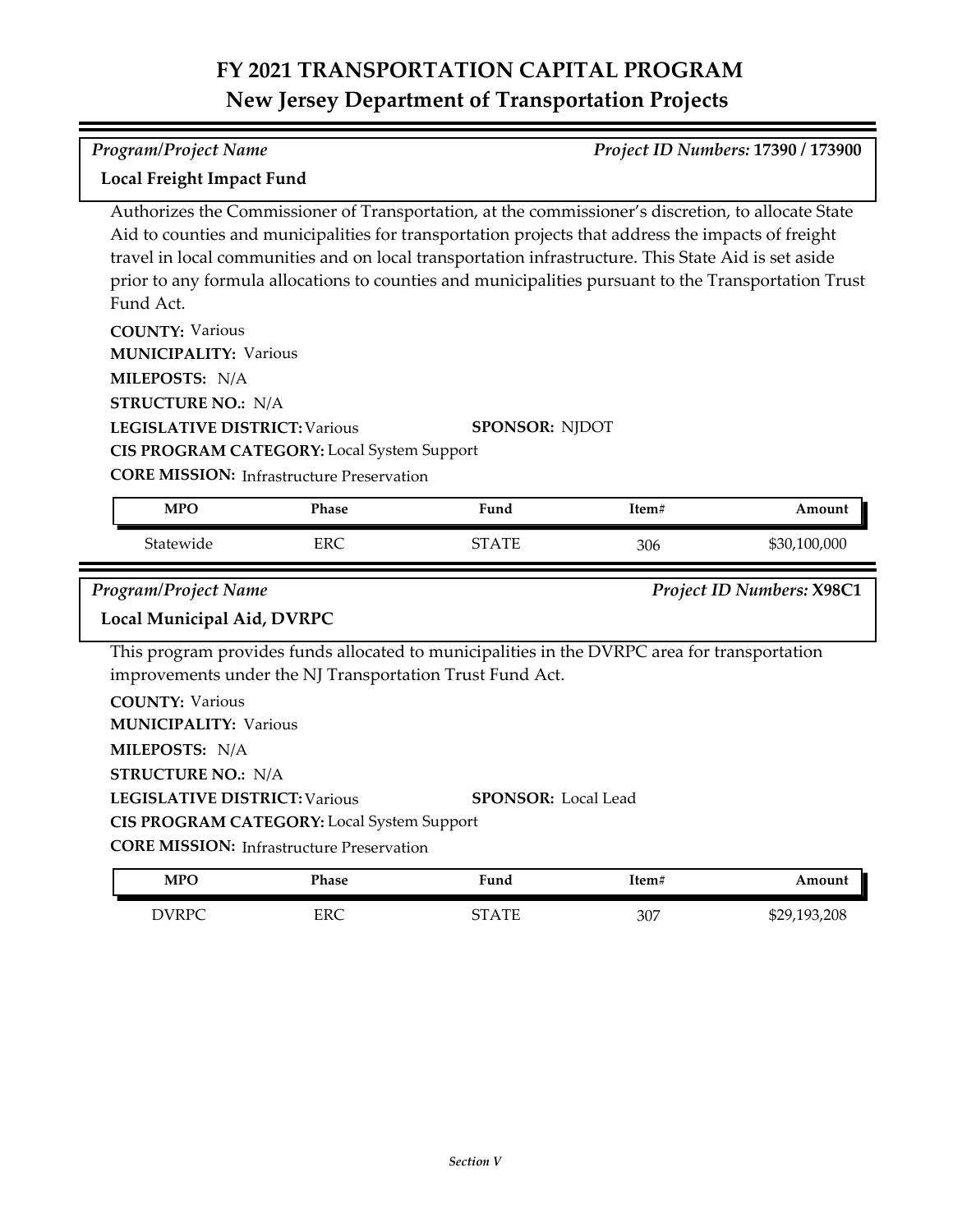| <b>Program/Project Name</b>                                        |                                                                                                                                                          |                            |       | Project ID Numbers: X98B1        |
|--------------------------------------------------------------------|----------------------------------------------------------------------------------------------------------------------------------------------------------|----------------------------|-------|----------------------------------|
| Local Municipal Aid, NJTPA                                         |                                                                                                                                                          |                            |       |                                  |
|                                                                    | This program provides funds allocated to municipalities in the NJTPA area for transportation<br>improvements under the NJ Transportation Trust Fund Act. |                            |       |                                  |
| <b>COUNTY: Various</b>                                             |                                                                                                                                                          |                            |       |                                  |
| <b>MUNICIPALITY: Various</b>                                       |                                                                                                                                                          |                            |       |                                  |
| MILEPOSTS: N/A                                                     |                                                                                                                                                          |                            |       |                                  |
| <b>STRUCTURE NO.: N/A</b>                                          |                                                                                                                                                          |                            |       |                                  |
| <b>LEGISLATIVE DISTRICT: Various</b><br><b>SPONSOR:</b> Local Lead |                                                                                                                                                          |                            |       |                                  |
|                                                                    | CIS PROGRAM CATEGORY: Local System Support                                                                                                               |                            |       |                                  |
|                                                                    | <b>CORE MISSION:</b> Infrastructure Preservation                                                                                                         |                            |       |                                  |
| <b>MPO</b>                                                         | Phase                                                                                                                                                    | Fund                       | Item# | Amount                           |
| <b>NJTPA</b>                                                       | <b>ERC</b>                                                                                                                                               | <b>STATE</b>               | 308   | \$108,499,116                    |
|                                                                    |                                                                                                                                                          |                            |       |                                  |
|                                                                    |                                                                                                                                                          |                            |       |                                  |
| <b>Program/Project Name</b><br>Local Municipal Aid, SJTPO          |                                                                                                                                                          |                            |       | <b>Project ID Numbers: X98A1</b> |
|                                                                    | This program provides funds allocated to municipalities in the SJTPO area for transportation                                                             |                            |       |                                  |
|                                                                    | improvements under the NJ Transportation Trust Fund Act.                                                                                                 |                            |       |                                  |
| <b>COUNTY: Various</b>                                             |                                                                                                                                                          |                            |       |                                  |
| <b>MUNICIPALITY: Various</b>                                       |                                                                                                                                                          |                            |       |                                  |
| MILEPOSTS: N/A                                                     |                                                                                                                                                          |                            |       |                                  |
| <b>STRUCTURE NO.: N/A</b>                                          |                                                                                                                                                          |                            |       |                                  |
| <b>LEGISLATIVE DISTRICT: Various</b>                               |                                                                                                                                                          | <b>SPONSOR: Local Lead</b> |       |                                  |
|                                                                    | <b>CIS PROGRAM CATEGORY:</b> Local System Support                                                                                                        |                            |       |                                  |
|                                                                    | <b>CORE MISSION: Infrastructure Preservation</b>                                                                                                         |                            |       |                                  |
| <b>MPO</b>                                                         | Phase                                                                                                                                                    | Fund                       | Item# | Amount                           |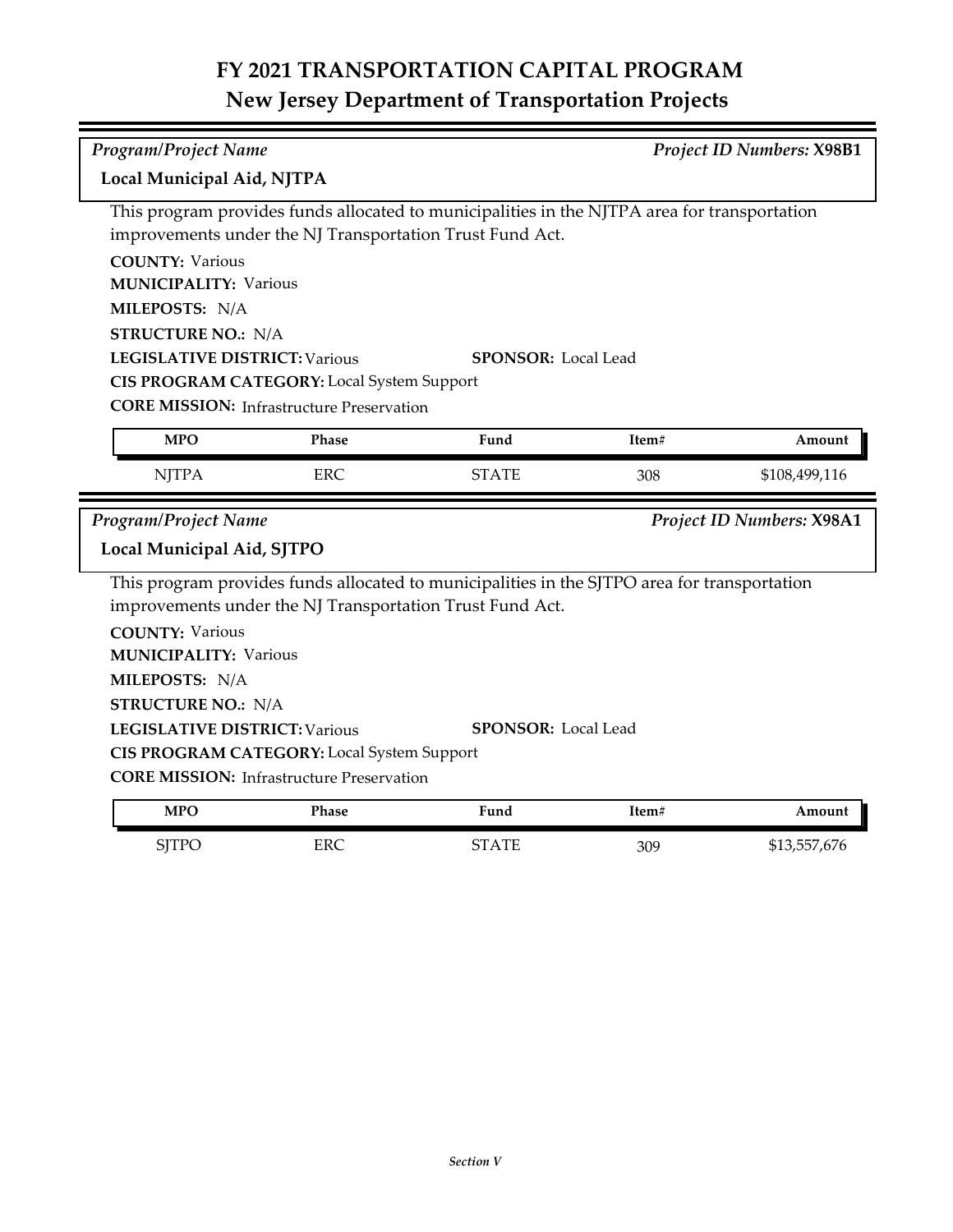| <b>Program/Project Name</b>                                        |                                                                                                       |                                                                                                  |       | <b>Project ID Numbers: X98Z</b> |
|--------------------------------------------------------------------|-------------------------------------------------------------------------------------------------------|--------------------------------------------------------------------------------------------------|-------|---------------------------------|
| Local Municipal Aid, Urban Aid                                     |                                                                                                       |                                                                                                  |       |                                 |
|                                                                    |                                                                                                       | This program provides funds allocated to Urban Aid for transportation improvements under the NJ  |       |                                 |
| Transportation Trust Fund Act.                                     |                                                                                                       |                                                                                                  |       |                                 |
| <b>COUNTY: Various</b>                                             |                                                                                                       |                                                                                                  |       |                                 |
| <b>MUNICIPALITY: Various</b>                                       |                                                                                                       |                                                                                                  |       |                                 |
| MILEPOSTS: N/A                                                     |                                                                                                       |                                                                                                  |       |                                 |
| <b>STRUCTURE NO.: N/A</b>                                          |                                                                                                       |                                                                                                  |       |                                 |
| <b>LEGISLATIVE DISTRICT: Various</b><br><b>SPONSOR: Local Lead</b> |                                                                                                       |                                                                                                  |       |                                 |
|                                                                    | CIS PROGRAM CATEGORY: Local System Support                                                            |                                                                                                  |       |                                 |
|                                                                    | <b>CORE MISSION:</b> Infrastructure Preservation                                                      |                                                                                                  |       |                                 |
| <b>MPO</b>                                                         | Phase                                                                                                 | Fund                                                                                             | Item# | Amount                          |
| Statewide                                                          | <b>ERC</b>                                                                                            | <b>STATE</b>                                                                                     | 310   | \$10,000,000                    |
| Project ID Numbers: 04314 / 043140<br><b>Program/Project Name</b>  |                                                                                                       |                                                                                                  |       |                                 |
| Local Safety/High Risk Rural Roads Program                         |                                                                                                       |                                                                                                  |       |                                 |
|                                                                    |                                                                                                       | The Local Safety Program provides funds to counties and municipalities for the improvement of    |       |                                 |
|                                                                    |                                                                                                       | dangerous intersections and other road improvements, focusing on pedestrian and vehicular safety |       |                                 |
|                                                                    | improvements of exited peed that can be delivered in a relatively short period of time, consully less |                                                                                                  |       |                                 |

improvements of critical need that can be delivered in a relatively short period of time, generally less than two years from problem identification to completion of construction. This program also includes design assistance offered to counties and municipalities for the LSP projects. Depending upon the previous year crash history, this program may encompass certain set aside funding per year for High Risk Rural Roads, for safety countermeasures on rural major or minor roads, or on rural local roads. NJDOT designates as Advance Construction all projects funded from this program.

**COUNTY:** Various **LEGISLATIVE DISTRICT:** Various **MILEPOSTS:** N/A **STRUCTURE NO.:** N/A **MUNICIPALITY: Various CORE MISSION: Safety SPONSOR:** Local Lead **CIS PROGRAM CATEGORY:** Local System Support

| <b>MPO</b>   | <b>Phase</b> | Fund        | Item#           | Amount       |
|--------------|--------------|-------------|-----------------|--------------|
| <b>DVRPC</b> | ERC          | HSIP        | 82              | \$3,000,000  |
| <b>NJTPA</b> | ERC          | <b>HSIP</b> | 82A             | \$17,000,000 |
| <b>SITPO</b> | ERC          | <b>HSIP</b> | 82 <sub>B</sub> | \$2,000,000  |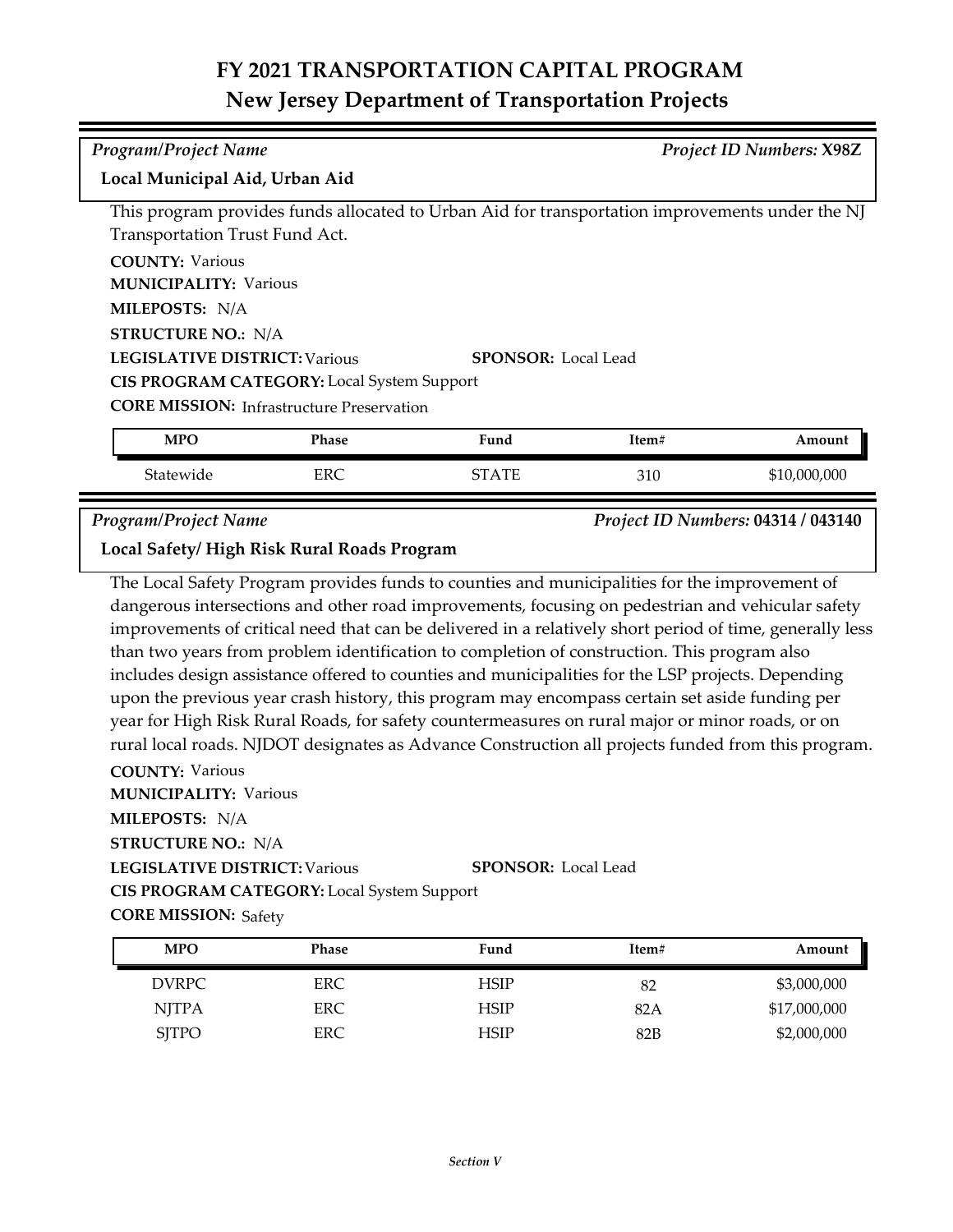*Program/Project Name Project ID Numbers:* **X196**

### **Maintenance & Fleet Management System**

This program provides for the continued operation and system upgrades of the Maintenance & Fleet Management Systems. These systems provide enhanced data accumulation and cost management dissemination capabilities for maintenance operations and a required compatible data source for related systems that are required for federal funding justification (Pavement and Bridge Management Systems). Also included will be the purchase of equipment for the NJDOT fleet and funding for monthly air-time fees.

**COUNTY:** Various

**LEGISLATIVE DISTRICT:** Various **MILEPOSTS:** N/A **STRUCTURE NO.:** N/A **MUNICIPALITY: Various SPONSOR:** NJDOT **CIS PROGRAM CATEGORY:** Transportation Support Facilities

**CORE MISSION: Operations and Maintenance** 

| MPO       | Phase | Fund         | Item# | Amount    |
|-----------|-------|--------------|-------|-----------|
| Statewide | ЕC    | 20S-STATE    | 243   | \$250,000 |
| Statewide | EС    | <b>STATE</b> | 243   | \$750,000 |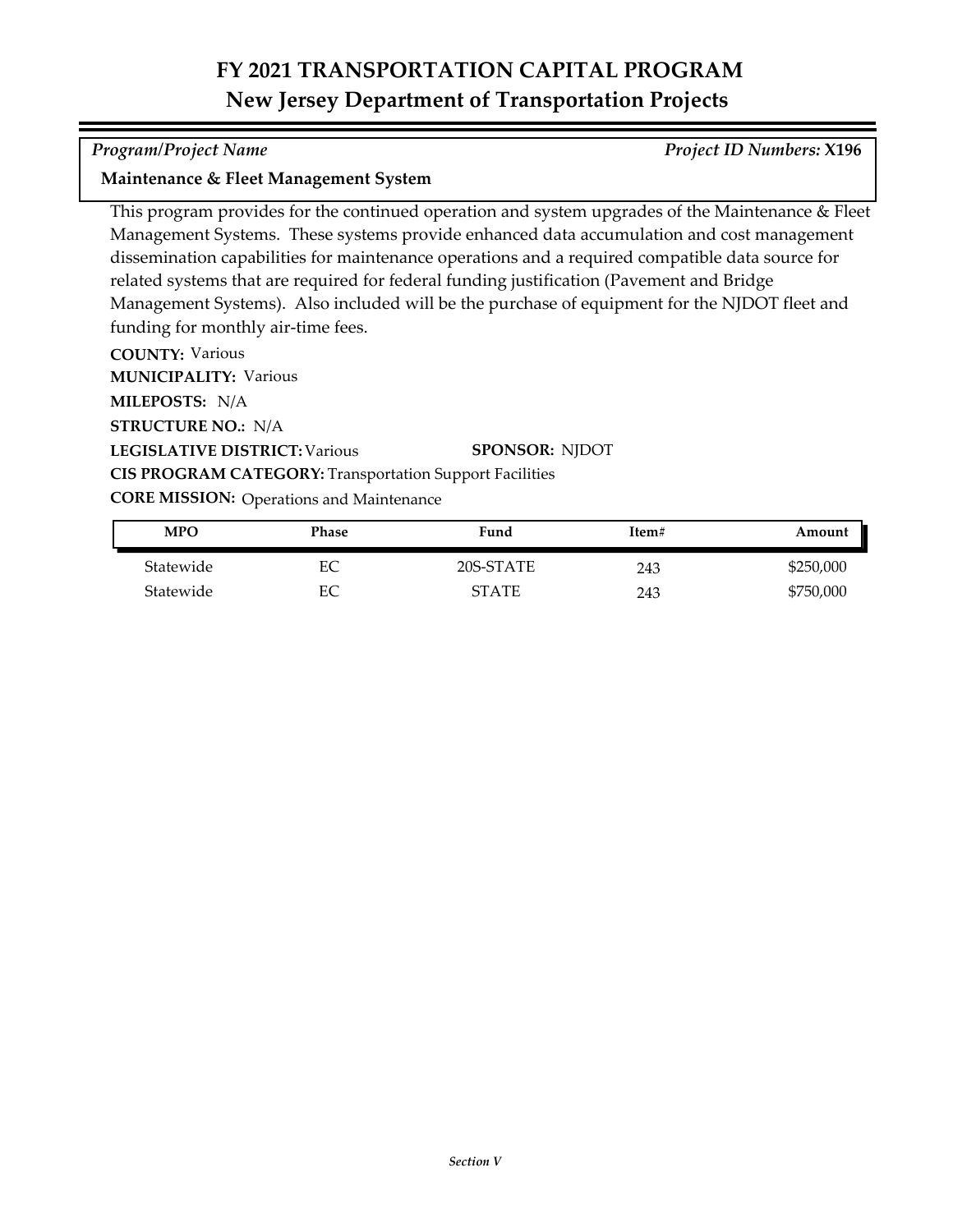### *Program/Project Name Project ID Numbers:* **01309 / 013090**

### **Maritime Transportation System**

This program provides funding to support New Jersey's Maritime Industry and Marine Transportation System. The system includes; navigable channels, the State Channel Dredging Program and dredged material management technologies, marine environment enhancements, berth and terminal structures, related intermodal transportation facilities and corridors, shipping, receiving and cargo movement tracking systems, GPS/GIS, Vessel Traffic and Port Information Systems, Physical Oceanographic Real-Time Systems, science, technology and education programs. Navigation aides, boat building technologies, ocean habitat tracking systems and other new technologies interact to create a seamless system linking all aspects of the maritime industry into a single transportation matrix.

**COUNTY:** Various **LEGISLATIVE DISTRICT:** Various **MILEPOSTS:** N/A **STRUCTURE NO.:** N/A **MUNICIPALITY: Various CORE MISSION: Infrastructure Preservation SPONSOR:** NJDOT **CIS PROGRAM CATEGORY:** Multimodal Programs

| <b>MPO</b> | Phase | Fund         | Item# | Amount       |
|------------|-------|--------------|-------|--------------|
| Statewide  | EC    | 20S-STATE    | 244   | \$15,000,000 |
| Statewide  | EС    | <b>STATE</b> | 244   | \$52,690,000 |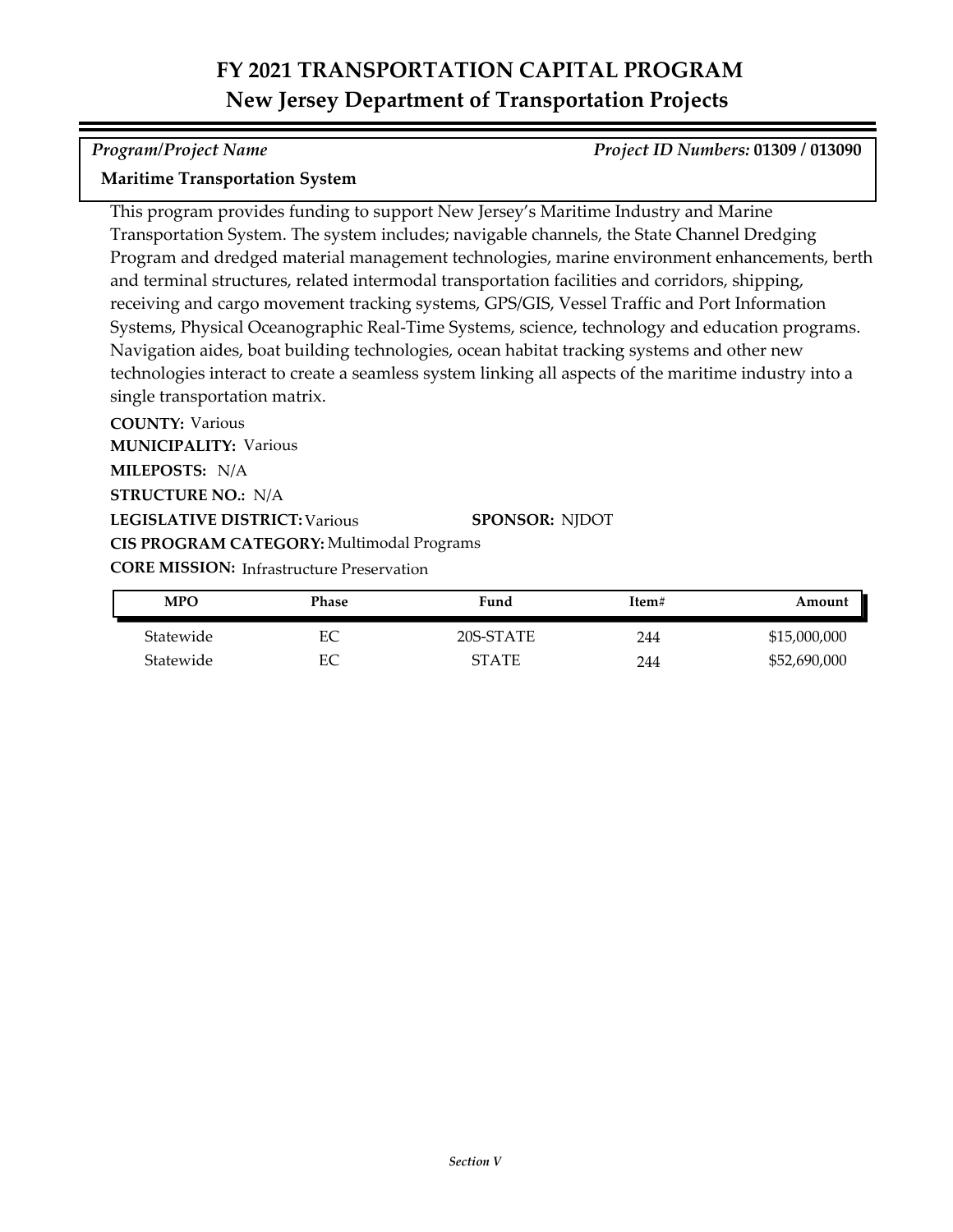### *Program/Project Name Project ID Numbers:* **X30A**

### **Metropolitan Planning**

NJDOT supports the federally mandated Metropolitan Planning Organization transportation planning process. New Jersey Metropolitan Planning Organizations carry out a "3C" transportation planning process whereby planning activities are conducted on a continuous basis while also providing a forum for cooperative decision making among responsible state and local officials, public and private transit operators and the general public.

**COUNTY:** Various **LEGISLATIVE DISTRICT:** Various **MILEPOSTS:** N/A **STRUCTURE NO.:** N/A **MUNICIPALITY: Various SPONSOR:** MPO **CIS PROGRAM CATEGORY:** Local System Support

| <b>MPO</b>   | Phase      | Fund         | Item#      | Amount      |
|--------------|------------|--------------|------------|-------------|
| <b>DVRPC</b> | <b>PLS</b> | PL           | 84         | \$2,538,000 |
| <b>DVRPC</b> | <b>PLS</b> | PL-FTA       | 84A        | \$700,000   |
| <b>DVRPC</b> | <b>PLS</b> | STBGP-PHILA  | 84B        | \$1,600,000 |
| <b>NJTPA</b> | <b>PLS</b> | PL           | 84C        | \$9,890,000 |
| <b>NJTPA</b> | <b>PLS</b> | PL-FTA       | 84D        | \$3,172,706 |
| <b>NJTPA</b> | <b>PLS</b> | STBGP-NY/NWK | 84E        | \$8,000,000 |
| <b>SJTPO</b> | <b>PLS</b> | PL           | <b>84F</b> | \$1,069,000 |
| <b>SJTPO</b> | <b>PLS</b> | PL-FTA       | 84G        | \$462,477   |
| <b>SJTPO</b> | <b>PLS</b> | STBGP-L5K    | 84H        | \$265,000   |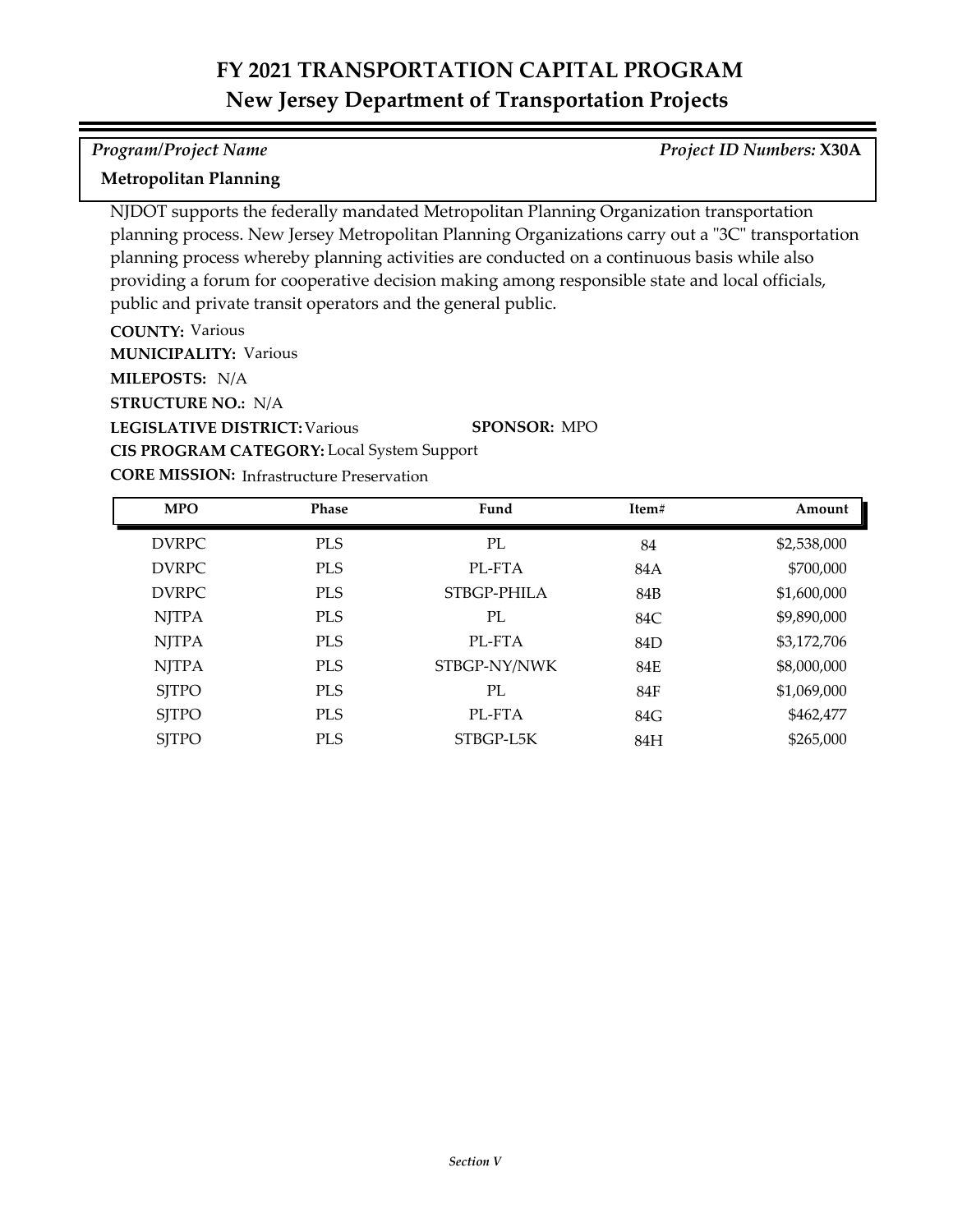### *Program/Project Name Project ID Numbers:* **07332 / 073320**

### **Minority and Women Workforce Training Set Aside**

State law requires that an allocation of one half of one percent for State construction contracts over \$1 million is set aside for minority and women outreach and training purposes. Training and outreach activities will have particular emphasis on contractors who do not meet workforce goals. This requirement is delineated under NJAC 17:27-7.4. NJDOT is committing to the training requirement on a programmatic level rather than on a project-by-project level.

**COUNTY:** Various **LEGISLATIVE DISTRICT:** Various **MILEPOSTS:** N/A **STRUCTURE NO.:** N/A **MUNICIPALITY: Various SPONSOR:** NJDOT **CIS PROGRAM CATEGORY:** Capital Program Delivery

| <b>MPO</b> | Phase | Fund      | Item# | Amount      |
|------------|-------|-----------|-------|-------------|
| Statewide  | EС    | 20S-STATE | 245   | \$375,000   |
| Statewide  | EС    | STATE     | 245   | \$1,125,000 |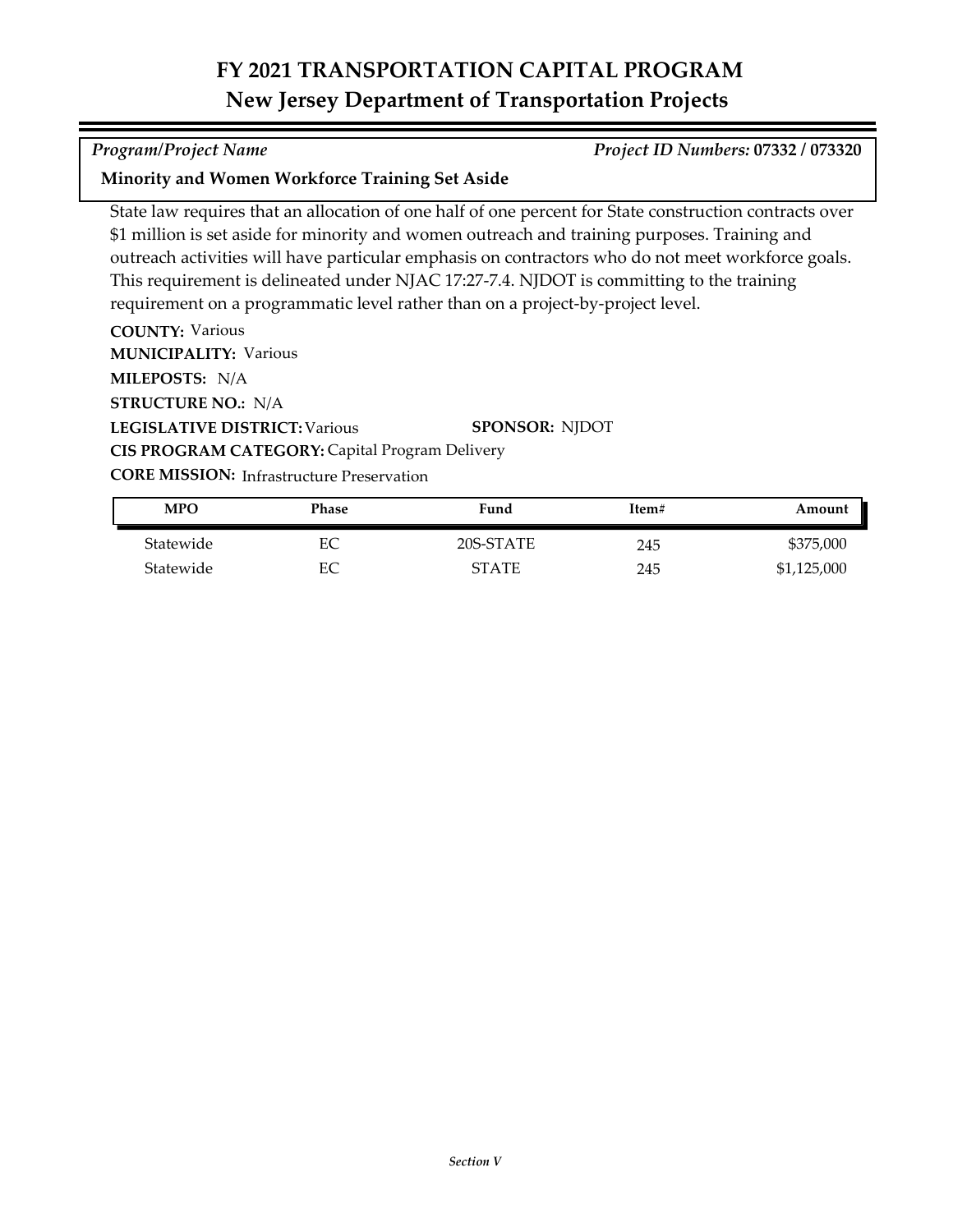*Program/Project Name Project ID Numbers:* **13306 / 133060**

### **Mobility and Systems Engineering Program**

This combined program seeks to improve mobility inclusive of but not limited to Intelligent Transportation Systems (ITS), Traffic Signal Timing and Optimization, monitoring Workzone Mobility and Advanced Traveler Information System (ATIS) programs. A combined program will allow for improved, cohesive and sustainable planning, design, procurement and deployment of operations' strategies such as ITS technologies and ATIS. Federal mandates such as: (a) following and maintaining ITS Architecture, (b) preparing TMPs for major construction projects, (c) motorist's information sharing (511), (d) "Every Day Counts" initiatives, (e) incorporation of adaptive signal systems, (f) hard shoulder use, (g) performance measures and, (h) maintenance/upgrade/enhancement of existing ITS infrastructure and hardware are covered under this program. This program also includes review and development of new technology and the possible application, design, procurement, testing and deployment of such technologies. The development of contract documents and engineering plans for various projects and ITS contracts is also included. This program includes technical and engineering support needed for the Traffic Operations Centers; development, enhancement and maintenance of the existing ITS infrastructure, ATIS associated database; and funding for Multimodal Transportation Coordination and

Information Related Services. This program will support NJDOT's traffic signal optimization efforts and the Arterial Management Center.

**COUNTY:** Various **LEGISLATIVE DISTRICT:** Various **MILEPOSTS:** N/A **STRUCTURE NO.:** N/A **MUNICIPALITY: Various CORE MISSION:** Mobility and Congestion Relief **SPONSOR:** NJDOT **CIS PROGRAM CATEGORY:** Congestion Relief

| <b>MPO</b> | <b>Phase</b> | Fund         | Item# | Amount      |
|------------|--------------|--------------|-------|-------------|
| Statewide  | EC           | 20S-STATE    | 246   | \$375,000   |
| Statewide  | EC           | <b>NHPP</b>  | 86    | \$8,000,000 |
| Statewide  | EC           | <b>STATE</b> | 246   | \$1,125,000 |
| Statewide  | EС           | STBGP-FLEX   | 86A   | \$1,500,000 |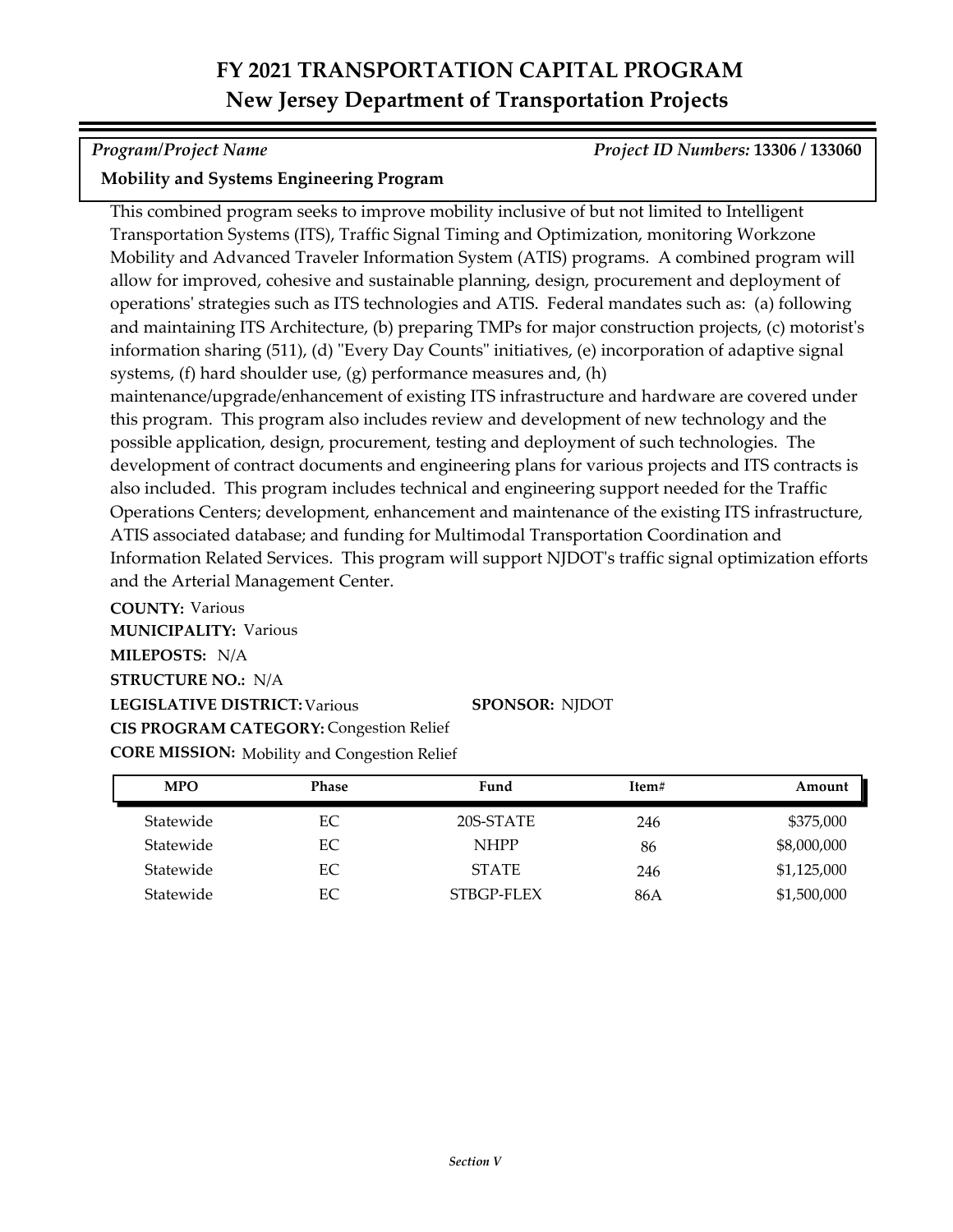*Program/Project Name Project ID Numbers:* **X233**

### **Motor Vehicle Crash Record Processing**

This program provides the in-house Crash Records unit resources to prepare and cleanse all crash reports to be utilized for developing safety improvement programs. The staff ensure the completeness, accuracy and accessibility of crash data. This is accomplished through a cooperative effort between BTDS, OIT and other HSIP agencies in sharing issues related to the integrity of the data. This program also covers the Electronic Data Transfer (EDT) which expand the FTP capabilities to receive digital crash reports from additional law enforcement agencies. The new Crash Records EDT contract will introduce the use of electronic devices to collect information. It will enable to streamline crash records data validation, correction process and error handling.

**COUNTY:** Various **LEGISLATIVE DISTRICT:** Various **MILEPOSTS:** N/A **STRUCTURE NO.:** N/A **MUNICIPALITY: Various CORE MISSION: Safety SPONSOR:** NJDOT **CIS PROGRAM CATEGORY:** Safety Management

| <b>MPO</b> | Phase | Fund  | Item# | Amount      |
|------------|-------|-------|-------|-------------|
| Statewide  | EС    | -ISIP | 88    | \$2,500,000 |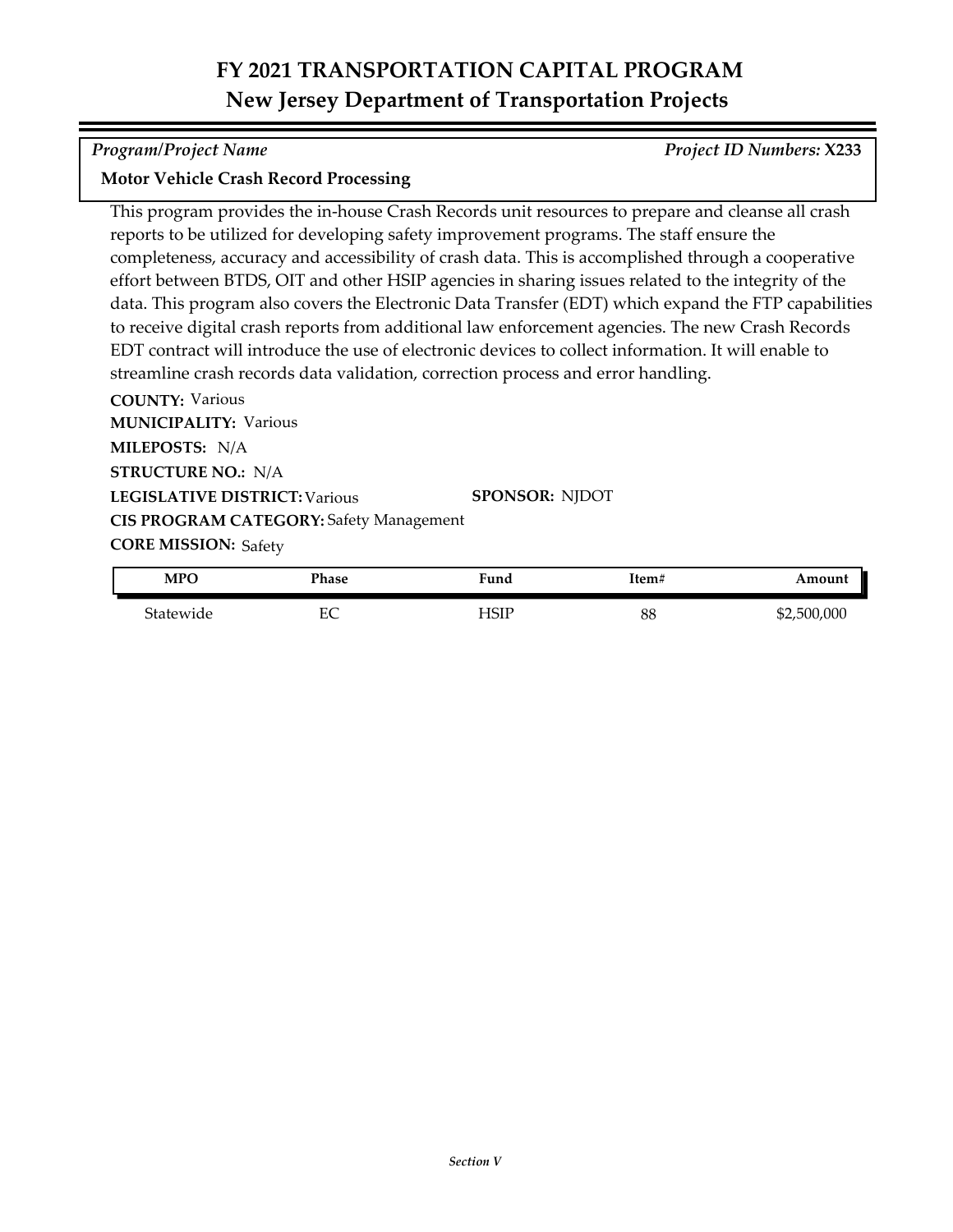*Program/Project Name Project ID Numbers:* **X34**

### **New Jersey Rail Freight Assistance Program**

This program funds the rehabilitation and improvement of key elements of the New Jersey rail freight network. Funds are used for acquisition, rehabilitation, facility construction, and substitute service assistance under the State Freight Assistance Program. The program provides matching funds to federal grants and to participate in other projects and programs that improve the intermodal goods movement network and support economic development initiatives. The program also provides funding for the design, construction, reconstruction, rehabilitation, land acquisition, and environmental mitigation of freight rail projects that: are significant to port commerce connectivity; eliminate rail freight missing links to port facilities; or upgrade freight rail trackage to a 286,000 pound load carrying capacity.

**COUNTY:** Various **LEGISLATIVE DISTRICT:** Various **MILEPOSTS:** N/A **STRUCTURE NO.:** N/A **MUNICIPALITY: Various CORE MISSION: Infrastructure Preservation SPONSOR:** NJDOT **CIS PROGRAM CATEGORY:** Multimodal Programs

| <b>MPO</b> | Phase          | Fund         | Item#              | Amount       |
|------------|----------------|--------------|--------------------|--------------|
| Statewide  | $E\cap$<br>EV. | $\Lambda$ TE | $\mathbf{a}$<br>ᇰᆠ | \$25,000,000 |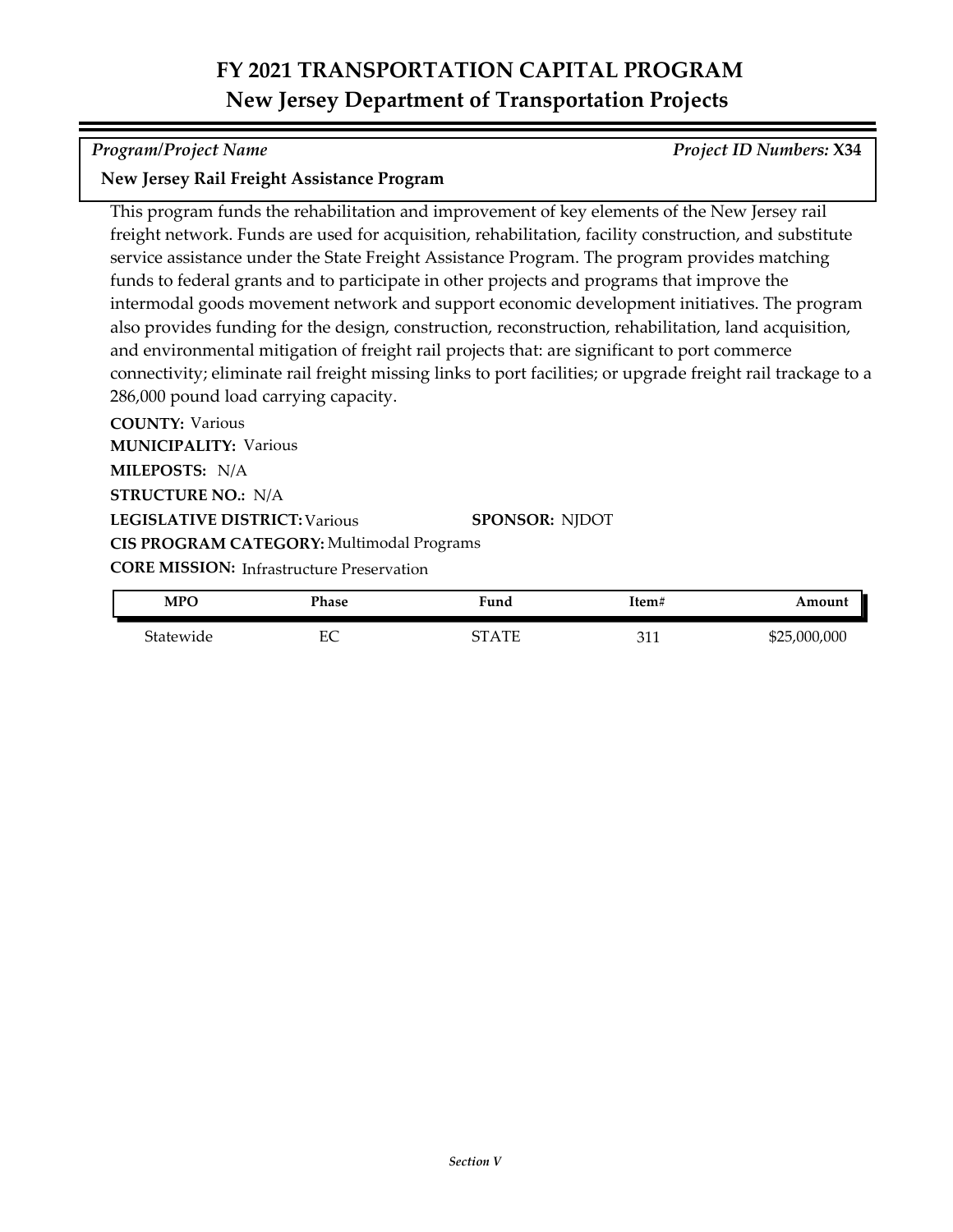*Program/Project Name Project ID Numbers:* **X200C**

### **New Jersey Scenic Byways Program**

This program will assist in the advancement of the NJ Scenic Byways Program and the stewardship and enhancement of the scenic, recreational, archaeological, natural, cultural and historic intrinsic qualities associated with the designated byways. Funding will be utilized for planning, design and development of the state program and for planning, design, development, marketing and implementation of the complete set of byways within the state program. This includes but is not limited to research leading to the development of themes for byways on a statewide basis; technical assistance to specifically provide awareness and education about the byways, activities associated with identifying and marketing tourist amenities on scenic byways on a statewide basis, activities associated with assessing the economic impacts on the set of Byways, activities associated in building stronger partnerships between the byways and other groups that can assist them in sustaining and promoting their byways.

**COUNTY:** Various **MUNICIPALITY: Various** 

**MILEPOSTS:** N/A

**STRUCTURE NO.:** N/A

**LEGISLATIVE DISTRICT:** Various

**CIS PROGRAM CATEGORY:** Road Assets

**CORE MISSION:** Infrastructure Preservation

| MPO       | Phase | Fund     | Item# | Amount    |
|-----------|-------|----------|-------|-----------|
| Statewide | ERC   | TA-FI EX | 90    | \$500,000 |

**SPONSOR:** NJDOT

### *Program/Project Name Project ID Numbers:* **N063 / 058027**

### **NJTPA, Future Projects**

This program provides funding for unanticipated project needs associated with the design, right‐of‐ way or construction of NJTPA selected local projects.

**COUNTY:** Various

**MUNICIPALITY: Various** 

**MILEPOSTS:** N/A

**STRUCTURE NO.:** N/A

**LEGISLATIVE DISTRICT:** Various **SPONSOR:** NJTPA

**CIS PROGRAM CATEGORY:** Local System Support

| MPO    | Phase | Fund         | Item#      | Amount       |
|--------|-------|--------------|------------|--------------|
| NITP A | ERC   | STBGP-NY/NWK | $\Omega$ 1 | \$42,366,000 |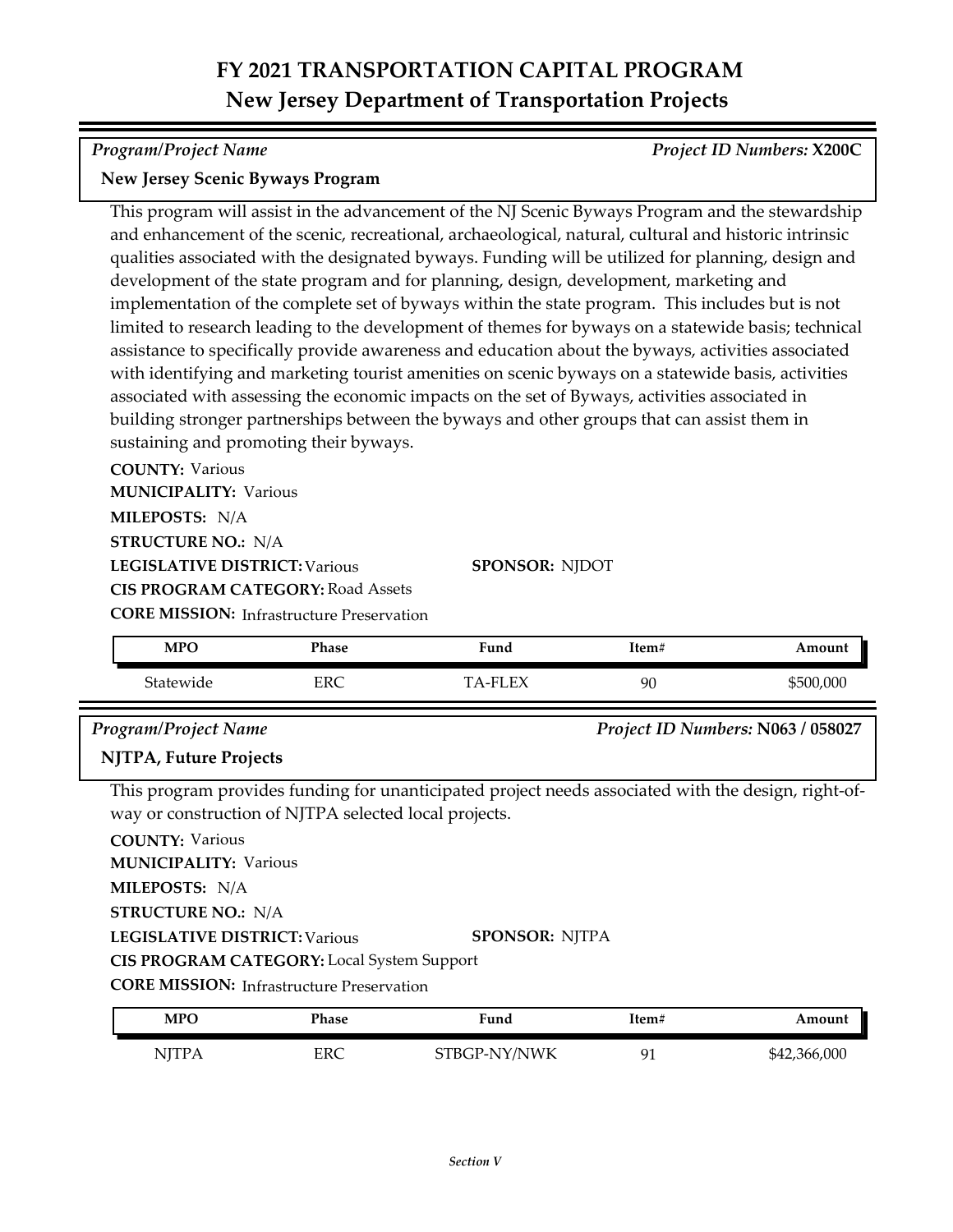### *Program/Project Name Project ID Numbers:* **99372 / 993720**

### **Orphan Bridge Reconstruction**

This program provides funding for engineering and construction of orphan bridges. The bridges will be designed utilizing in‐house and task order designers. The bridges will be reconstructed in the existing footprint, with the abutments being repaired, and the superstructures being replaced with prefabricated/precast systems whenever possible.

| <b>COUNTY: Various</b>                           |                       |
|--------------------------------------------------|-----------------------|
| <b>MUNICIPALITY: Various</b>                     |                       |
| <b>MILEPOSTS: N/A</b>                            |                       |
| <b>STRUCTURE NO.: N/A</b>                        |                       |
| <b>LEGISLATIVE DISTRICT: Various</b>             | <b>SPONSOR: NIDOT</b> |
| <b>CIS PROGRAM CATEGORY: Bridge Assets</b>       |                       |
| <b>CORE MISSION:</b> Infrastructure Preservation |                       |

| <b>MPO</b> | Phase | Fund         | Item# | Amount      |
|------------|-------|--------------|-------|-------------|
| Statewide  | ЕC    | 20S-STATE    | 248   | \$1,000,000 |
| Statewide  | EС    | <b>STATE</b> | 248   | \$3,000,000 |

*Program/Project Name Project ID Numbers:* **X28B**

### **Park and Ride/Transportation Demand Management Program**

This program supports Transportation Demand Management (TDM) options for carpooling, vanpooling, and transit by providing funding of leases for park-and-rides in areas with high demand throughout the state. The department continues to support approximately 15 leased parkand-rides statewide in an effort to reduce air pollution and congestion and improve air quality.

**COUNTY:** Various

**MUNICIPALITY: Various** 

**MILEPOSTS:** N/A

**STRUCTURE NO.:** N/A

**LEGISLATIVE DISTRICT:** Various

**SPONSOR:** NJDOT **CIS PROGRAM CATEGORY:** Congestion Relief

**CORE MISSION:** Mobility and Congestion Relief

| MPO       | Phase | Fund         | Item# | Amount    |
|-----------|-------|--------------|-------|-----------|
| Statewide | EС    | 20S-STATE    | 250   | \$250,000 |
| Statewide | EС    | <b>STATE</b> | 250   | \$750,000 |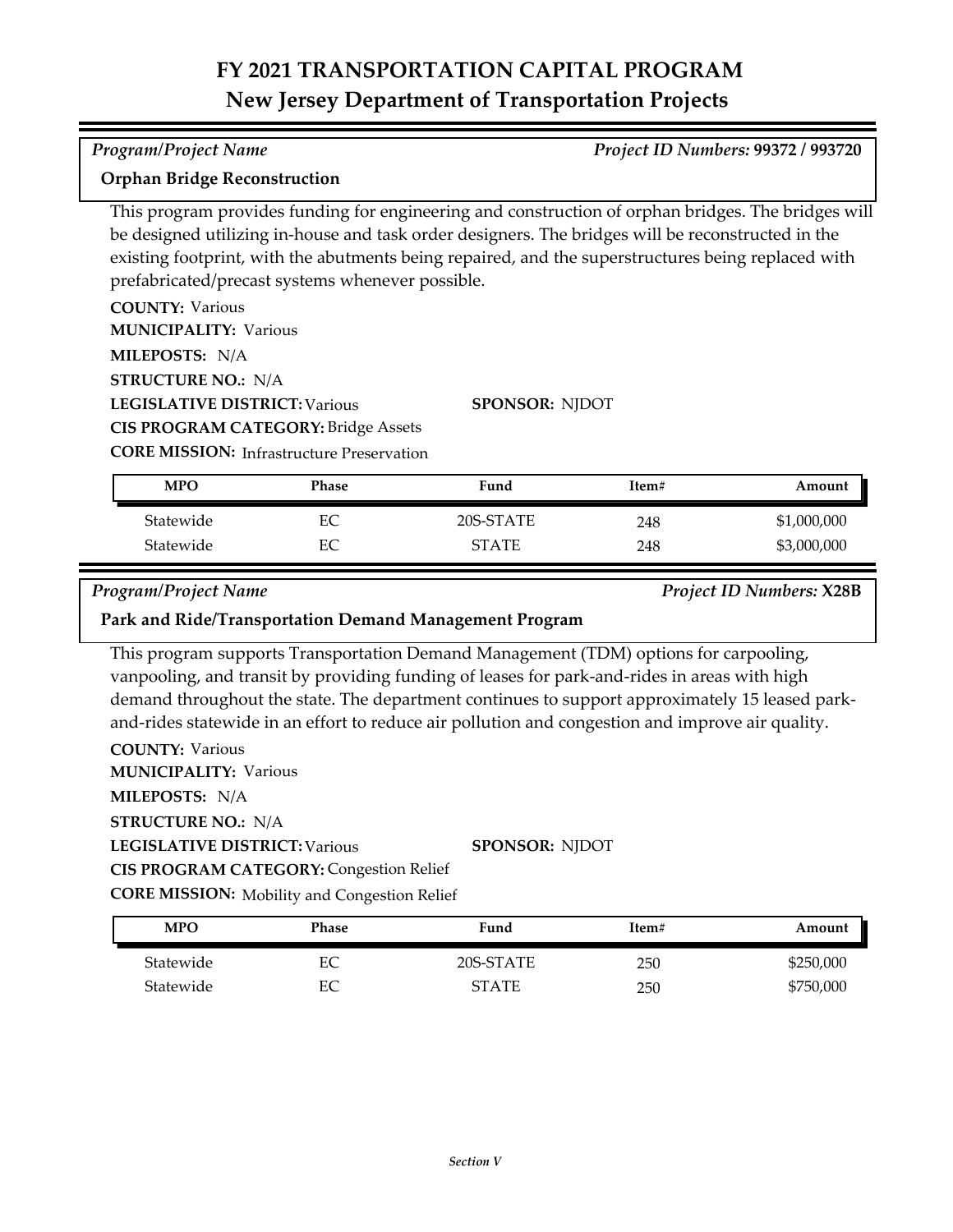### *Program/Project Name Project ID Numbers:* **X51**

### **Pavement Preservation**

This program will allow NJDOT to accomplish eligible federal pavement preservation activities on New Jersey's Interstate highway system and will also allow for pavement preservation on all other state-maintained roads, which help to keep New Jersey's highway system in a state of good repair. With timely preservation, the NJDOT can provide the traveling public with improved safety and mobility, reduced congestion and smoother, longer lasting pavements.

**COUNTY:** Various **MILEPOSTS:** N/A **STRUCTURE NO.:** N/A **MUNICIPALITY: Various** 

**LEGISLATIVE DISTRICT:** Various **CIS PROGRAM CATEGORY:** Road Assets **SPONSOR:** NJDOT

**CORE MISSION: Infrastructure Preservation** 

| <b>MPO</b>   | <b>Phase</b> | Fund        | Item# | Amount      |
|--------------|--------------|-------------|-------|-------------|
| DVRPC        | ERC.         | <b>NHPP</b> | 94    | \$8,000,000 |
| DVRPC        | ERC.         | STBGP-FLEX  | 94 A  | \$2,000,000 |
| <b>SITPO</b> | ERC.         | <b>NHPP</b> | 94B   | \$4,000,000 |
| <b>SITPO</b> | <b>ERC</b>   | STBGP-FLEX  | 94C   | \$1,000,000 |

*Program/Project Name Project ID Numbers:* **X51B**

### **Pavement Preservation, NJTPA**

This program will allow NJDOT to accomplish eligible federal pavement preservation activities, in the NJTPA region, on New Jersey's Interstate highway system and will also allow for pavement preservation on all other state-maintained roads, which help to keep New Jersey's highway system in a state of good repair. With timely preservation, the NJDOT can provide the traveling public with improved safety and mobility, reduced congestion and smoother, longer lasting pavements.

**COUNTY:** Various

**MILEPOSTS:** N/A **MUNICIPALITY: Various** 

**STRUCTURE NO.:** N/A

**LEGISLATIVE DISTRICT:** Various

**SPONSOR:** NJDOT

**CIS PROGRAM CATEGORY:** Road Assets

| <b>MPO</b>   | Phase | Fund        | Item# | Amount       |
|--------------|-------|-------------|-------|--------------|
| <b>NJTPA</b> | EС    | <b>NHPP</b> | 95    | \$20,000,000 |
| <b>NJTPA</b> | EС    | STBGP-FLEX  | 95A   | \$2,000,000  |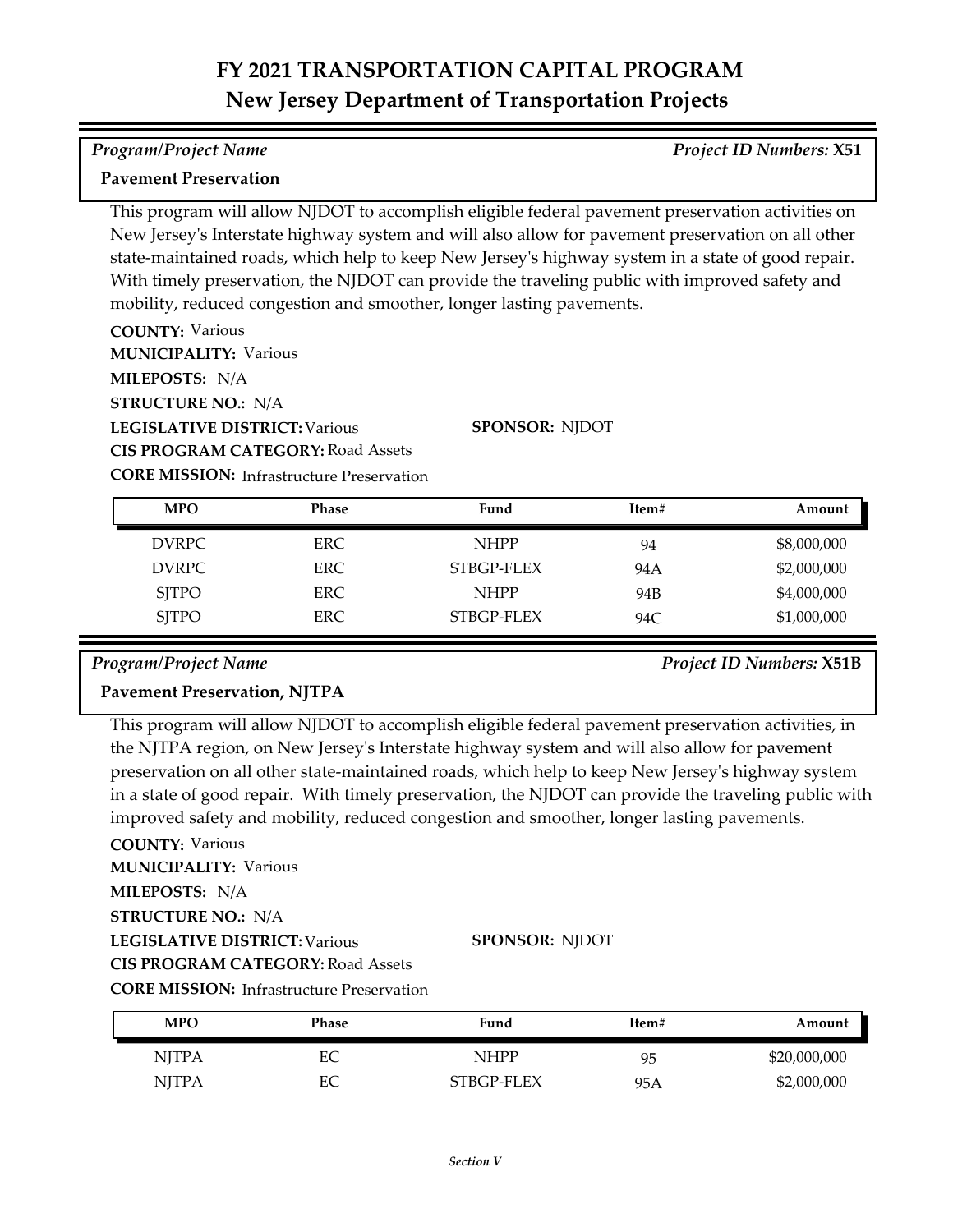*Program/Project Name Project ID Numbers:* **X51D**

This program will allow NJDOT to accomplish eligible federal pavement preservation activities on New Jersey's Interstate highway system and will also allow for pavement preservation on all other

|                                                                      | state-maintained roads, which help to keep New Jersey's highway system in a state of good repair. |
|----------------------------------------------------------------------|---------------------------------------------------------------------------------------------------|
|                                                                      | With timely preservation, the NJDOT can provide the traveling public with improved safety and     |
| mobility, reduced congestion and smoother, longer lasting pavements. |                                                                                                   |
| <b>COUNTY: Various</b>                                               |                                                                                                   |
| <b>MUNICIPALITY: Various</b>                                         |                                                                                                   |
| <b>MILEPOSTS: N/A</b>                                                |                                                                                                   |
| <b>STRUCTURE NO.:</b>                                                |                                                                                                   |
| <b>LEGISLATIVE DISTRICT: Various</b>                                 | <b>SPONSOR: NIDOT</b>                                                                             |
| <b>CIS PROGRAM CATEGORY: Road Assets</b>                             |                                                                                                   |
| <b>CORE MISSION: Infrastructure Preservation</b>                     |                                                                                                   |
|                                                                      |                                                                                                   |

| <b>MPC</b> | Phase | Fund         | 1tem#        | Amount              |
|------------|-------|--------------|--------------|---------------------|
| tatewideد  | ERC   | ' A TE<br>∼− | າ 1 າ<br>◡▴▵ | 715,000<br>$\psi$ 1 |

**Pavement Preservation, State**

*Program/Project Name Project ID Numbers:* **X29**

### **Physical Plant**

This program will provide for major repairs, rehabilitation, and replacement of the NJDOT physical plant facilities which are not in compliance with fire and safety standards, do not meet building codes, or which are functionally obsolete for supporting current maintenance, construction, and engineering activities.

**COUNTY:** Various **LEGISLATIVE DISTRICT:** Various **MILEPOSTS:** N/A **STRUCTURE NO.:** N/A **MUNICIPALITY: Various SPONSOR:** NJDOT **CIS PROGRAM CATEGORY:** Transportation Support Facilities

**CORE MISSION: Operations and Maintenance** 

| <b>MPO</b> | Phase | Fund         | Item# | Amount       |
|------------|-------|--------------|-------|--------------|
| Statewide  | ERC   | 20S-STATE    | 251   | \$6,000,000  |
| Statewide  | ERC   | <b>STATE</b> | 251   | \$58,000,000 |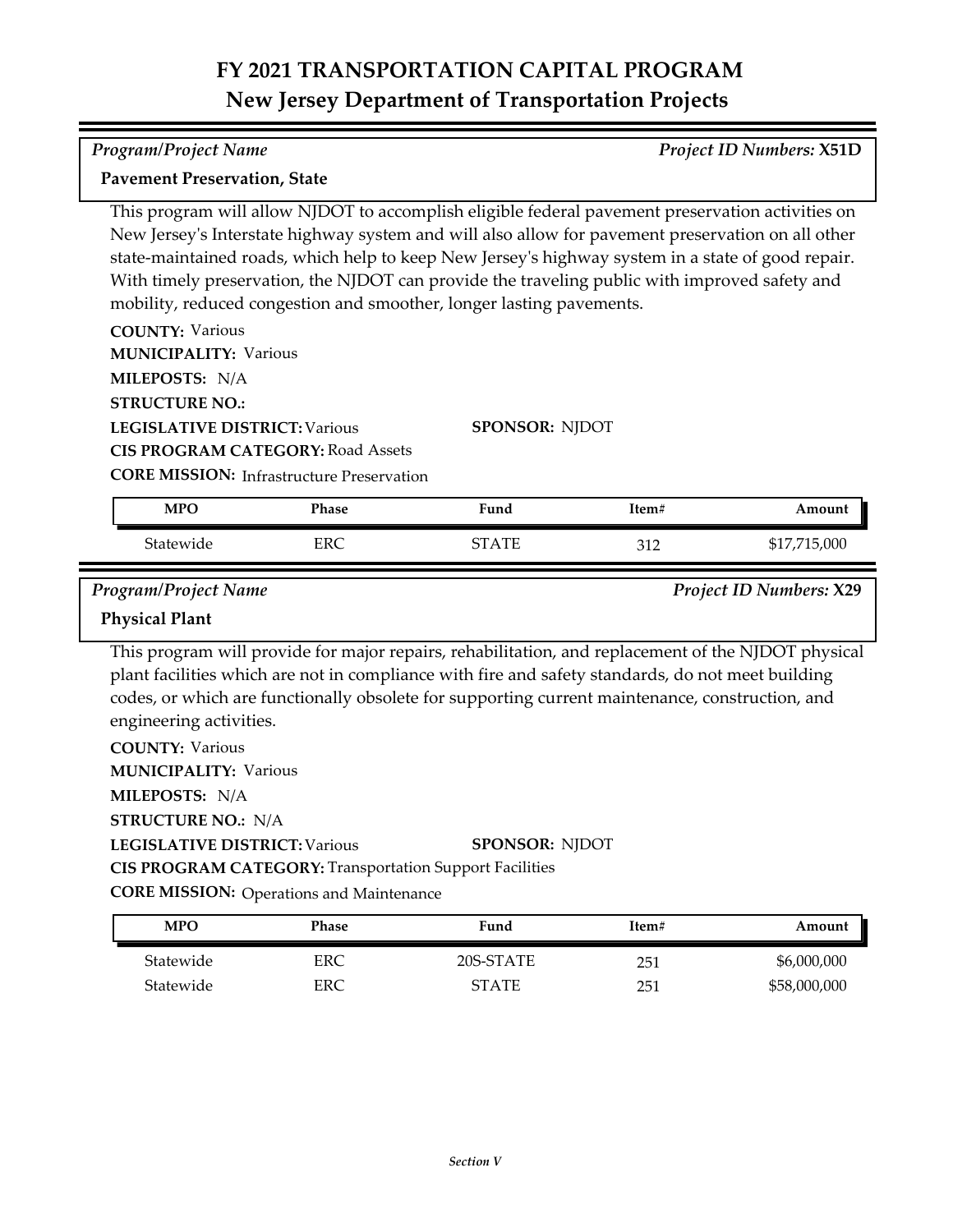### *Program/Project Name Project ID Numbers:* **X30**

### **Planning and Research, Federal-Aid**

Funding from this program will enable NJDOT to continue to address planning and research needs in a comprehensive program of studies and proposal development in order to maximize the use of financial resources and staff. Activities will include data collection, inter‐governmental planning coordination, planning work in support of the management systems, research initiatives and Local Technical Assistance Program.

**COUNTY:** Various

**MUNICIPALITY: Various** 

**MILEPOSTS:** N/A

**STRUCTURE NO.:** N/A

**LEGISLATIVE DISTRICT:** Various **CIS PROGRAM CATEGORY:** Capital Program Delivery

**SPONSOR:** NJDOT

**CORE MISSION: Infrastructure Preservation** 

| <b>MPO</b> | <b>Phase</b> | Fund        | Item# | Amount       |
|------------|--------------|-------------|-------|--------------|
| Statewide  | <b>PLS</b>   | <b>LTAP</b> | 96    | \$150,000    |
| Statewide  | <b>PLS</b>   | <b>SPR</b>  | 96A   | \$22,509,000 |
| Statewide  | <b>PLS</b>   | STBGP-FLEX  | 96B   | \$18,913,000 |

*Program/Project Name Project ID Numbers:* **X140**

### **Planning and Research, State**

This program will provide for planning activities which include needs assessments, geometric deficiencies, local aid assistance, congestion management, travel market analysis, formulation of a new statewide plan, facilitating/implementing multimodal transportation, demographics, access management plans, transportation policy, equipment, modeling, clean air initiatives, data collection equipment, deployment of new technology initiatives, and research initiatives.

## **COUNTY:** Various

**LEGISLATIVE DISTRICT:** Various **MILEPOSTS:** N/A **STRUCTURE NO.:** N/A **MUNICIPALITY: Various SPONSOR:** NJDOT

**CIS PROGRAM CATEGORY:** Capital Program Delivery

| <b>MPO</b> | Phase | Fund         | Item# | Amount    |
|------------|-------|--------------|-------|-----------|
| Statewide  | PLS   | 20S-STATE    | 252   | \$250,000 |
| Statewide  | PLS   | <b>STATE</b> | 252   | \$750,000 |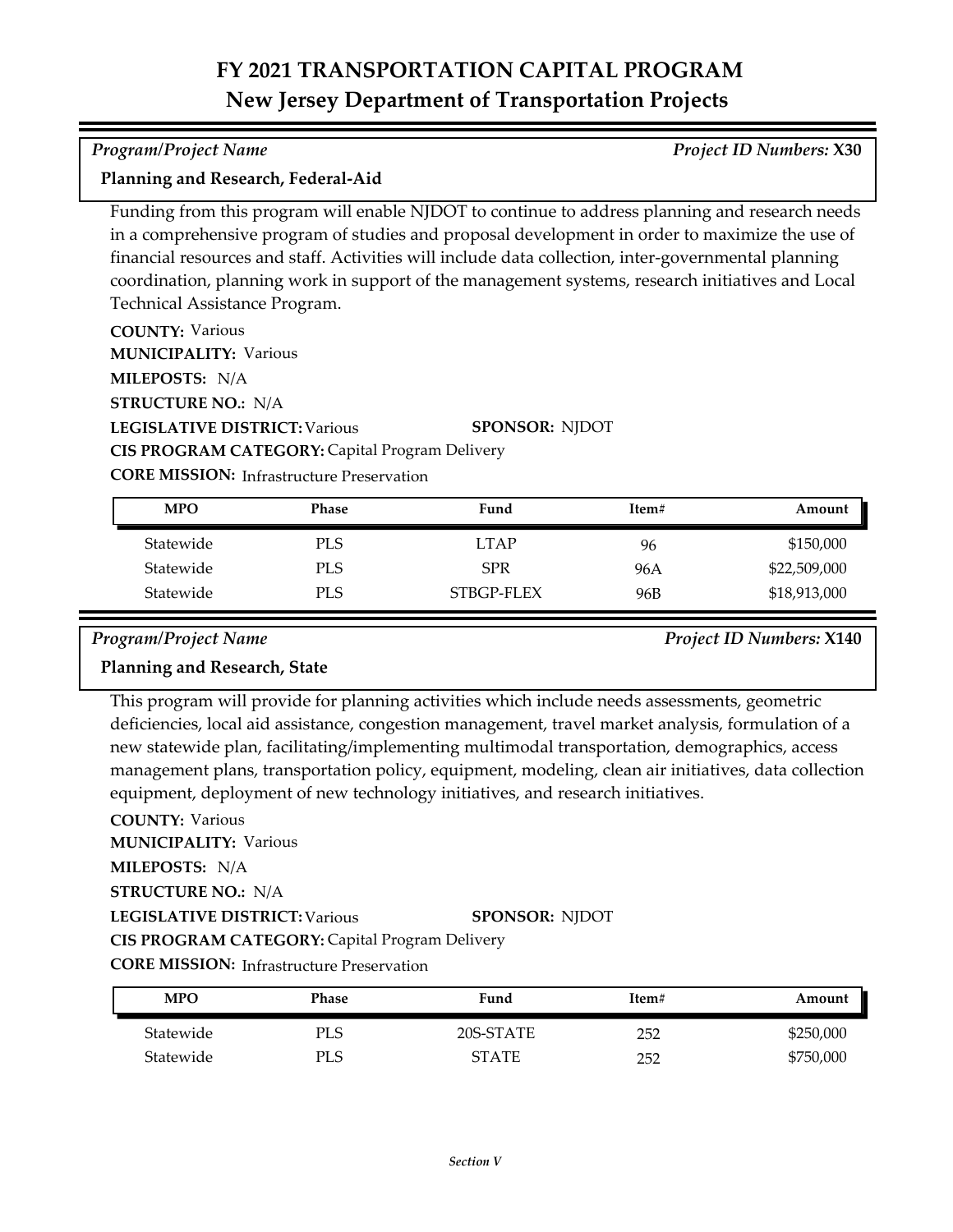*Program/Project Name Project ID Numbers:* **X135**

| <b>COUNTY: Various</b><br><b>MUNICIPALITY: Various</b>                                                                                                                  |       | This is a federal grant program that supports pre-apprenticeship training and outreach activities<br>aimed at women and minorities including training and supportive services necessary to help them<br>prepare and qualify for union apprenticeship programs connected with highway construction and<br>employment with NJ DOT. This program will also support the technology required to monitor,<br>maintain and generate reports on program essentials and trainee participant progress. |       |                         |
|-------------------------------------------------------------------------------------------------------------------------------------------------------------------------|-------|----------------------------------------------------------------------------------------------------------------------------------------------------------------------------------------------------------------------------------------------------------------------------------------------------------------------------------------------------------------------------------------------------------------------------------------------------------------------------------------------|-------|-------------------------|
| MILEPOSTS: N/A                                                                                                                                                          |       |                                                                                                                                                                                                                                                                                                                                                                                                                                                                                              |       |                         |
| <b>STRUCTURE NO.: N/A</b><br><b>LEGISLATIVE DISTRICT: Various</b><br>CIS PROGRAM CATEGORY: Capital Program Delivery<br><b>CORE MISSION: Infrastructure Preservation</b> |       | <b>SPONSOR: NJDOT</b>                                                                                                                                                                                                                                                                                                                                                                                                                                                                        |       |                         |
| <b>MPO</b>                                                                                                                                                              | Phase | Fund                                                                                                                                                                                                                                                                                                                                                                                                                                                                                         | Item# | Amount                  |
|                                                                                                                                                                         |       |                                                                                                                                                                                                                                                                                                                                                                                                                                                                                              |       |                         |
| Statewide                                                                                                                                                               | EC    | STBGP-FLEX                                                                                                                                                                                                                                                                                                                                                                                                                                                                                   | 97    | \$500,000               |
| Program/Project Name                                                                                                                                                    |       |                                                                                                                                                                                                                                                                                                                                                                                                                                                                                              |       | Project ID Numbers: X10 |
| <b>Program Implementation Costs, NJDOT</b>                                                                                                                              |       |                                                                                                                                                                                                                                                                                                                                                                                                                                                                                              |       |                         |
| and previously authorized project costs.<br><b>COUNTY: Various</b>                                                                                                      |       | This program will provide funding for salaries and other administrative expenses which directly<br>relate to developing and delivering the Capital Program. This funding is allocated for multi-year                                                                                                                                                                                                                                                                                         |       |                         |
| <b>MUNICIPALITY: Various</b>                                                                                                                                            |       |                                                                                                                                                                                                                                                                                                                                                                                                                                                                                              |       |                         |
| MILEPOSTS: N/A                                                                                                                                                          |       |                                                                                                                                                                                                                                                                                                                                                                                                                                                                                              |       |                         |
| <b>STRUCTURE NO.: N/A</b>                                                                                                                                               |       |                                                                                                                                                                                                                                                                                                                                                                                                                                                                                              |       |                         |
| <b>LEGISLATIVE DISTRICT: Various</b>                                                                                                                                    |       | <b>SPONSOR: NJDOT</b>                                                                                                                                                                                                                                                                                                                                                                                                                                                                        |       |                         |
| CIS PROGRAM CATEGORY: Capital Program Delivery                                                                                                                          |       |                                                                                                                                                                                                                                                                                                                                                                                                                                                                                              |       |                         |
| <b>CORE MISSION:</b> Infrastructure Preservation                                                                                                                        |       |                                                                                                                                                                                                                                                                                                                                                                                                                                                                                              |       |                         |

Statewide EC 20S-STATE 253 \$36,473,500 Statewide EC STATE 253 \$71,086,500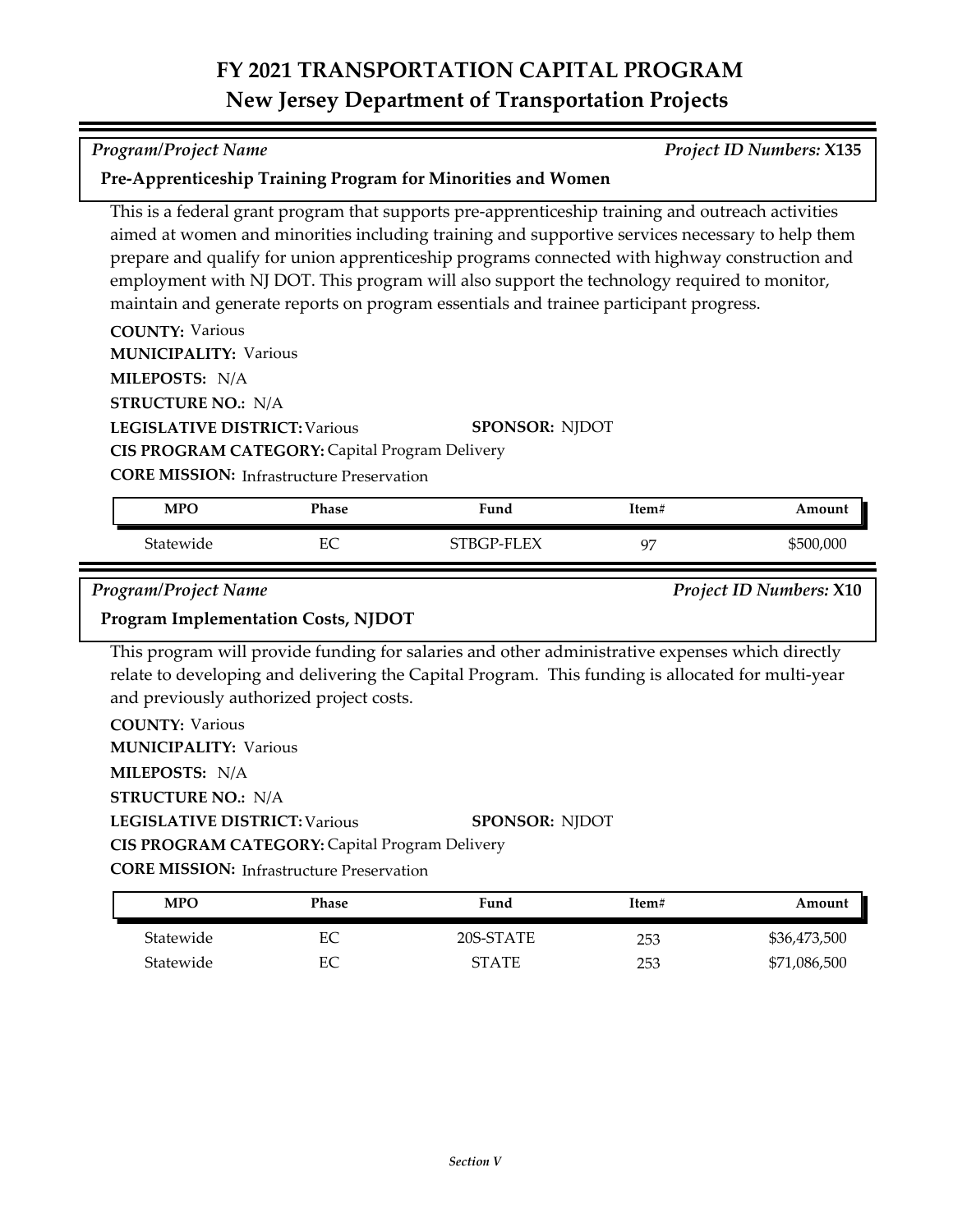*Program/Project Name Project ID Numbers:* **10344 / 103440**

### **Project Development: Concept Development and Preliminary Engineering**

This program will provide funding for Concept Development and Preliminary Engineering work on various identified projects on the state transportation system. Functions to be performed include, but are not limited to, data collection including traffic counts and review of as-built plans, evaluation of existing deficiencies, evaluation of existing safety conditions, environmental screenings, assessment of right-of-way and access impacts, assessment of environmental impacts, identification of a Preliminary Preferred Alternative, National Environmental Protection Agency classification, estimates, technical environmental studies, base mapping/surveying, utility investigations, right of way research and estimates, drainage investigations, geotechnical investigations, engineering in support of the environmental document, an approved environmental document, cost estimates and community outreach/involvement.

**COUNTY:** Various **LEGISLATIVE DISTRICT:** Various **MILEPOSTS:** N/A **STRUCTURE NO.:** N/A **MUNICIPALITY: Various CORE MISSION: Infrastructure Preservation SPONSOR:** NJDOT **CIS PROGRAM CATEGORY:** Capital Program Delivery

| MPO       | Phase | Fund         | Item# | Amount      |
|-----------|-------|--------------|-------|-------------|
| Statewide |       | 20S-STATE    | 254   | \$1,000,000 |
| Statewide |       | <b>STATE</b> | 254   | \$3,000,000 |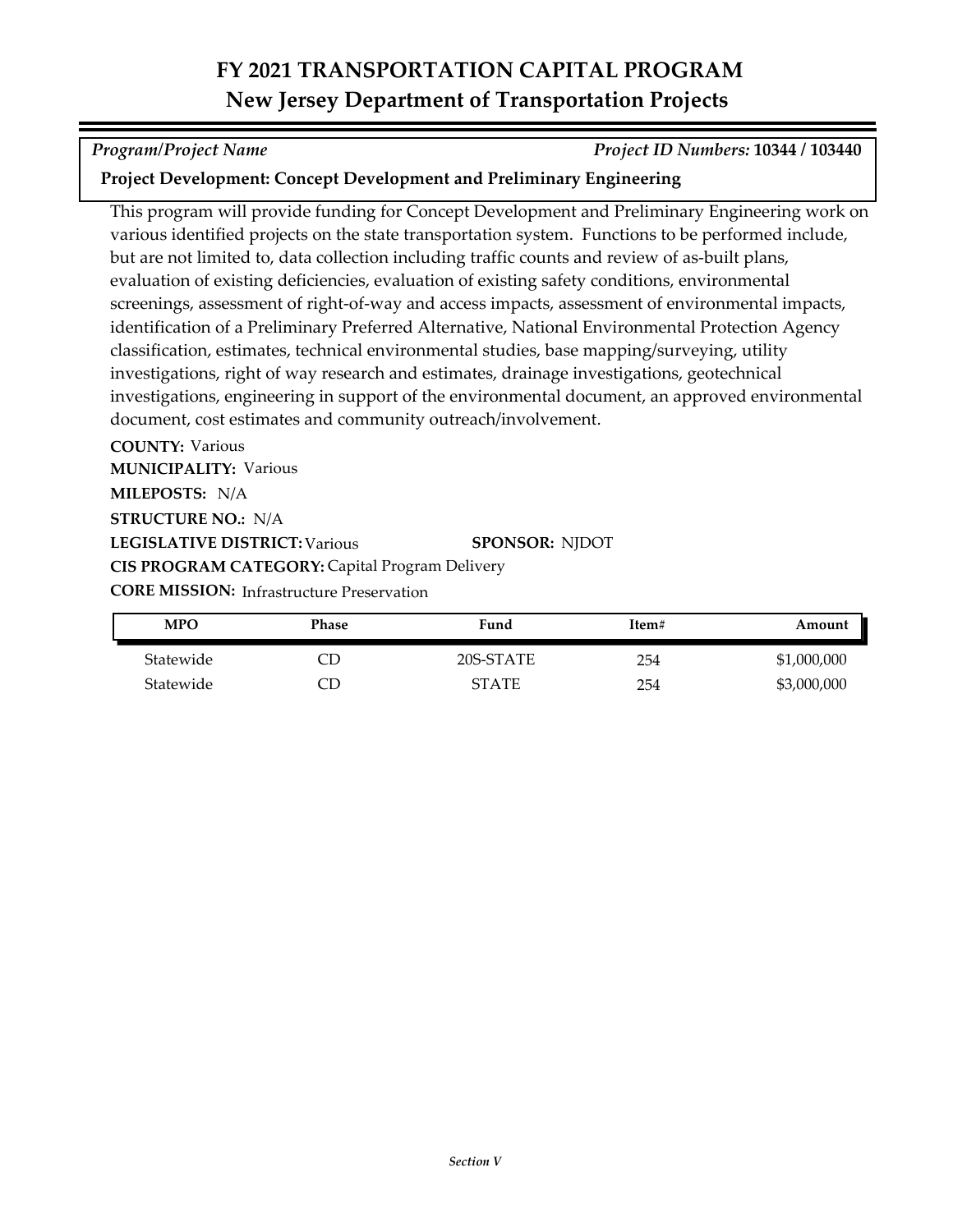### *Program/Project Name Project ID Numbers:* **05341 / 053410**

### **Project Management & Reporting System (PMRS)**

This funding is provided to support planned Capital Program Management work, and incorporate functionality by other areas of the department, as well. The PMRS program will provide a collaborative environment for all department stakeholders to utilize one Project Management & Reporting System to manage projects from start to finish. PMRS will facilitate access by all parties, and allow colaberative input into the process. Such initial, Department-wide, access will, ultimately, reduce project costs.

**COUNTY:** Various

**MUNICIPALITY: Various** 

**MILEPOSTS:** N/A

**STRUCTURE NO.:** N/A

**LEGISLATIVE DISTRICT:** Various

**SPONSOR:** NJDOT

**CIS PROGRAM CATEGORY:** Capital Program Delivery

**CORE MISSION:** Infrastructure Preservation

| <b>MPO</b> | Phase | Fund         | Item# | Amount    |
|------------|-------|--------------|-------|-----------|
| Statewide  | DES   | 20S-STATE    | 255   | \$282,500 |
| Statewide  | DES   | <b>STATE</b> | 255   | \$847,500 |

### *Program/Project Name Project ID Numbers:* **17337 / 173370**

### **Project Management Improvement Initiative Support**

Provides expert consulting services, related to processes and organizational development, in the area of project and program management, including information systems architecture and integration for project and construction management information technology systems. Provides program management services to NJDOT for the implemention of Project Management and Reporting Systems including; e-Builder Enterprise Software as a Service information system, and other sub-systems such as Bluebeam. Provides coaching and mentoring services to NJDOT personnel in the areas of; project and program management, general organizational behavior of project related organizations, and training assessment guidance.

**COUNTY:** Various

**MUNICIPALITY: Various** 

**MILEPOSTS:** N/A

**STRUCTURE NO.:** N/A

**LEGISLATIVE DISTRICT:** Various

**SPONSOR:** NJDOT

**CORE MISSION: Infrastructure Preservation** 

**CIS PROGRAM CATEGORY:** Capital Program Delivery

| <b>MPO</b> | Phase      | Fund         | Item# | Amount      |
|------------|------------|--------------|-------|-------------|
| Statewide  | <b>DES</b> | 20S-STATE    | 256   | \$625,000   |
| Statewide  | DES        | <b>STATE</b> | 256   | \$1,875,000 |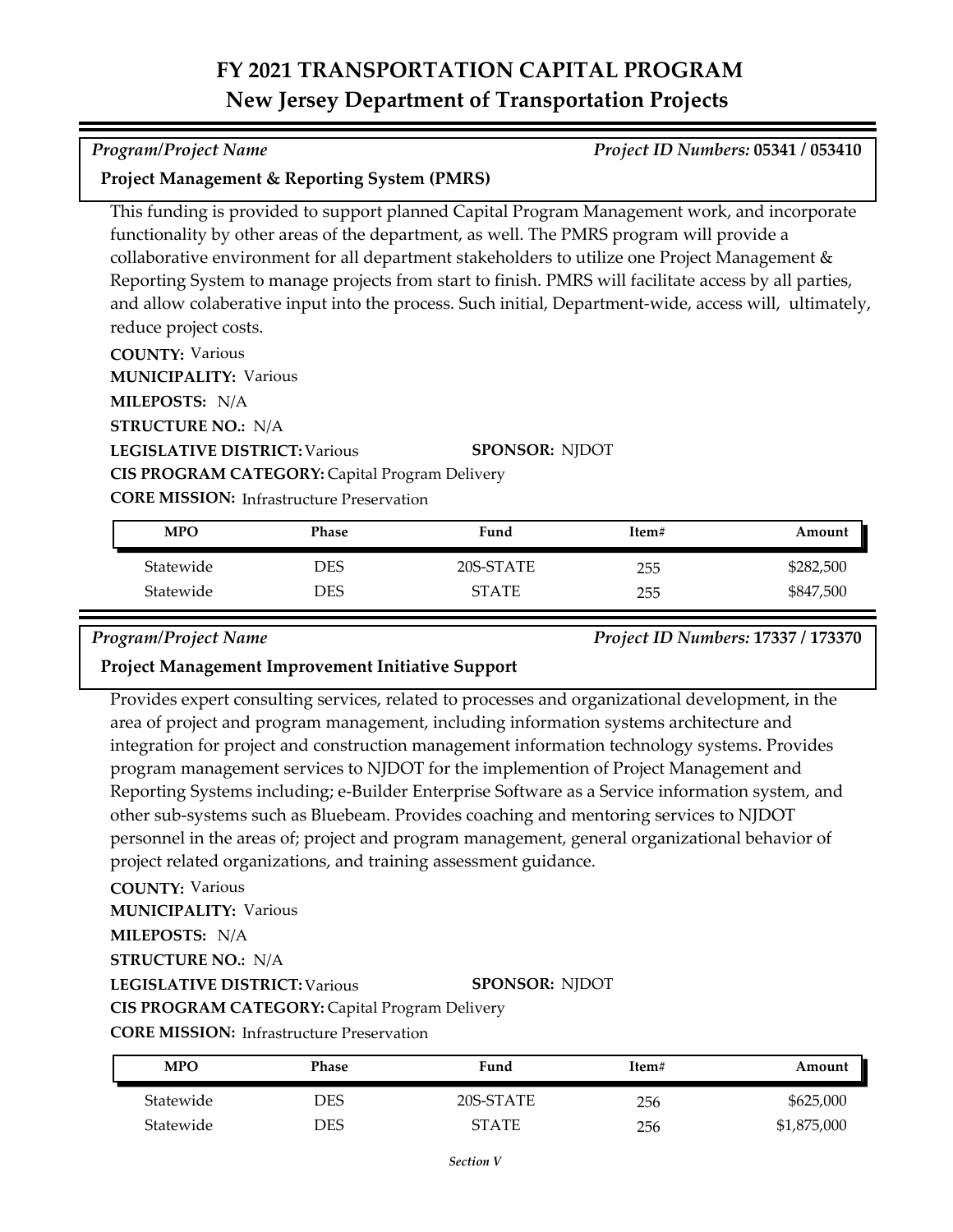### *Program/Project Name Project ID Numbers:* **X35A1 / 800027**

### **Rail-Highway Grade Crossing Program, Federal**

This program will provide funding for the elimination of hazards at rail-highway grade crossings, the rehabilitation of grade crossing surfaces, and the installation of protective warning devices for roadways both on and off the federal-aid system. Funding will also be provided for the traffic control items required during the construction work and the installation of advance warning signs and pavement markings at all highway-rail grade crossings.

**COUNTY:** Various **LEGISLATIVE DISTRICT:** Various **MILEPOSTS:** N/A **STRUCTURE NO.:** N/A **MUNICIPALITY: Various SPONSOR:** NJDOT **CIS PROGRAM CATEGORY:** Safety Management

**CORE MISSION: Safety** 

| <b>MPO</b>   | <b>Phase</b> | Fund       | Item#           | Amount       |
|--------------|--------------|------------|-----------------|--------------|
| DVRPC        | EC           | RHC.       | 98A             | \$967,976    |
| <b>DVRPC</b> | EC           | RHC-PHILA  | 98B             | \$1,843,739  |
| <b>NJTPA</b> | EC           | RHC.       | 98C             | \$2,946,015  |
| <b>NJTPA</b> | EC           | RHC-NY/NWK | 98 <sub>D</sub> | \$9,867,749  |
| <b>SITPO</b> | EC           | RHC.       | 98E             | \$294,602    |
| Statewide    | EС           | RHC-FLEX   | 98              | \$11,998,350 |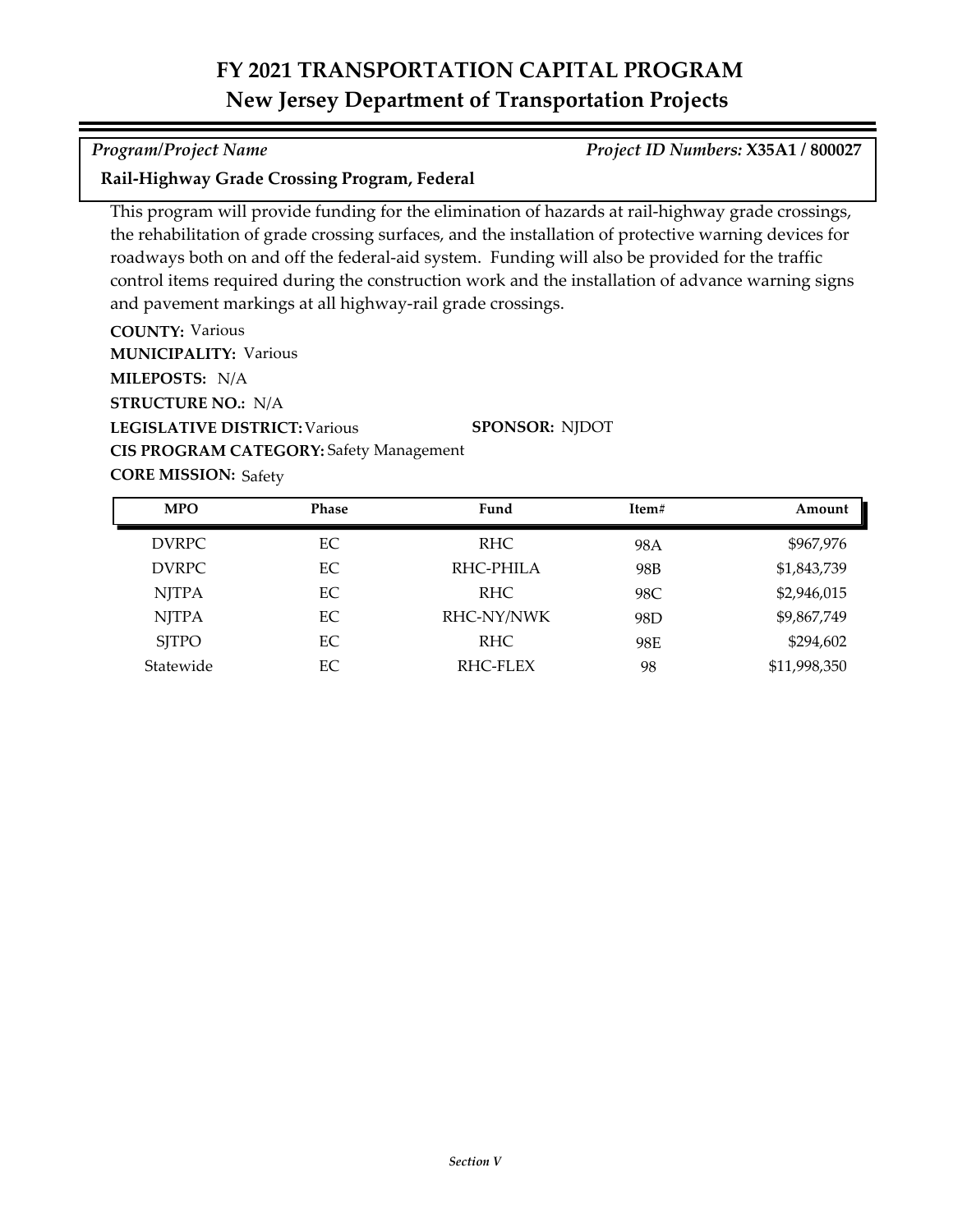*Program/Project Name Project ID Numbers:* **X35A**

### **Rail-Highway Grade Crossing Program, State**

This program will provide state funding for the elimination of hazards at rail-highway grade crossings by the closure of crossings or the upgrade/improvement of protective warning devices for roads throughout the state. This funding will allow flexibility in allocating monies for emergency repairs as well as to the areas in need regardless of their geographic location (MPO). This program will also allow grade crossing closures without drawing down the federal funds used for grade crossing improvements. Funding will also be provided for the design of traffic detours required for the crossing surface reconstruction projects.

This program will also provide funding for emergency repairs to the riding surface of highway-rail grade crossings identified during inspections or from complaints received. These repairs will be accomplished by an NJDOT contractor as priority situations are identified. These repairs will be limited to surface repairs that do not require railroad infrastructure work, or reconstruction of the crossing. This program will also include the installation of roadway-related items (signs, pavement markings) that have been identified as missing or needing replacement or are required (outstanding work from municipalities and counties) to close out federally funded grade crossing projects from previous years.

**COUNTY:** Various **LEGISLATIVE DISTRICT:** Various **MILEPOSTS:** N/A **STRUCTURE NO.:** N/A **MUNICIPALITY: Various CORE MISSION: Safety SPONSOR:** NJDOT **CIS PROGRAM CATEGORY:** Safety Management

| <b>MPO</b> | Phase | <sup>T</sup> und | Item# | Amount      |
|------------|-------|------------------|-------|-------------|
| Statewide  | `ON   | 20S-STATE        | 257   | \$1,000,000 |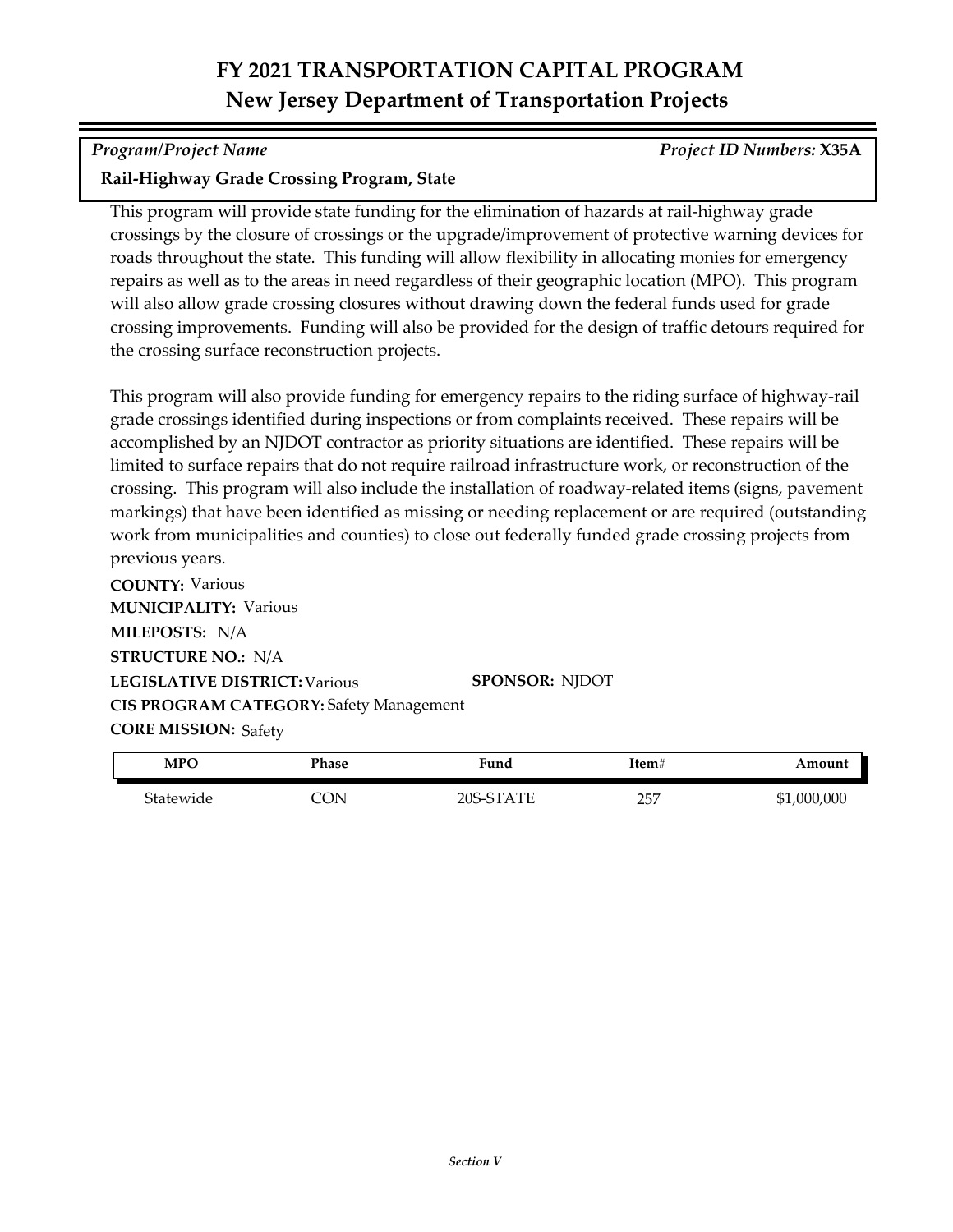### *Program/Project Name Project ID Numbers:* **99409 / 994090**

### **Recreational Trails Program**

New Jersey's Recreational Trails Program provides grants to public agencies and non-profit organizations for a variety of trail projects. The program is administered by the NJ Department of Environmental Protection, Division of Parks and Forestry. Under the program, a minimum of 30 percent of the project funding must be provided for motorized trail projects (ATVs, dirt bikes, snowmobiles), 30 percent for non-motorized (hiking, biking, horseback riding), and 40 percent for diverse use, which is any combination of motorized and non-motorized trail user types. New Jersey has established a maximum grant award of \$25,000 for non-motorized and diverse projects. Grantees must match 20 percent of the total project costs.

**COUNTY:** Various **LEGISLATIVE DISTRICT:** Various **MILEPOSTS:** N/A **STRUCTURE NO.:** N/A **MUNICIPALITY: Various CORE MISSION:** Mobility and Congestion Relief **SPONSOR:** NJDEP **CIS PROGRAM CATEGORY:** Multimodal Programs

| <b>MPO</b> | Phase | Fund | Item# | Amount                              |
|------------|-------|------|-------|-------------------------------------|
| Statewide  | ERC   | DTL. | 99    | .75 <sub>0</sub><br>ንጋሬ<br>⊿ ہں ہے∟ |

*Program/Project Name Project ID Numbers:* **X144**

### **Regional Action Program**

This program funds low‐cost, quick turn-around capital improvements accomplished under management of the NJDOT Office of Landscape Architecture and the Regional Director for Regional Operations in each of the NJDOT regions. Funding is also provided for small‐scale landscape contracts in an effort to minimize adverse effects of highways where engineering solutions are prohibitive.

**COUNTY:** Various **MUNICIPALITY: Various** 

**MILEPOSTS:** N/A

**STRUCTURE NO.:** N/A

**LEGISLATIVE DISTRICT:** Various

**SPONSOR:** NJDOT

**CIS PROGRAM CATEGORY:** Road Assets

| <b>CORE MISSION: Infrastructure Preservation</b> |  |  |
|--------------------------------------------------|--|--|
|--------------------------------------------------|--|--|

| MPO       | Phase | Fund         | Item# | Amount      |
|-----------|-------|--------------|-------|-------------|
| Statewide | EС    | 20S-STATE    | 258   | \$500,000   |
| Statewide | EС    | <b>STATE</b> | 258   | \$1,500,000 |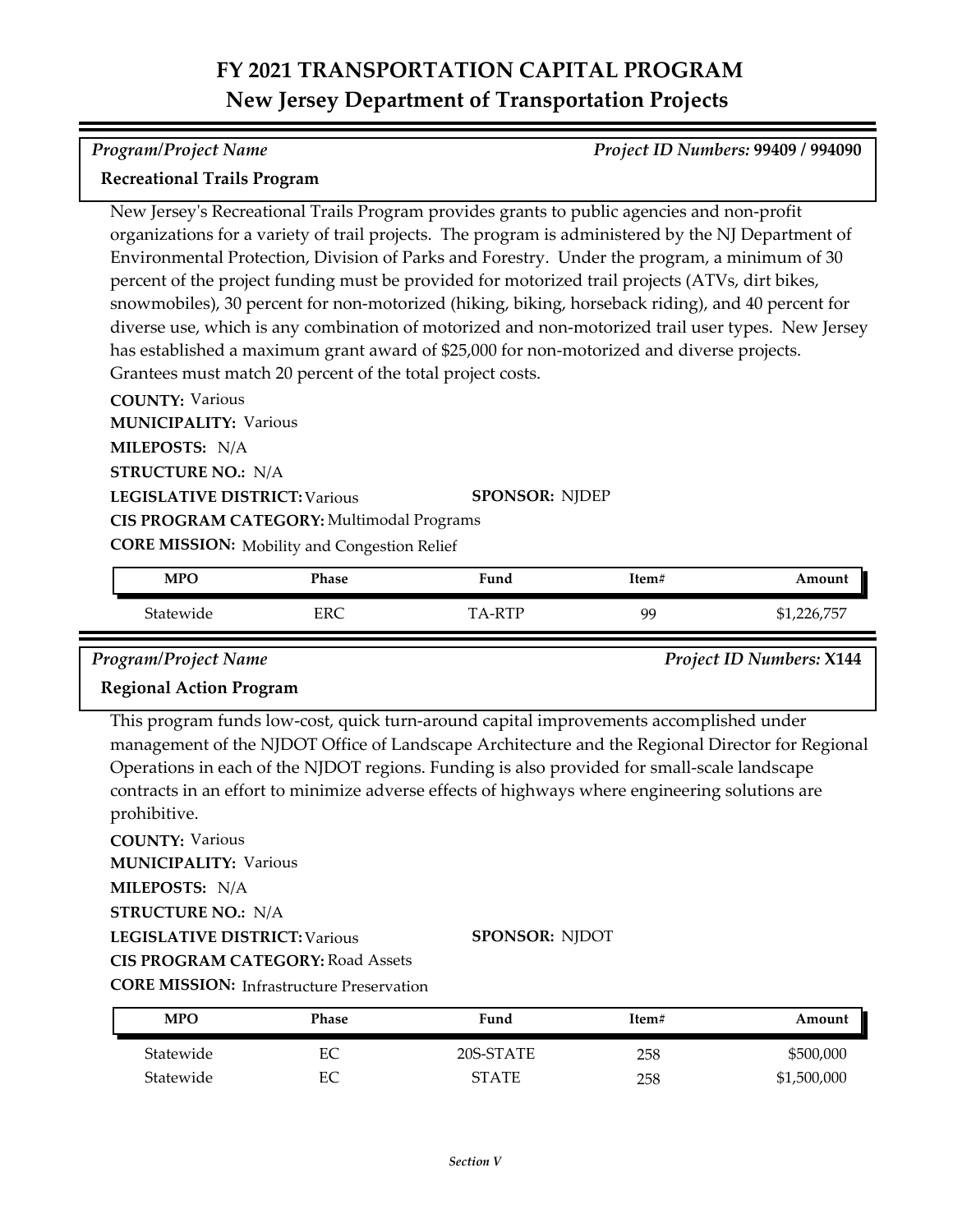| <b>Program/Project Name</b>                                                                                                                        |              |                                                                                                                                                                                                                                                                                                                                                                                                                                                                                     |       | Project ID Numbers: X03A        |
|----------------------------------------------------------------------------------------------------------------------------------------------------|--------------|-------------------------------------------------------------------------------------------------------------------------------------------------------------------------------------------------------------------------------------------------------------------------------------------------------------------------------------------------------------------------------------------------------------------------------------------------------------------------------------|-------|---------------------------------|
|                                                                                                                                                    |              | Restriping Program & Line Reflectivity Management System                                                                                                                                                                                                                                                                                                                                                                                                                            |       |                                 |
| <b>COUNTY: Various</b><br><b>MUNICIPALITY: Various</b><br>MILEPOSTS: N/A                                                                           |              | This program funds the application of long-life pavement markings and raised pavement markers<br>on the state highway system. The Line Reflectivity Management Unit was formed, within<br>Maintenance Engineering and Operations, to record reflectivity readings of pavement markings in<br>order to more efficiently and effectively develop and implement the annual striping program for the<br>NJDOT. All equipment purchases will be funded by the NJDOT equipment line item. |       |                                 |
| <b>STRUCTURE NO.: N/A</b><br><b>LEGISLATIVE DISTRICT: Various</b><br><b>CIS PROGRAM CATEGORY: Safety Management</b><br><b>CORE MISSION: Safety</b> |              | <b>SPONSOR: NJDOT</b>                                                                                                                                                                                                                                                                                                                                                                                                                                                               |       |                                 |
| <b>MPO</b>                                                                                                                                         | <b>Phase</b> | Fund                                                                                                                                                                                                                                                                                                                                                                                                                                                                                | Item# | Amount                          |
| Statewide                                                                                                                                          | EC           | STBGP-FLEX                                                                                                                                                                                                                                                                                                                                                                                                                                                                          | 100   | \$17,000,000                    |
| <b>Program/Project Name</b><br><b>Resurfacing Program</b>                                                                                          |              |                                                                                                                                                                                                                                                                                                                                                                                                                                                                                     |       | <b>Project ID Numbers: X03E</b> |

This comprehensive program funds renewed riding surfaces on state highways in order to prolong the life of pavement and provide an improved ride. This resurfacing program is a key component of the NJDOT's broader Pavement Management Program, which is aimed at preserving and extending the life of state highways. Individual highway segments are selected for resurfacing, or other treatments, through the NJDOT's Pavement Management System. This program consists primarily of resurfacing of highway segments, but may also include; selected repair activities, minor upgrades such as curbing, application of long-life pavement markings and raised pavement markers, and the acquisition of essential equipment and materials.

### **COUNTY:** Various

**MUNICIPALITY: Various** 

**MILEPOSTS:** N/A

### **STRUCTURE NO.:** N/A

**LEGISLATIVE DISTRICT:** Various

### **SPONSOR:** NJDOT

**CORE MISSION:** Infrastructure Preservation **CIS PROGRAM CATEGORY:** Road Assets

| <b>MPO</b> | Phase | Fund         | Item# | Amount       |
|------------|-------|--------------|-------|--------------|
| Statewide  | EС    | 20S-STATE    | 259   | \$25,000,000 |
| Statewide  |       | <b>STATE</b> | 259   | \$75,000,000 |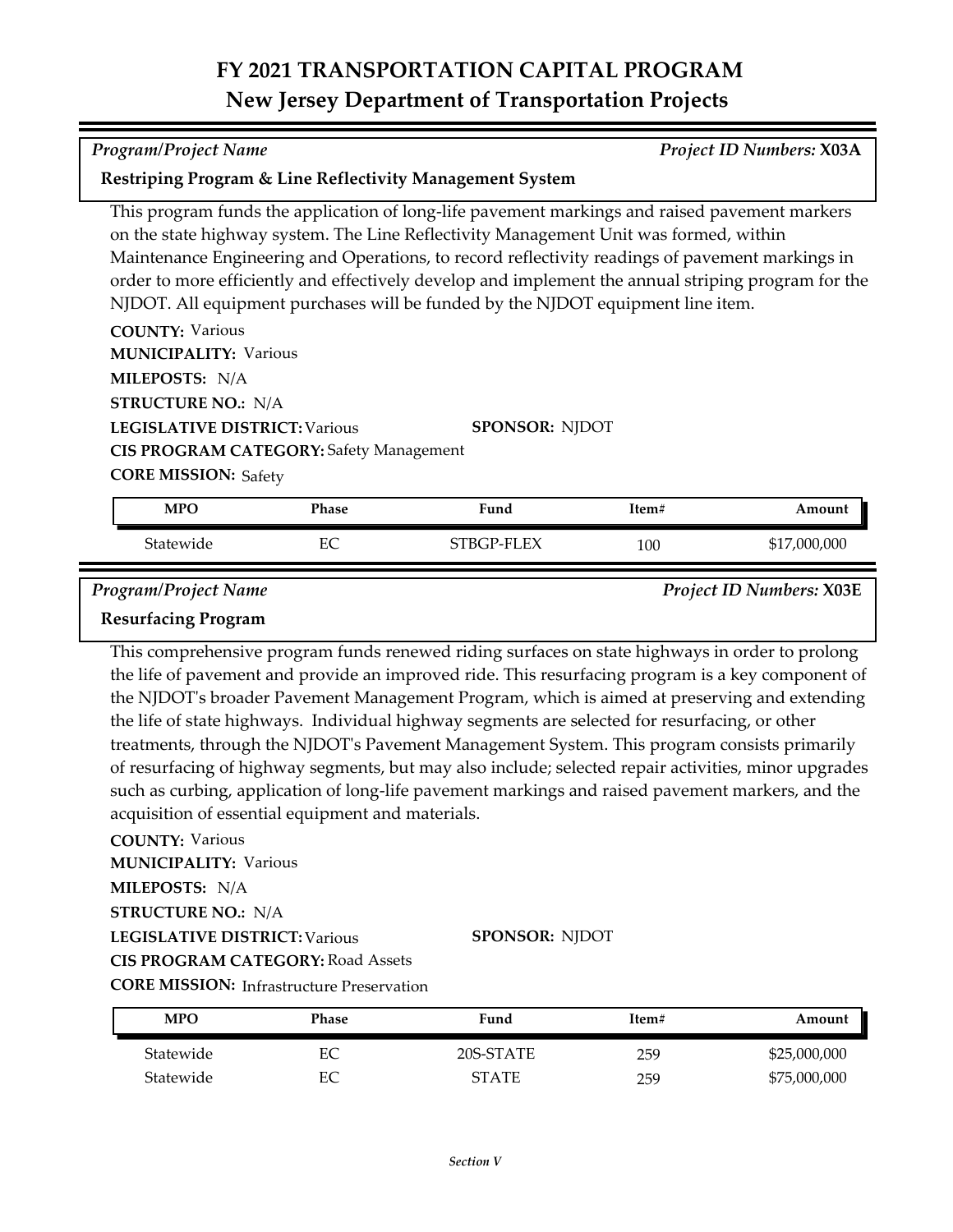### *Program/Project Name Project ID Numbers:* **99327A**

### **Resurfacing, Federal**

Funding from this program provides design and construction of pavement resurfacing projects. This program also provides; pavement recommendations, surveys, aerial photography, photogrammetry, base mapping, and engineering, needed to prepare contract documents in order to advertise resurfacing projects. In addition, this program funds contractor services to construct resurfacing projects. Project lists are developed from the Pavement Management System and visual inspection of roadway segments in need of repair. This program also funds preliminary engineering for pavement reconstruction projects.

**COUNTY:** Various **LEGISLATIVE DISTRICT:** Various **MILEPOSTS:** N/A **STRUCTURE NO.:** N/A **MUNICIPALITY: Various CORE MISSION: Infrastructure Preservation SPONSOR:** NJDOT **CIS PROGRAM CATEGORY:** Road Assets

| <b>MPO</b> | Phase | Fund  | Item# | Amount   |
|------------|-------|-------|-------|----------|
| Statewide  | ERC   | NIHPP | 101   | ,112,000 |

*Program/Project Name Project ID Numbers:* **05339 / 053390**

### **Right of Way Database/Document Management System**

This program funds the ongoing maintenance (web hosting and routine repairs) and updates for ROW unit (PAECETrack) and Access unit (Highway Access Permitting System) databases. The system is a web based allowing access from the field. The system is approved and supported by the Office of Information Technology. This system has scheduling, document production, management control, GIS, and extensive reporting capabilities. Both systems are being upgraded to keep pace with new requirements and regulatory changes. Cost covers both annual hosting and occasional upgrades as may be required.

### **COUNTY:** Various

**MUNICIPALITY: Various** 

**MILEPOSTS:** N/A

**STRUCTURE NO.:** N/A

**LEGISLATIVE DISTRICT:** Various

### **SPONSOR:** NJDOT

**CIS PROGRAM CATEGORY:** Capital Program Delivery

| <b>MPO</b> | Phase | Fund         | Item# | Amount    |
|------------|-------|--------------|-------|-----------|
| Statewide  | EС    | 20S-STATE    | 260   | \$75,000  |
| Statewide  | EС    | <b>STATE</b> | 260   | \$225,000 |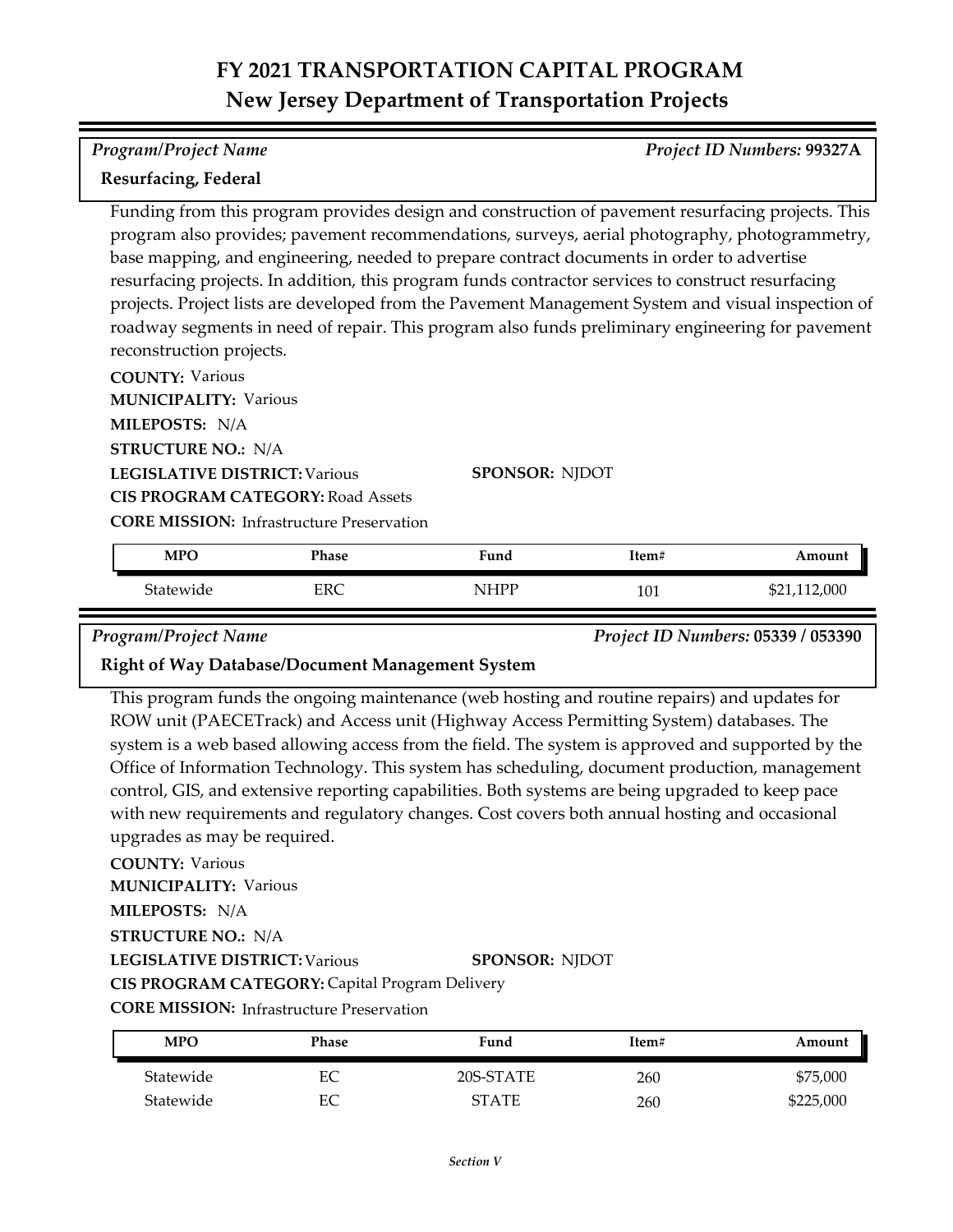### *Program/Project Name Project ID Numbers:* **05340 / 053400**

### **Right of Way Full-Service Consultant Term Agreements**

This program will allow for the increased utilization of full service ROW consultant firms to address peak workload demands in the right of way component of the capital program delivery process. Due to staff reduction from retirements and loss of institutional specialists, it may be necessary to provide for supplementary consultant forces to work with the right of way team on specific projects. The task order agreements will be established based on initial funding amounts of \$10,000, with the continued funding of individual task order assignments through project specific state and federal right of way funding accounts.

**COUNTY:** Various

**MUNICIPALITY: Various** 

**MILEPOSTS:** N/A

**STRUCTURE NO.:** N/A

**LEGISLATIVE DISTRICT:** Various

**SPONSOR:** NJDOT

**CORE MISSION: Infrastructure Preservation** 

**CIS PROGRAM CATEGORY:** Capital Program Delivery

| <b>MPO</b> | Phase      | Fund       | Item# | Amount    |
|------------|------------|------------|-------|-----------|
| Statewide  | <b>ROW</b> | 20S-STATE  | 261   | \$50,000  |
| Statewide  | <b>ROW</b> | STBGP-FLEX | 103   | \$300,000 |

*Program/Project Name Project ID Numbers:* **X152 / 068066**

### **Rockfall Mitigation**

This program funds engineering services and construction of projects to reduce the potential of rockfall onto highways, preventing safety problems which could potentially cause personal injury and/or property damage. This program will also fund the maintaining of the Rockfall Hazard Mitigation System (RHMS), which evaluates all highway rock cuts and identifies potential rockfall issues. These activities will be performed utilizing both in‐house and consultant engineering services.

**COUNTY:** Various **LEGISLATIVE DISTRICT:** Various **MILEPOSTS:** N/A **STRUCTURE NO.:** N/A **MUNICIPALITY: Various CIS PROGRAM CATEGORY:** Safety Management

**SPONSOR:** NJDOT

**CORE MISSION: Safety** 

| <b>MPO</b> | Phase | Fund       | Item# | Amount                    |
|------------|-------|------------|-------|---------------------------|
| Statewide  | ERC   | ססבדו<br>N | 104   | 000,000,µ<br>$\mathbf{C}$ |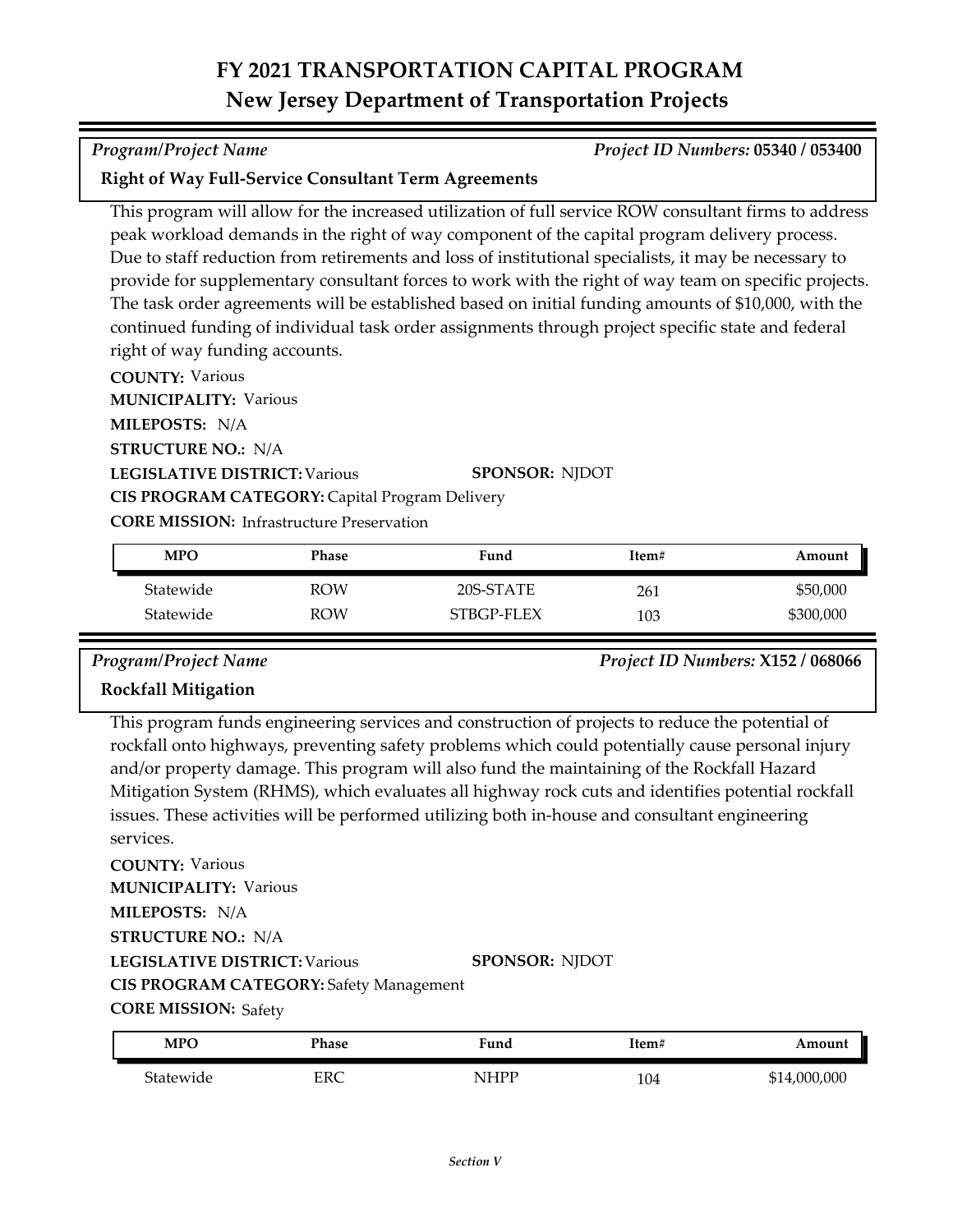| Program/Project Name                 | Project ID Numbers: 99358 |
|--------------------------------------|---------------------------|
| <b>Cafe Doutes to Cahool Drogram</b> |                           |

### **Safe Routes to School Program**

This program provides funding for locally initiated pedestrian access and safety projects to provide safe access to schools.

Funding is provided to the states to undertake a Safe Routes to Schools program. Ten to thirty percent of the money must fund enforcement, education and encourage programs. The remaining funding must fund programs leading to the construction of bicycle and pedestrian facilities as well as the salary of a full-time program coordinator. NJDOT designates as Advance Construction all projects funded from this program.

**COUNTY:** Various **LEGISLATIVE DISTRICT:** Various **MILEPOSTS:** N/A **STRUCTURE NO.:** N/A **MUNICIPALITY: Various CORE MISSION: Safety SPONSOR:** Local Lead **CIS PROGRAM CATEGORY:** Safety Management

| <b>MPO</b> | Phase | Fund      | Item# | Amount      |
|------------|-------|-----------|-------|-------------|
| Statewide  | ERC   | 'A-FI F.X | 106   | \$5,587,000 |

*Program/Project Name Project ID Numbers:* **06402 / 064020**

### **Safe Streets to Transit Program**

This program identifies areas around train stations or bus stops and analyzes the risk based on crash history and exposure. Once the areas are identified, this program develops multi-modal improvement plans to address the issues.

**COUNTY:** Various **LEGISLATIVE DISTRICT:** Various **MILEPOSTS:** N/A **STRUCTURE NO.:** N/A **MUNICIPALITY: Various CORE MISSION: Safety SPONSOR:** NJDOT **CIS PROGRAM CATEGORY:** Safety Management

| <b>MPO</b> | Phase   | Fund         | Ttem# | Amount          |
|------------|---------|--------------|-------|-----------------|
| Statewide  | EΩ<br>∽ | $\Lambda$ TE | 221   | ,000,000<br>\$1 |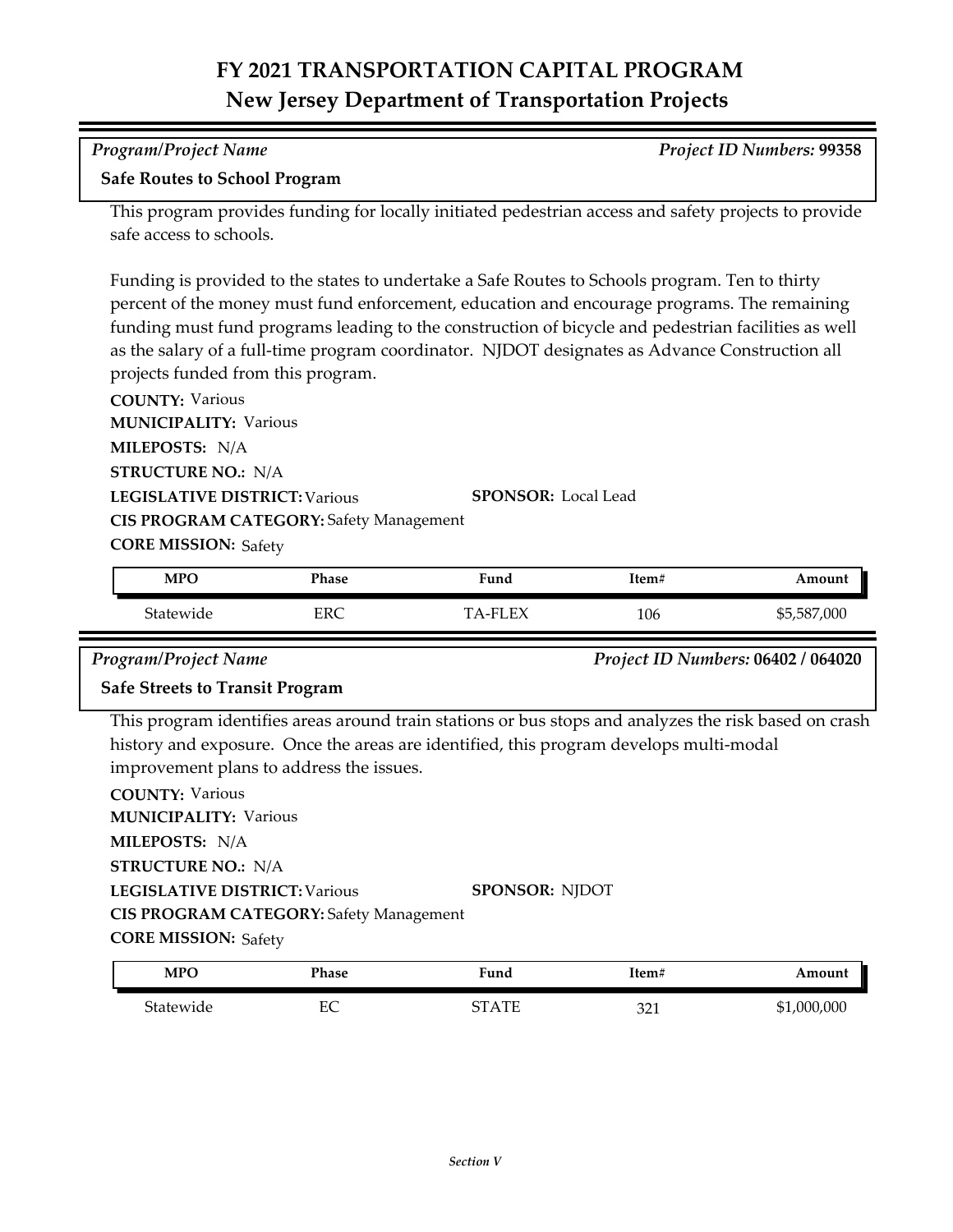### *Program/Project Name Project ID Numbers:* **19370 / 193700**

### **Safety Programs**

This program uses Highway Safety Improvement Program (HSIP) funding to support eligible Safety Engineering Projects and Pedestrian Safety Improvement Projects, including engineering, ROW and Construction activities intended to reduce fatalities and serious injuries on New Jersey roadways. Examples of some of these improvements are: striping, signage, crosswalks, bus shelters, handicap ramps, bicycle accommodations, travel lane modifications, resurfacing, changes in accommodating "U" turns, pedestrian refuge islands, designing for mature drivers, corner modifications and innovative technology, pavement improvements, traffic control signals, roundabouts, road diets, protection or removal of fixed objects, utility pole relocation or replacement, and systemic approaches to installation of land and roadway departure technologies to prevent vehicles from leaving their respective lanes and causing crashes, injuries, and/or deaths. Improve safety on NJ roadway

**COUNTY:** Various **LEGISLATIVE DISTRICT:** Various **MILEPOSTS: STRUCTURE NO.: MUNICIPALITY: Various CORE MISSION: Safety SPONSOR:** NJDOT **CIS PROGRAM CATEGORY:** Safety Management

| <b>MPO</b> | <b>Phase</b> | Fund         | Item# | Amount       |
|------------|--------------|--------------|-------|--------------|
| Statewide  | ERC.         | 20S-STATE    | 263   | \$62,500     |
| Statewide  | ERC          | <b>HSIP</b>  | 107   | \$14,000,000 |
| Statewide  | ERC          | <b>STATE</b> | 263   | \$187,500    |

### *Program/Project Name Project ID Numbers:* **13307 / 133070**

### **Salt Storage Facilities - Statewide**

This program provides construction of new salt barns at various maintenance yards across the State (1 per Region) to improve snow and ice removal capabilities, and response time.

**COUNTY:** Various

**MUNICIPALITY: Various** 

**MILEPOSTS:** N/A

**STRUCTURE NO.:** N/A

**LEGISLATIVE DISTRICT:** Various

**SPONSOR:** NJDOT

**CIS PROGRAM CATEGORY:** Transportation Support Facilities

**CORE MISSION: Operations and Maintenance** 

| <b>MPO</b> | Phase | Fund         | Item# | Amount      |
|------------|-------|--------------|-------|-------------|
| Statewide  | ERC   | 20S-STATE    | 264   | \$750,000   |
| Statewide  | ERC   | <b>STATE</b> | 264   | \$2,250,000 |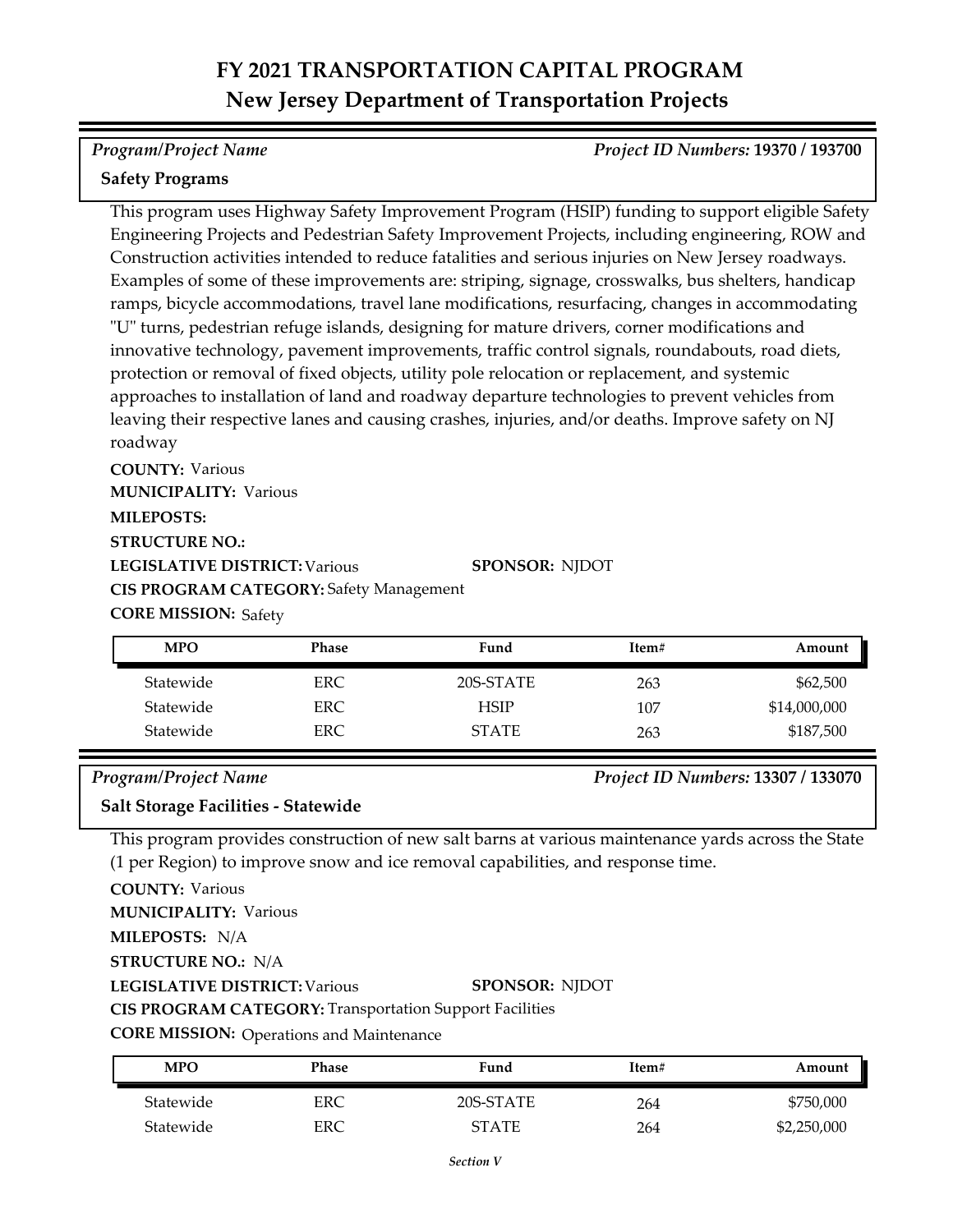*Program/Project Name Project ID Numbers:* **X239 / 800008**

| <b>Sign Structure Inspection Program</b>                                                                                                                      |                                                                                                |                                                                                                                                                                                                                                                                                                                            |       |                           |
|---------------------------------------------------------------------------------------------------------------------------------------------------------------|------------------------------------------------------------------------------------------------|----------------------------------------------------------------------------------------------------------------------------------------------------------------------------------------------------------------------------------------------------------------------------------------------------------------------------|-------|---------------------------|
|                                                                                                                                                               | mast light pole structures on state roadways.                                                  | This program provides funding for the inspection of overhead and cantilever sign structures on state<br>roadways. There are over 1,700 sign structures, including overhead, cantilever and variable message<br>structures on state routes. This program also provides for the inspection of approximately 200 high         |       |                           |
| <b>COUNTY: Various</b>                                                                                                                                        |                                                                                                |                                                                                                                                                                                                                                                                                                                            |       |                           |
| <b>MUNICIPALITY: Various</b>                                                                                                                                  |                                                                                                |                                                                                                                                                                                                                                                                                                                            |       |                           |
| MILEPOSTS: N/A                                                                                                                                                |                                                                                                |                                                                                                                                                                                                                                                                                                                            |       |                           |
| <b>STRUCTURE NO.: N/A</b>                                                                                                                                     |                                                                                                |                                                                                                                                                                                                                                                                                                                            |       |                           |
| <b>LEGISLATIVE DISTRICT: Various</b>                                                                                                                          |                                                                                                | <b>SPONSOR: NJDOT</b>                                                                                                                                                                                                                                                                                                      |       |                           |
|                                                                                                                                                               | <b>CIS PROGRAM CATEGORY: Bridge Assets</b>                                                     |                                                                                                                                                                                                                                                                                                                            |       |                           |
|                                                                                                                                                               | <b>CORE MISSION:</b> Infrastructure Preservation                                               |                                                                                                                                                                                                                                                                                                                            |       |                           |
| <b>MPO</b>                                                                                                                                                    | Phase                                                                                          | Fund                                                                                                                                                                                                                                                                                                                       | Item# | Amount                    |
| Statewide                                                                                                                                                     | EC                                                                                             | <b>STATE</b>                                                                                                                                                                                                                                                                                                               | 322   | \$2,100,000               |
|                                                                                                                                                               |                                                                                                |                                                                                                                                                                                                                                                                                                                            |       |                           |
|                                                                                                                                                               |                                                                                                |                                                                                                                                                                                                                                                                                                                            |       |                           |
| Program/Project Name                                                                                                                                          |                                                                                                |                                                                                                                                                                                                                                                                                                                            |       | Project ID Numbers: X239A |
|                                                                                                                                                               | <b>Sign Structure Rehabilitation/Replacement Program</b>                                       |                                                                                                                                                                                                                                                                                                                            |       |                           |
| engineering.<br><b>COUNTY: Various</b><br><b>MUNICIPALITY: Various</b><br>MILEPOSTS: N/A<br><b>STRUCTURE NO.: N/A</b><br><b>LEGISLATIVE DISTRICT: Various</b> |                                                                                                | This program funds the rehabilitation and replacement of existing VMS (variable message signs),<br>overhead and cantilever sign structures located on state highways. This program will also provide<br>funding for recommendations, survey, aerial photography, photogrammetry, base mapping and<br><b>SPONSOR: NJDOT</b> |       |                           |
|                                                                                                                                                               | <b>CIS PROGRAM CATEGORY: Bridge Assets</b><br><b>CORE MISSION: Infrastructure Preservation</b> |                                                                                                                                                                                                                                                                                                                            |       |                           |
| <b>MPO</b>                                                                                                                                                    | Phase                                                                                          | Fund                                                                                                                                                                                                                                                                                                                       | Item# | Amount                    |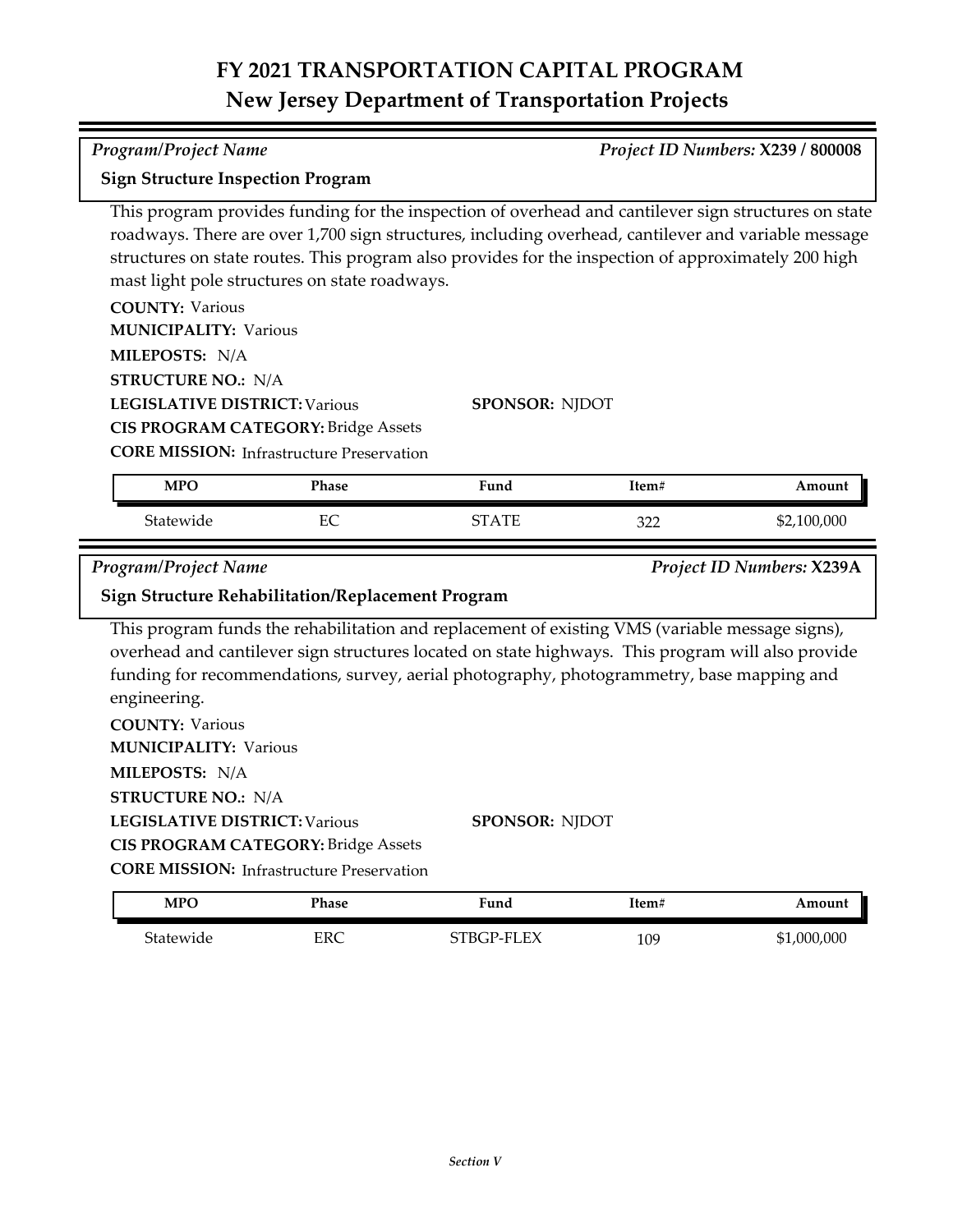## *Program/Project Name Project ID Numbers:* **X39**

### **Signs Program, Statewide**

This program provides funding for the systematic upgrade of state highway signs, including refurbishing of deteriorated signs, installation of new signs, and improvement and updating of messages.

**COUNTY:** Various **LEGISLATIVE DISTRICT:** Various **MILEPOSTS:** N/A **STRUCTURE NO.:** N/A **MUNICIPALITY: Various CIS PROGRAM CATEGORY:** Road Assets

**SPONSOR:** NJDOT

**CORE MISSION:** Infrastructure Preservation

| <b>MPO</b> | Phase | Fund         | Item# | Amount      |
|------------|-------|--------------|-------|-------------|
| Statewide  | EС    | 20S-STATE    | 265   | \$827,500   |
| Statewide  |       | <b>STATE</b> | 265   | \$2,482,500 |

*Program/Project Name Project ID Numbers:* **X160**

### **Solid and Hazardous Waste Cleanup, Reduction and Disposal**

This program will provide for the cleanup, reduction, and disposal of solid and hazardous waste materials from state highway system preservation operations and private disposal sites used during construction and subsequent maintenance of the transportation facility.

**COUNTY:** Various **LEGISLATIVE DISTRICT:** Various **MILEPOSTS:** N/A **STRUCTURE NO.:** N/A **MUNICIPALITY: Various SPONSOR:** NJDOT **CIS PROGRAM CATEGORY:** Capital Program Delivery

**CORE MISSION: Operations and Maintenance** 

| MPO       | Phase | Fund      | Item# | Amount    |
|-----------|-------|-----------|-------|-----------|
| Statewide | EС    | 20S-STATE | 266   | \$332,500 |
| Statewide | EС    | ST A TE   | 266   | \$997,500 |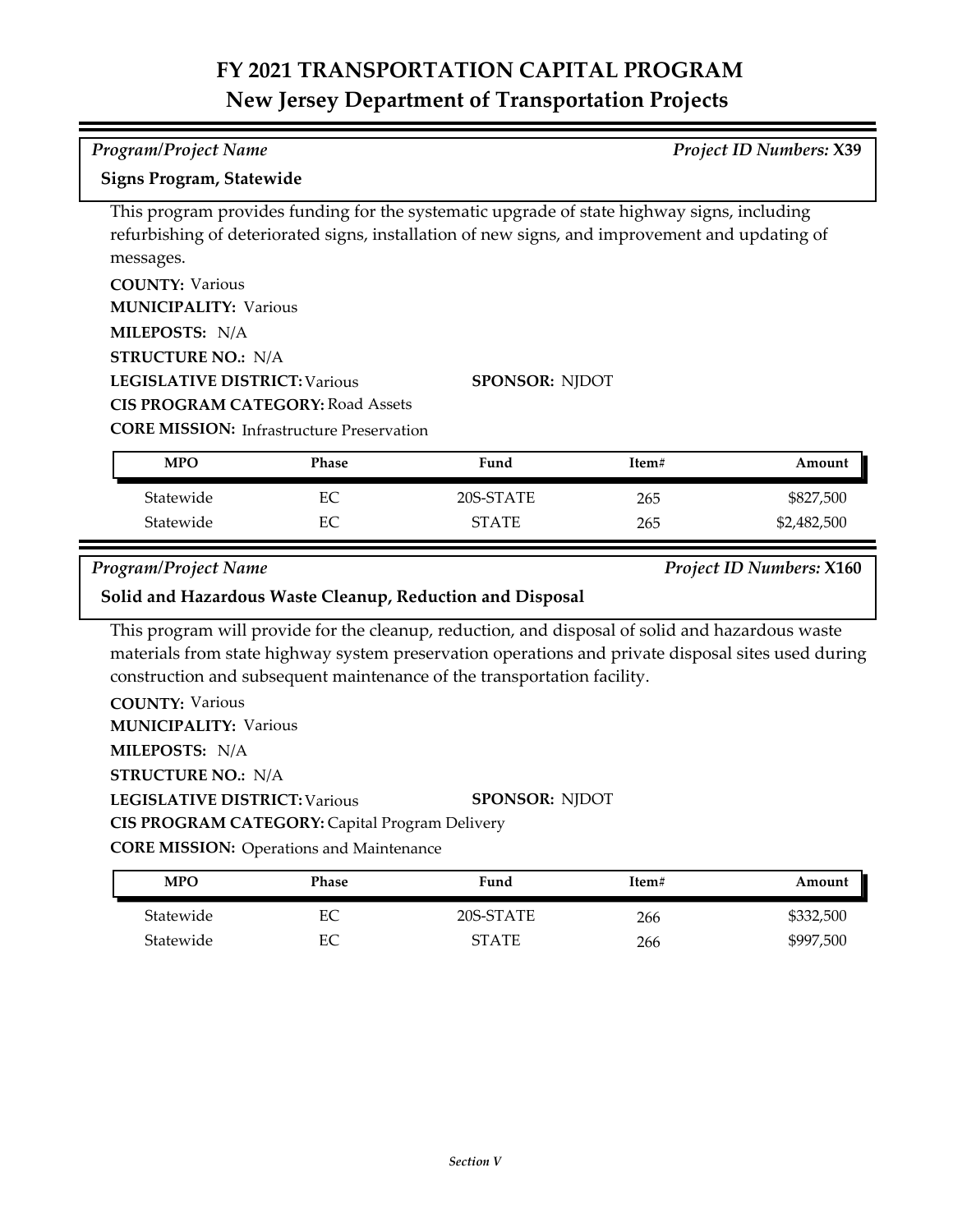### *Program/Project Name Project ID Numbers:* **09361 / 093610**

### **South Inlet Transportation Improvement Project**

This project provides improvements to feeder roads in Atlantic City, as identified by the Casino Redevelopment Authority (CRDA). The improvements will maintain, operate and support Atlantic City Expressway Projects of the South Jersey Transportation Authority (SJTA). The project includes; Melrose Avenue between Delaware and Connecticut Avenues, Connecticut Avenue from Melrose to Oriental Avenues, Massachusetts Avenue, and various other intersection and capital improvements. The NJDOT has agreed to provide one-third of the eligible costs, up to \$17 M, plus the additional funds needed to finance bonds. Approximately \$1.5 M of Transportation Trust Fund (TTF) funding will be provided to the SJTA, by the NJDOT, annually for 20 years for this purpose (except for the first year which will be \$1.7 M of TTF funds). The SJTA will issue debt based on the NJDOT's funding guarantee, and provide the funding to CRDA.

**COUNTY:** Atlantic **LEGISLATIVE DISTRICT:** 2 **MILEPOSTS:** N/A **STRUCTURE NO.:** N/A **MUNICIPALITY: Atlantic City CORE MISSION:** Mobility and Congestion Relief **SPONSOR:** SJTA/CRDA **CIS PROGRAM CATEGORY:** Local System Support

| <b>MPO</b>       | Phase | Fund      | Item# | Amount      |
|------------------|-------|-----------|-------|-------------|
| TTPC<br>'' 1 1 V | ON    | 20S-STATE | 267   | \$1,504,000 |

*Program/Project Name Project ID Numbers:* **X10A / 193130 Staff Augmentation**

This program provides funds for engaging specialized consultant-staff to augment the New Jersey Department of Transportation's (NJDOT) permanent workforce. A hiring-freeze, which NJDOT was subject to for nearly a decade, has created a sizeable skills-void within the Department. To efficiently address the void, this program establishes an effective method of implementing key services, and provides flexibility in filling critical staff shortages, as necessary.

**COUNTY:** Various

**MUNICIPALITY: Various** 

**MILEPOSTS:** N/A

**STRUCTURE NO.:** N/A

**LEGISLATIVE DISTRICT:** Various

**SPONSOR:** NJDOT

**CIS PROGRAM CATEGORY:** Capital Program Delivery

| <b>MPO</b> | Phase | Fund         | Item# | Amount       |
|------------|-------|--------------|-------|--------------|
| Statewide  | EС    | 20S-STATE    | 268   | \$2,000,000  |
| Statewide  | ЕC    | <b>STATE</b> | 268   | \$21,635,000 |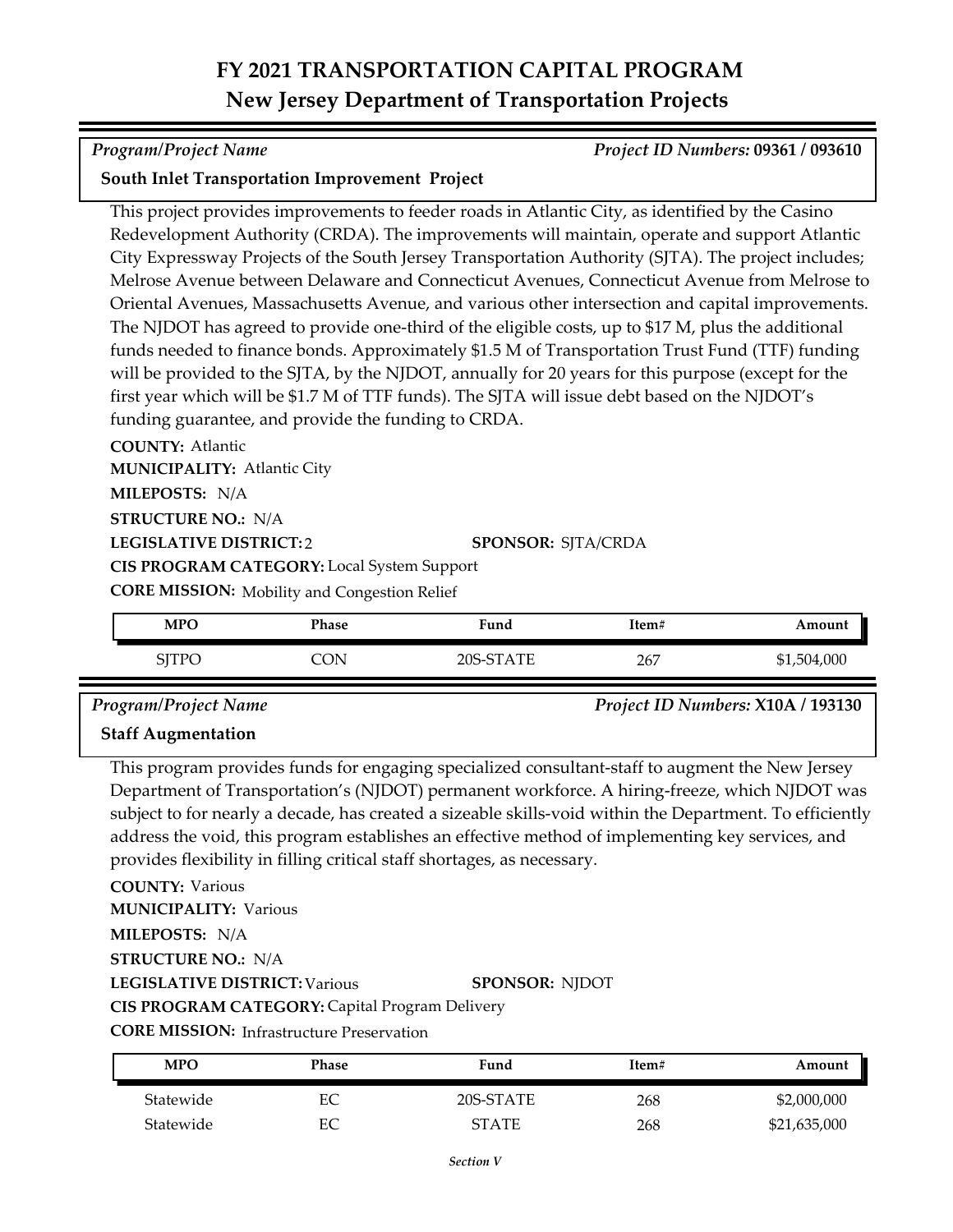### *Program/Project Name Project ID Numbers:* **X150**

### **State Police Enforcement and Safety Services**

This program provides reimbursement for State Police services for enforcement and traffic control in construction work zones.

**COUNTY:** Various

**MUNICIPALITY: Various** 

**MILEPOSTS:** N/A

**STRUCTURE NO.:** N/A

**LEGISLATIVE DISTRICT:** Various

**CIS PROGRAM CATEGORY:** Capital Program Delivery

**CORE MISSION: Infrastructure Preservation** 

| <b>MPO</b> | Phase | Fund         | Item# | Amount      |
|------------|-------|--------------|-------|-------------|
| Statewide  | ЕC    | 20S-STATE    | 269   | \$2,500,000 |
| Statewide  | EС    | <b>STATE</b> | 269   | \$2,500,000 |

**SPONSOR:** NJDOT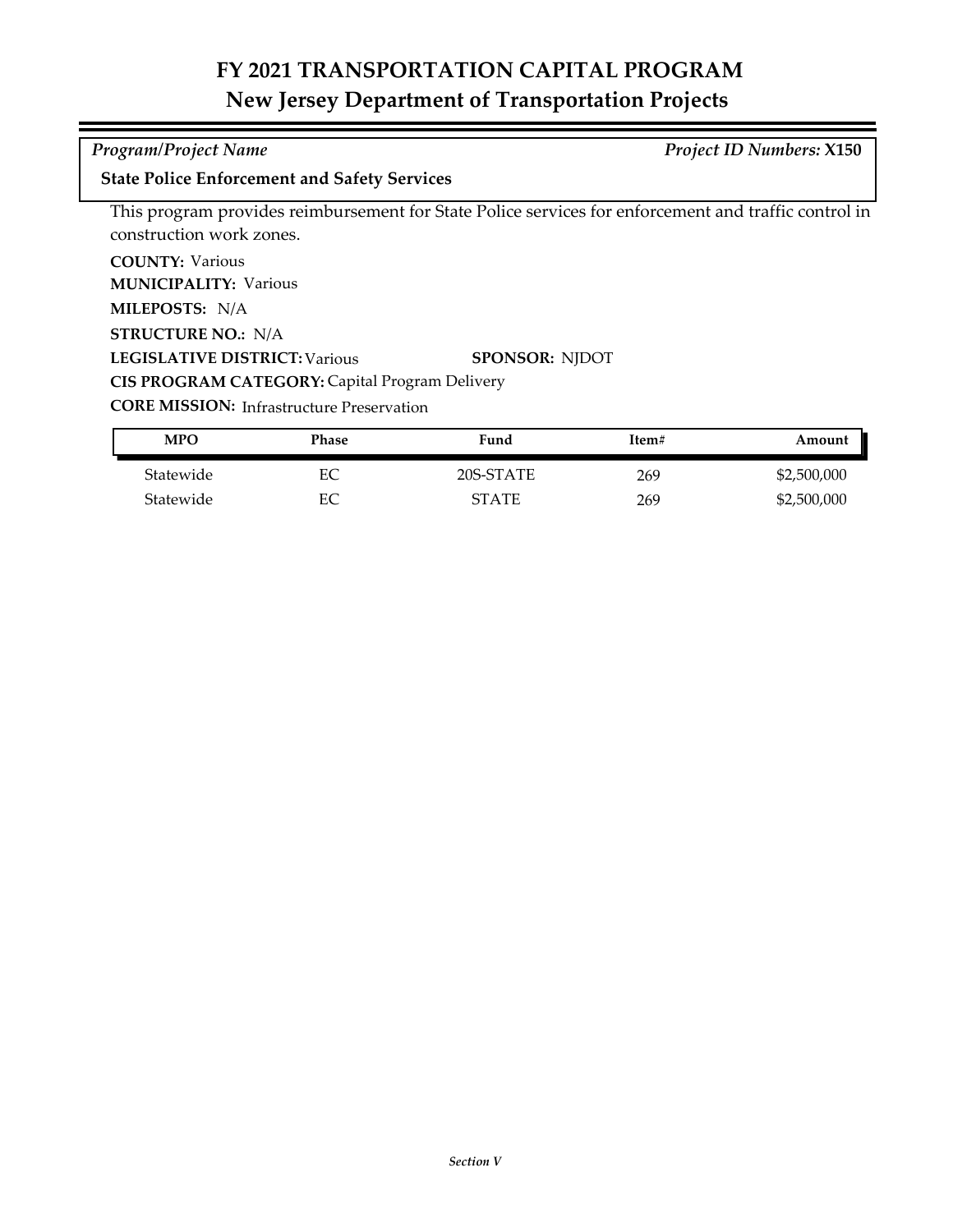*Program/Project Name Project ID Numbers:* **13308 / 133080**

### **Statewide Traffic Operations and Support Program**

This comprehensive Statewide Traffic Operations and support strategies program focuses on reducing non-recurring delays due to incidents, work zones, weather emergencies, poor signal timings, special events, etc. The program includes a Statewide Traffic Management Center (STMC), a Traffic Operations Center South (TOCS), a Safety Service Patrol (SSP), a NJDOT/NJSP Traffic Incident Management (TIM) Unit and a Central Dispatch Unit (CDU). The 24/7 Statewide Traffic Management Center (STMC) serves three primary functions: (1) It is the Traffic Operations Center (TOC) for the northern half of the state, (2) It provides for evening/weekend/holiday operations coverage for the entire state and (3) NJDOT is co-located with the New Jersey State Police and the New Jersey Turnpike Authority at the STMC to provide for a coordinated approach to handling traffic operations statewide. The 16/5 Traffic Operations Center South (TOCS) is responsible for coverage for the southern half of the state and monitors the Route 29 tunnel. The STMC handles coverage for TOCS during week nights (after 8:30 pm) and on weekends and holidays. The Safety Service Patrol (SSP) is deployed on congested corridors statewide to rapidly detect and clear incidents by providing safety for first responders and motorists. SSP also provides emergency assistance to disabled motorists. The 24/7 Central Dispatch Unit (CDU) is NJDOT's Emergency Call Center. The Traffic Incident Management (TIM) program is aimed at reducing delays due to traffic incidents. It provides for: (1) equipment and training for NJDOT's Incident Management Response Team (IMRT); (2) training and outreach for county and local emergency responders on methods to reduce traffic delays caused by incidents; (3) developing, printing and distributing diversion route manuals; (4) developing partnerships and outreach with local and state law enforcement organizations; and (5) maintaining a State Police Traffic Incident Management Unit.

**COUNTY:** Various **LEGISLATIVE DISTRICT:** Various **MILEPOSTS:** N/A **STRUCTURE NO.:** N/A **MUNICIPALITY: Various CORE MISSION:** Mobility and Congestion Relief **CIS PROGRAM CATEGORY: Congestion Relief** 

**SPONSOR:** NJDOT

| <b>MPO</b> | Phase    | Fund        | Item#     | Amount       |
|------------|----------|-------------|-----------|--------------|
| Statewide  | гΩ<br>ĿC | <b>NHPP</b> | <u>__</u> | \$18,000,000 |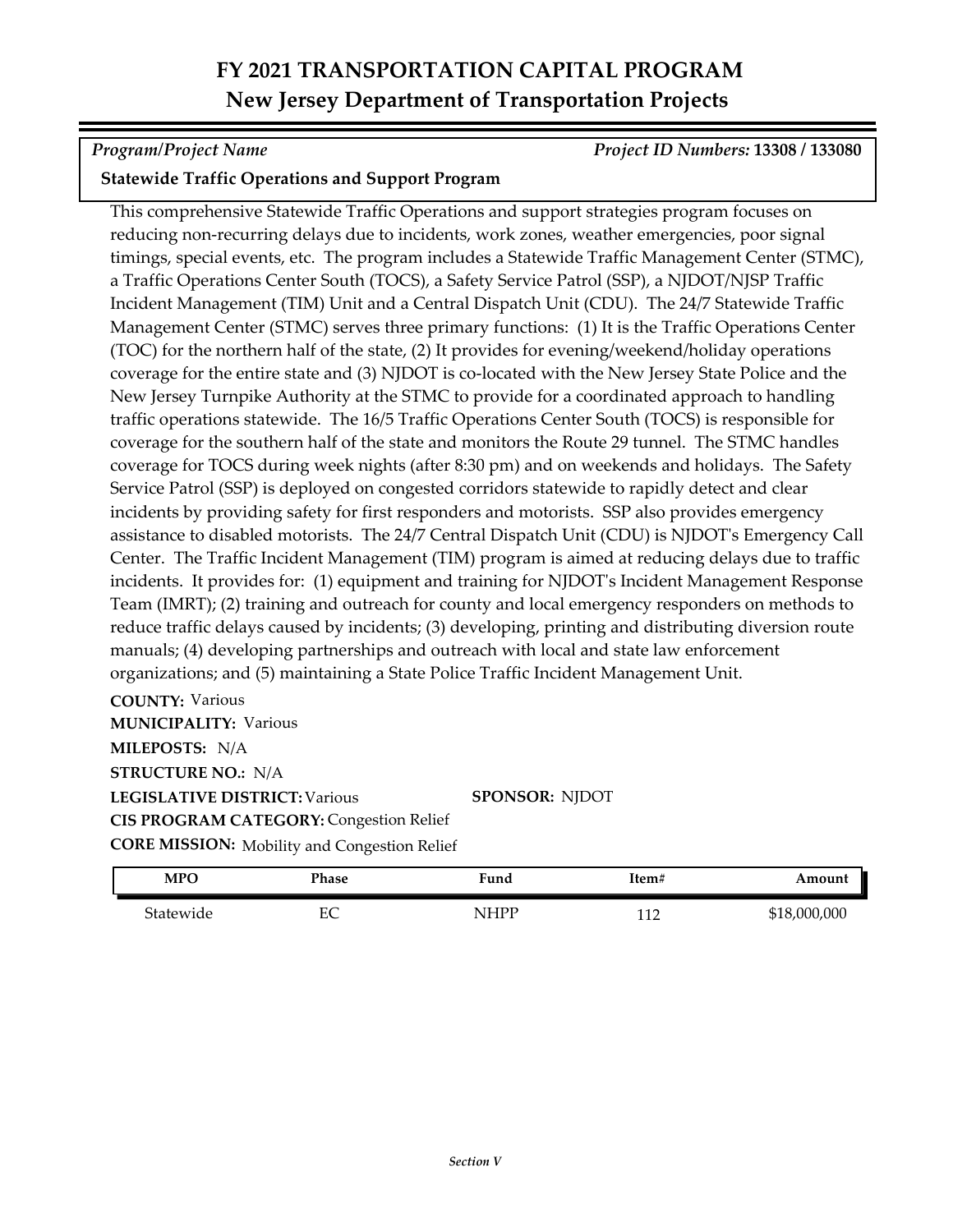*Program/Project Name Project ID Numbers:* **17353 / 173530**

### **Storm Water Asset Management**

This program provides a means for the Department to maintain compliance with USEPA and NJDEP storm water management regulations as well as ensuring the state's infrastructure system is resilient under moderate to severe storm events. The Storm Water Asset Management plan will evaluate and prioritize needed repairs to storm water features to maintain the integrity of the storm water system. This program will assist the Department in meeting water quality objectives of the USEPA & NJDEP storm water regulations, and help minimize potential roadway flooding. The plan will involve identification of all storm water features/assets owned or operated by NJDOT, assessing conditions of these assets, developing plans for needed repairs to preserve the integrity of the assets, prioritizing and conducting required repairs, and inspecting efforts to ensure repairs are done per plan.

**COUNTY:** Various **LEGISLATIVE DISTRICT:** Various **MILEPOSTS:** N/A **STRUCTURE NO.:** N/A **MUNICIPALITY: Various CORE MISSION: Infrastructure Preservation SPONSOR:** NJDOT **CIS PROGRAM CATEGORY:** Road Assets

Statewide ERC STBGP-FLEX 113 \$2,000,000 **MPO Phase Fund Item# Amount**

### *Program/Project Name Project ID Numbers:* **14300 / 143000**

**Title VI and Nondiscrimination Supporting Activities**

This is a State funded program that will support the activities required to ensure nondiscrimination in the delivery of the NJDOT Capital Program and related projects. Activities include, but are not limited to informational training sessions, translation services and the development of informational material (e.g., pamphlets, brochures, training guides and letters) disseminated to the public and in languages other than English as necessary. This program will also support activities and initiatives in the stand-alone Title VI programs, such as DBE and Contractor Compliance

**COUNTY:** Various **LEGISLATIVE DISTRICT:** Various **MILEPOSTS:** N/A **STRUCTURE NO.:** N/A **MUNICIPALITY: Various SPONSOR:** NJDOT **CIS PROGRAM CATEGORY:** Capital Program Delivery

| MPO       | Phase   | Fund                  | Item#        | Amount    |
|-----------|---------|-----------------------|--------------|-----------|
| Statewide | гΩ<br>∽ | $20S_{\pm}$<br>-STATE | $\sim$<br>-- | \$175,000 |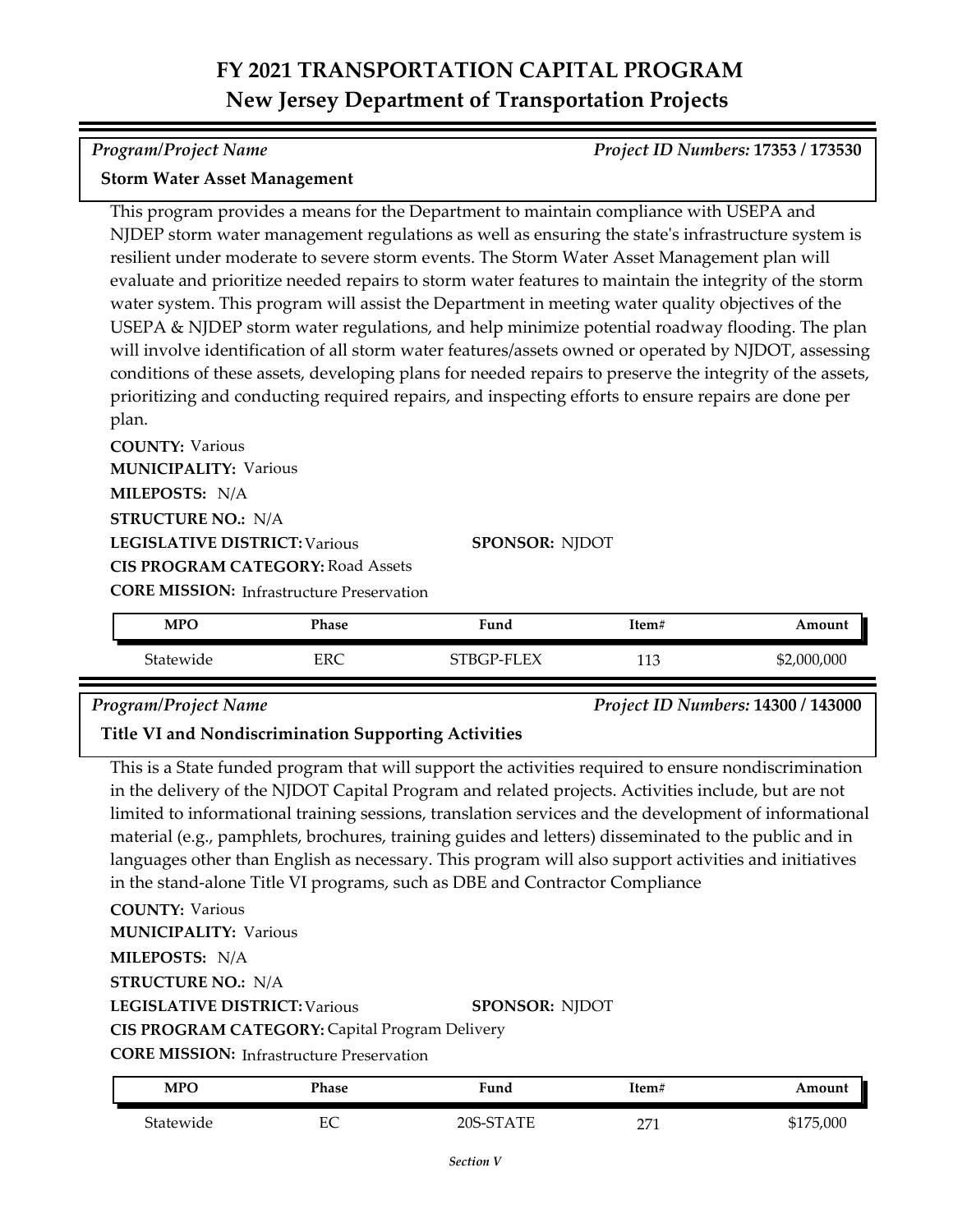*Program/Project Name Project ID Numbers:* **X66 / 990031**

### **Traffic Monitoring Systems**

This program provides for the collection of essential traffic and roadway inventory data including traffic counts, vehicle classifications, truck weights, roadway video, automated mapping and various other geographical information system activities. Included in this item are the construction, reconstruction and restoration of Weigh-in-Motion and Traffic Volume Systems; and acquisition of equipment to upgrade and to replace equipment which has failed. Site selection is made in accordance with federal requirements for the Traffic Monitoring Guide and the NJDOT's Traffic Monitoring System implementation plan that has been approved by the Federal Highway Administration. Funding is used for professional services to carry out the short-term traffic monitoring program, updates of the Straight Line Diagrams, annual Highway Performance Monitoring System reporting; and local road inventory database updates; for construction services for a contractor to replace in-road traffic monitoring sensors; to continue Data Warehouse Maintenance activities; to initiate/update a Roadway Digital Imaging Program; to fund data sets preparation to operate Safety Analyst software.

**COUNTY:** Various **LEGISLATIVE DISTRICT:** Various **MILEPOSTS:** N/A **STRUCTURE NO.:** N/A **MUNICIPALITY: Various CORE MISSION:** Mobility and Congestion Relief **CIS PROGRAM CATEGORY: Congestion Relief** 

**SPONSOR:** NJDOT

| <b>MPO</b> | <b>Phase</b> | Fund         | Item# | Amount       |
|------------|--------------|--------------|-------|--------------|
| Statewide  | EС           | 20S-STATE    | 272   | \$372,500    |
| Statewide  | PLS          | <b>NHPP</b>  | 115   | \$12,000,000 |
| Statewide  | EС           | <b>STATE</b> | 272   | \$1,117,500  |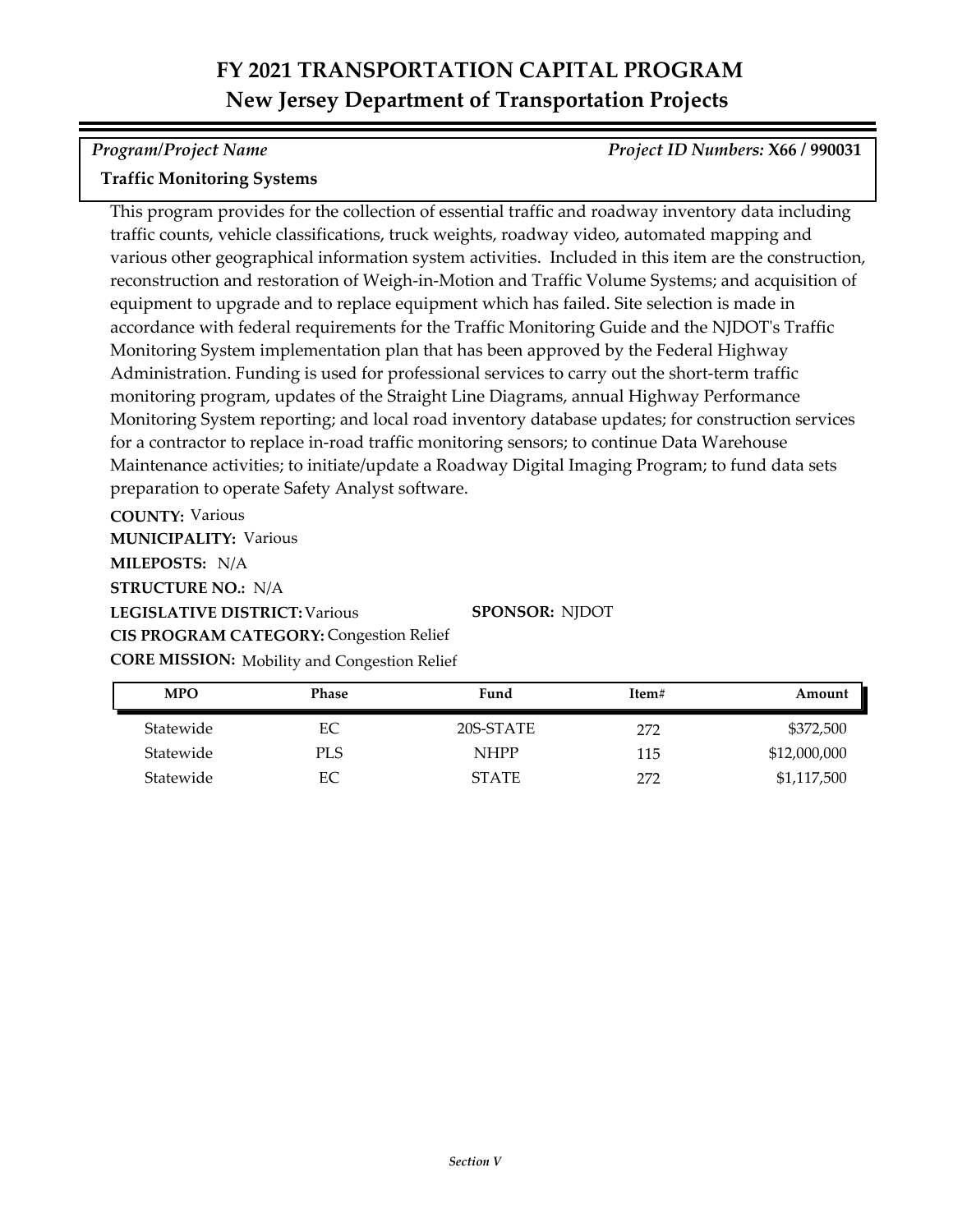*Program/Project Name Project ID Numbers:* **X47**

### **Traffic Signal Replacement**

This program provides funding for; purchase of materials, installation of new and upgraded traffic signals statewide, related improvements to the operation of signals. This program provides for the replacement of traffic signals on an annual basis, and assists regional operations in the rehabilitation and maintenance of the state's highway lighting system. It also includes the conversion to energy efficient LED indicators, and installation of generators to provide auxiliary power, which will enable traffic signals to function during times of extended power outages. Through the Traffic Signal Management System, which provides a condition rating of signal equipment integrated with crash data and Congestion Management System Data, this program (developed via consultant RFP, analyzing corridor segments and creating a safety ranking based on MUTCD compliance, pedestrian facilities, controller capabilities, method of detection, accessibility, and other factors) will prioritize signals for replacement based on the above factors. The results from establishing the priority locations will allow systematic replacement of aging signal equipment, optimization of the operation of signals, and promote maximum efficiency of intersections.

**COUNTY:** Various **LEGISLATIVE DISTRICT:** Various **MILEPOSTS:** N/A **STRUCTURE NO.:** N/A **MUNICIPALITY: Various CORE MISSION:** Infrastructure Preservation **CIS PROGRAM CATEGORY:** Road Assets

**SPONSOR:** NJDOT

| <b>MPO</b> | Phase | Fund         | Item# | Amount      |
|------------|-------|--------------|-------|-------------|
| Statewide  | ЕC    | 20S-STATE    | 273   | \$2,250,000 |
| Statewide  | ЕC    | <b>STATE</b> | 273   | \$6,750,000 |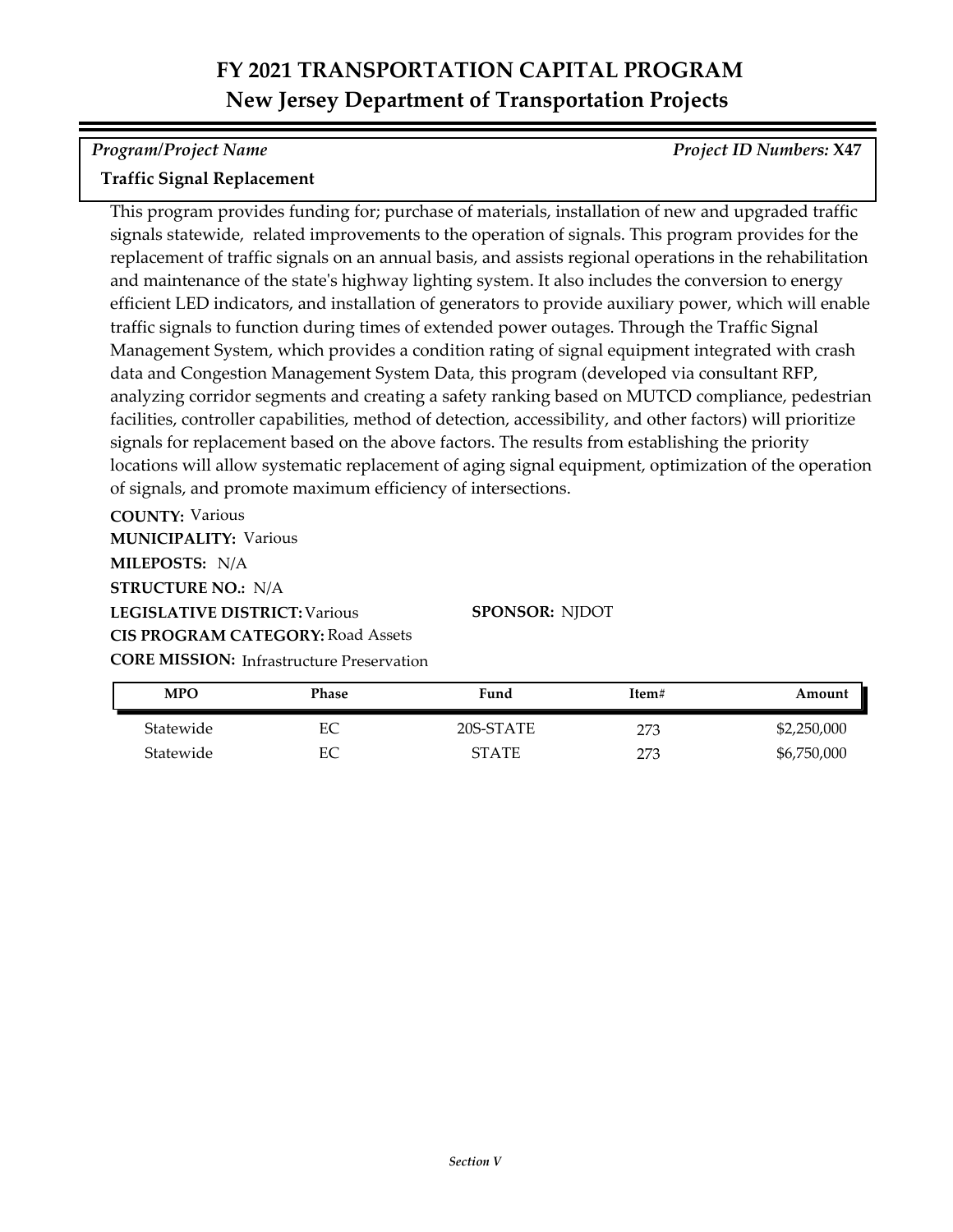*Program/Project Name Project ID Numbers:* **X244**

**Training and Employee Development**

|                                                                                                          |              | This program provides for the assessment, planning, development and delivery of training and<br>employee development programs inclusive of equipment, materials and software necessary to<br>advance the skills and knowledge of Department employees to implement the Capital Program. |       |                                    |
|----------------------------------------------------------------------------------------------------------|--------------|-----------------------------------------------------------------------------------------------------------------------------------------------------------------------------------------------------------------------------------------------------------------------------------------|-------|------------------------------------|
| <b>COUNTY: Various</b>                                                                                   |              |                                                                                                                                                                                                                                                                                         |       |                                    |
| <b>MUNICIPALITY: Various</b>                                                                             |              |                                                                                                                                                                                                                                                                                         |       |                                    |
| MILEPOSTS: N/A                                                                                           |              |                                                                                                                                                                                                                                                                                         |       |                                    |
| <b>STRUCTURE NO.: N/A</b>                                                                                |              |                                                                                                                                                                                                                                                                                         |       |                                    |
| <b>LEGISLATIVE DISTRICT: Various</b>                                                                     |              | <b>SPONSOR: NJDOT</b>                                                                                                                                                                                                                                                                   |       |                                    |
| CIS PROGRAM CATEGORY: Capital Program Delivery                                                           |              |                                                                                                                                                                                                                                                                                         |       |                                    |
| <b>CORE MISSION:</b> Infrastructure Preservation                                                         |              |                                                                                                                                                                                                                                                                                         |       |                                    |
| <b>MPO</b>                                                                                               | Phase        | Fund                                                                                                                                                                                                                                                                                    | Item# | Amount                             |
| Statewide                                                                                                | EC           | STBGP-FLEX                                                                                                                                                                                                                                                                              | 116   | \$2,000,000                        |
| <b>Program/Project Name</b>                                                                              |              |                                                                                                                                                                                                                                                                                         |       | Project ID Numbers: 01316 / 013160 |
| <b>Transit Village Program</b>                                                                           |              | This program will provide dedicated funding to local governments that have been selected for<br>inclusion in the Transit Village Program. Projects which may be funded under this program are bike                                                                                      |       |                                    |
| paths, sidewalks, streetscaping, and signage.<br><b>COUNTY: Various</b><br><b>MUNICIPALITY: Various</b>  |              |                                                                                                                                                                                                                                                                                         |       |                                    |
| MILEPOSTS: N/A                                                                                           |              |                                                                                                                                                                                                                                                                                         |       |                                    |
| <b>STRUCTURE NO.: N/A</b>                                                                                |              |                                                                                                                                                                                                                                                                                         |       |                                    |
| <b>LEGISLATIVE DISTRICT: Various</b>                                                                     |              | <b>SPONSOR: NJDOT</b>                                                                                                                                                                                                                                                                   |       |                                    |
| <b>CIS PROGRAM CATEGORY:</b> Local System Support<br><b>CORE MISSION:</b> Mobility and Congestion Relief |              |                                                                                                                                                                                                                                                                                         |       |                                    |
| <b>MPO</b>                                                                                               | <b>Phase</b> | Fund                                                                                                                                                                                                                                                                                    | Item# | Amount                             |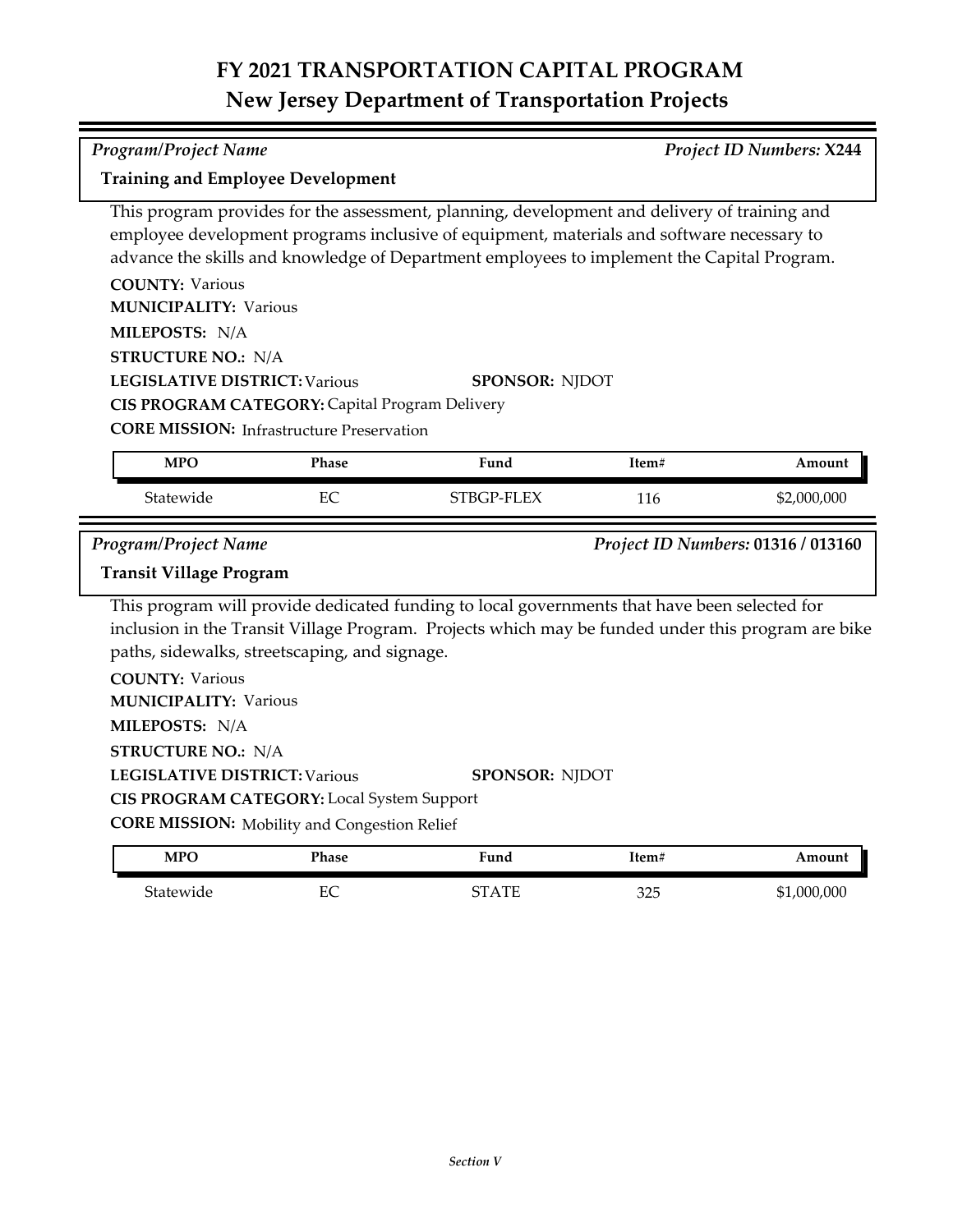### *Program/Project Name Project ID Numbers:* **X107**

### **Transportation Alternatives Program**

This program provides federal funding for projects such as scenic enhancements, historic preservation, and bicycle and pedestrian improvements. NJDOT designates as Advance Construction all projects funded from this program.

**COUNTY:** Various **LEGISLATIVE DISTRICT:** Various **MILEPOSTS:** N/A **STRUCTURE NO.:** N/A **MUNICIPALITY: Various SPONSOR:** NJDOT **CIS PROGRAM CATEGORY:** Local System Support

**CORE MISSION:** Mobility and Congestion Relief

| <b>MPO</b>   | <b>Phase</b> | Fund              | Item# | Amount      |
|--------------|--------------|-------------------|-------|-------------|
| <b>DVRPC</b> | ERC.         | <b>TA-PHILA</b>   | 117C  | \$1,141,939 |
| <b>DVRPC</b> | ERC.         | <b>TA-TRENTON</b> | 117D  | \$294,368   |
| <b>NJTPA</b> | ERC.         | <b>TA-ALLEN</b>   | 117E  | \$32,191    |
| <b>NJTPA</b> | <b>ERC</b>   | TA-NY/NWK         | 117F  | \$6,111,693 |
| <b>NJTPA</b> | ERC.         | TA-PGH/NWB        | 117G  | \$11,141    |
| <b>SITPO</b> | ERC.         | TA-AC             | 117H  | \$246,475   |
| Statewide    | ERC.         | TA-B5K200K        | 117   | \$398,299   |
| Statewide    | ERC.         | <b>TA-FLEX</b>    | 117A  | \$1,136,704 |
| Statewide    | ERC.         | TA-L5K            | 117B  | \$487,598   |

### *Program/Project Name Project ID Numbers:* **X43**

### **Transportation Demand Management Program Support**

This funding is utilized to continue the management of the Owned and Leased Park and Ride Program and the remaining efforts as they relate to the 1‐800‐CARPOOL program which also includes maintaining the RidePro ride matching software program.

**COUNTY:** Various

**MUNICIPALITY: Various** 

**MILEPOSTS:** N/A

**STRUCTURE NO.:** N/A

**LEGISLATIVE DISTRICT:** Various

**SPONSOR:** NJDOT

**CIS PROGRAM CATEGORY:** Congestion Relief

**CORE MISSION:** Mobility and Congestion Relief

| <b>MPO</b> | Phase        | Fund | Item#        | Amount    |
|------------|--------------|------|--------------|-----------|
| Statewide  | пт с<br>ن⊔ َ | CMAC | 11 Q<br>11 J | \$250,000 |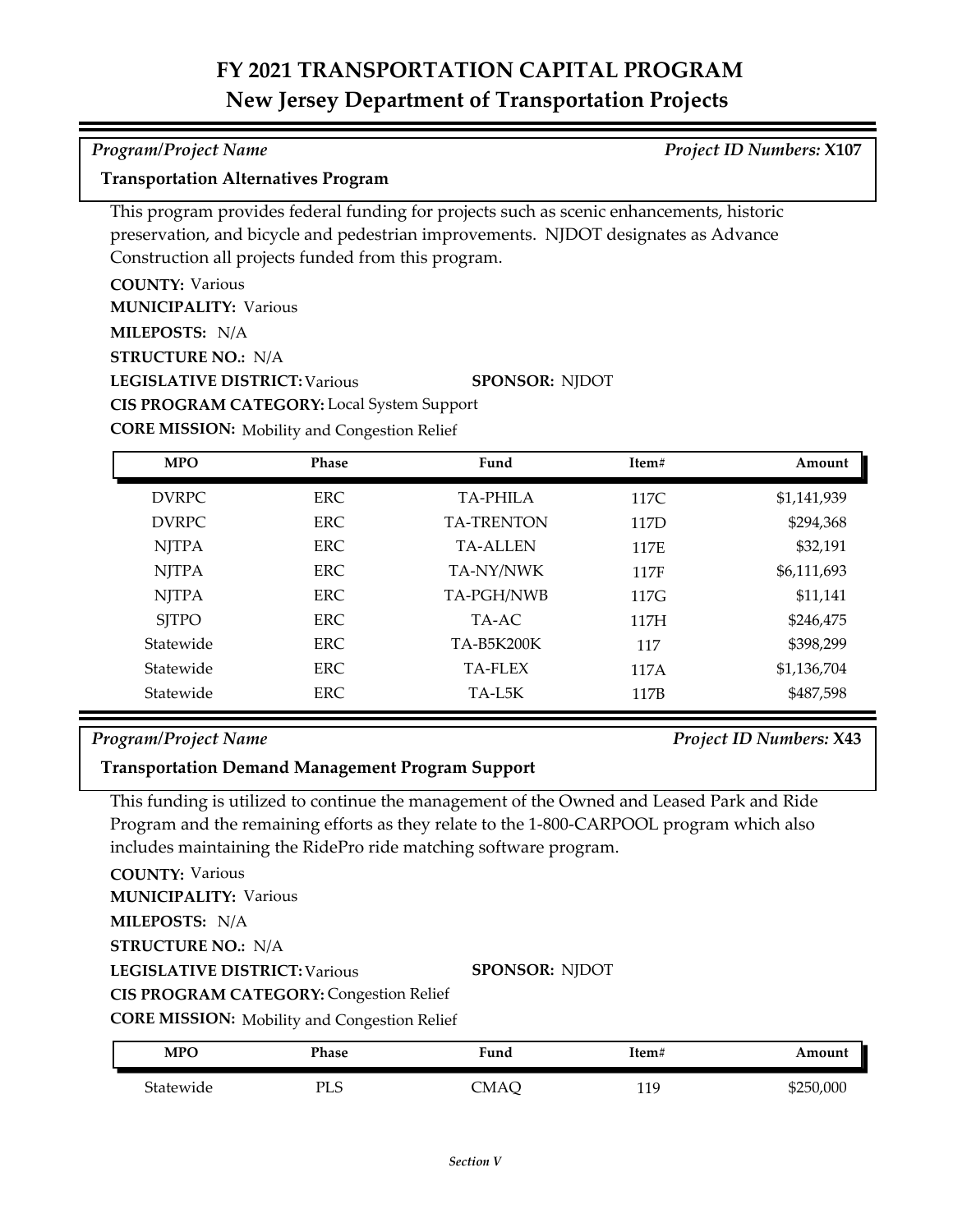**Transportation Management Associations**

This program will provide annual funding to the following Transportation Management Associations (TMAs): Cross County Connection, EZ Ride, goHunterdon, Greater Mercer TMA, Hudson TMA, Keep Middlesex Moving, RideWise, and TransOptions.

| <b>COUNTY: Various</b>                              |                       |
|-----------------------------------------------------|-----------------------|
| <b>MUNICIPALITY: Various</b>                        |                       |
| <b>MILEPOSTS: N/A</b>                               |                       |
| <b>STRUCTURE NO.: N/A</b>                           |                       |
| <b>LEGISLATIVE DISTRICT: Various</b>                | <b>SPONSOR: NJDOT</b> |
| <b>CIS PROGRAM CATEGORY: Congestion Relief</b>      |                       |
| <b>CORE MISSION:</b> Mobility and Congestion Relief |                       |

| <b>MPO</b>   | <b>Phase</b> | Fund         | Item# | Amount      |
|--------------|--------------|--------------|-------|-------------|
| <b>DVRPC</b> | EС           | STBGP-PHILA  | 120   | \$2,000,000 |
| <b>NJTPA</b> | EС           | STBGP-NY/NWK | 120A  | \$4,450,000 |

*Program/Project Name Project ID Numbers:* **X126**

### **Transportation Research Technology**

This program provides funding for consultant and university research contracts to conduct multimodal transportation related research and knowledge and technology transfer activities on behalf of NJDOT, MVC and NJ Transit. A quick response Treasury selected research consultant as well as basic agreements with universities provides the mechanism to conduct research. Federal State Planning and Research, SPR, funds may be supplemented with state funds in order to meet federal matching requirements. Included in this line item are funds for American Association of State Highway Transportation Officials, (AASHTO), technical service programs and innovative products such as: Product Evaluation Listing; Technology Implementation Group; Technical Assistance for Climate Change, Material Standards, and Materials Reference Laboratory; SHRP product implementation.

### **COUNTY:** Various

**MUNICIPALITY: Various** 

**MILEPOSTS:** N/A

**STRUCTURE NO.:** N/A

**LEGISLATIVE DISTRICT:** Various

**SPONSOR:** NJDOT

**CIS PROGRAM CATEGORY:** Capital Program Delivery

**CORE MISSION:** Infrastructure Preservation

| MPO       | Phase | Fund         | Item#    | Amount    |
|-----------|-------|--------------|----------|-----------|
| Statewide | EС    | 20S-STATE    | 275      | \$250,000 |
| Statewide | EС    | <b>STATE</b> | クワド<br>∠ | \$750,000 |

*Program/Project Name Project ID Numbers:* **11383 / 113830**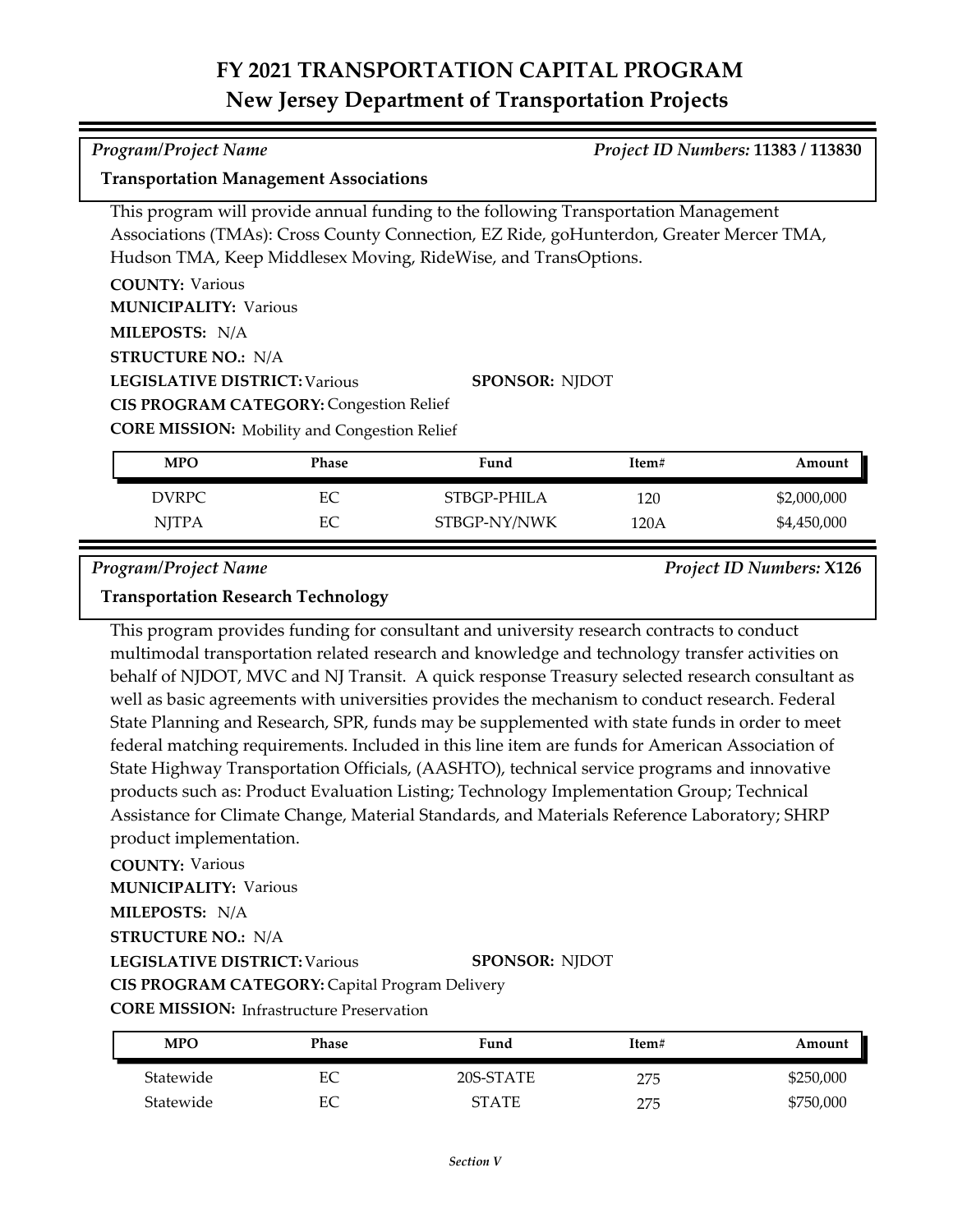This program provides funding for unanticipated project needs, contract change orders, consultant agreement modifications, utility readjustments, elements of federal-aid projects for which federal funding is not available under federal regulations, court-ordered condemnation awards, acceleration

of federal-aid projects through multi-year funding agreements with Federal Highway Administration settlement of project accounting discrepancies with Federal Highway

| MILEPOSTS: N/A                                         |            |                                                                                                                                                                                                         |       |                                    |
|--------------------------------------------------------|------------|---------------------------------------------------------------------------------------------------------------------------------------------------------------------------------------------------------|-------|------------------------------------|
| <b>STRUCTURE NO.: N/A</b>                              |            |                                                                                                                                                                                                         |       |                                    |
| <b>LEGISLATIVE DISTRICT: Various</b>                   |            | <b>SPONSOR: NJDOT</b>                                                                                                                                                                                   |       |                                    |
| CIS PROGRAM CATEGORY: Capital Program Delivery         |            |                                                                                                                                                                                                         |       |                                    |
| <b>CORE MISSION:</b> Infrastructure Preservation       |            |                                                                                                                                                                                                         |       |                                    |
| <b>MPO</b>                                             | Phase      | Fund                                                                                                                                                                                                    | Item# | Amount                             |
| Statewide                                              | ERC        | 20S-STATE                                                                                                                                                                                               | 276   | \$12,509,000                       |
| Statewide                                              | <b>ERC</b> | <b>STATE</b>                                                                                                                                                                                            | 276   | \$24,030,000                       |
| Program/Project Name                                   |            |                                                                                                                                                                                                         |       | Project ID Numbers: 15344 / 153440 |
| <b>Utility Pole Mitigation</b>                         |            |                                                                                                                                                                                                         |       |                                    |
|                                                        |            | This project seeks to identify and mitigate locations with incidents of high recurring utility pole<br>accidents. The mitigation project is limited in scope and resources and encompasses 3 to 5 crash |       |                                    |
| locations per year.                                    |            |                                                                                                                                                                                                         |       |                                    |
| <b>COUNTY: Various</b><br><b>MUNICIPALITY: Various</b> |            |                                                                                                                                                                                                         |       |                                    |
|                                                        |            |                                                                                                                                                                                                         |       |                                    |
| MILEPOSTS: N/A<br><b>STRUCTURE NO.: N/A</b>            |            |                                                                                                                                                                                                         |       |                                    |
| <b>LEGISLATIVE DISTRICT: Various</b>                   |            | <b>SPONSOR: NJDOT</b>                                                                                                                                                                                   |       |                                    |
|                                                        |            |                                                                                                                                                                                                         |       |                                    |
| CIS PROGRAM CATEGORY: Capital Program Delivery         |            |                                                                                                                                                                                                         |       |                                    |
| <b>CORE MISSION:</b> Infrastructure Preservation       |            |                                                                                                                                                                                                         |       |                                    |

| <b>MPO</b>         | Phase    | 'iuna            | ⊥tem#     | Amount      |
|--------------------|----------|------------------|-----------|-------------|
| $\sim$<br>tatewide | ПC<br>عد | ப<br>للدب<br>--- | 100<br>∸∸ | ,000<br>411 |

*Program/Project Name Project ID Numbers:* **X11**

Administration, and minor work identified during the year.

**Unanticipated Design, Right of Way and Construction Expenses, State**

**COUNTY:** Various

**MUNICIPALITY: Various**